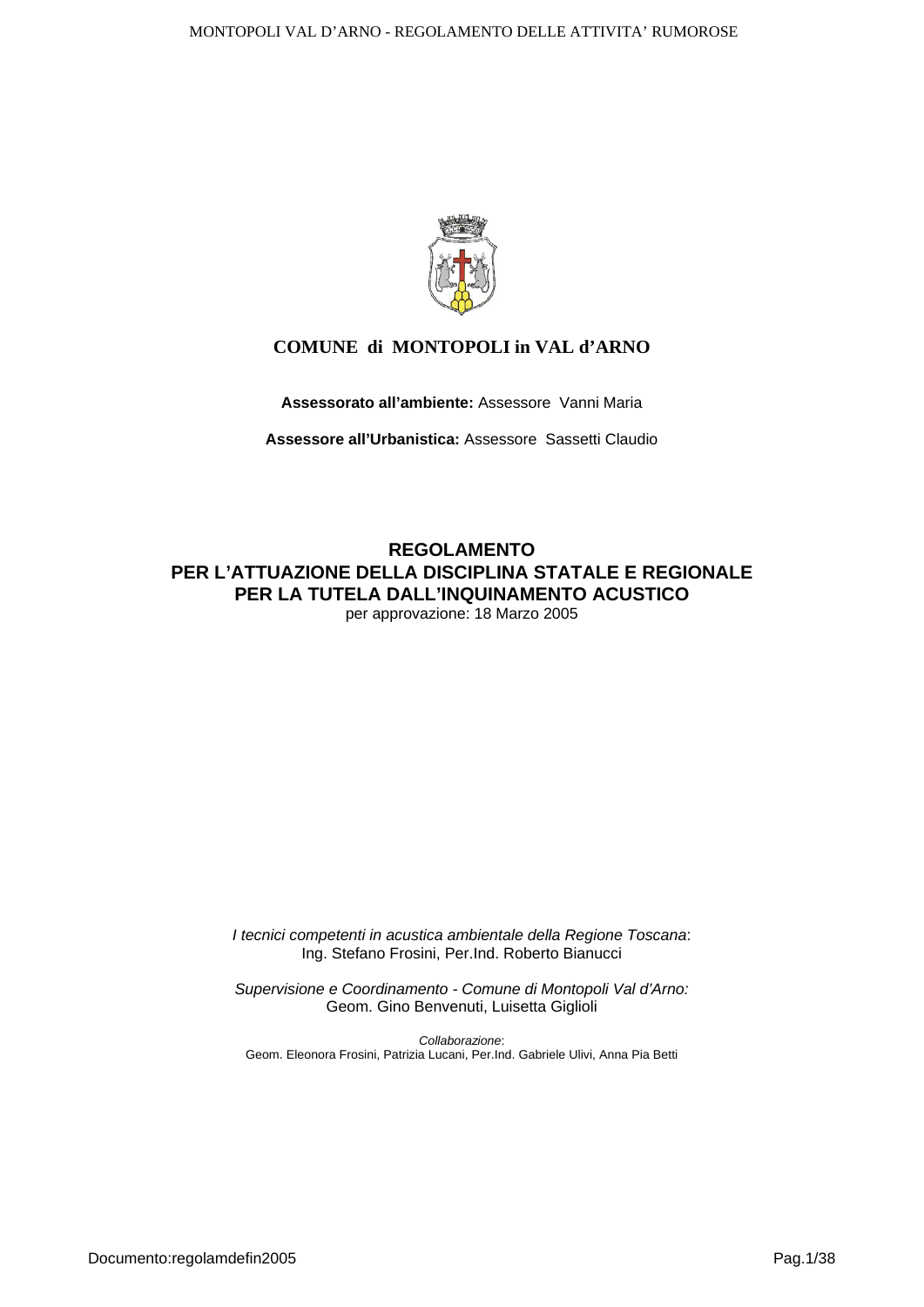**INDICE** 

| TITOLO I - DISPOSIZIONI GENERALI                                               |  |
|--------------------------------------------------------------------------------|--|
|                                                                                |  |
|                                                                                |  |
|                                                                                |  |
|                                                                                |  |
|                                                                                |  |
|                                                                                |  |
|                                                                                |  |
|                                                                                |  |
|                                                                                |  |
|                                                                                |  |
|                                                                                |  |
|                                                                                |  |
|                                                                                |  |
|                                                                                |  |
|                                                                                |  |
|                                                                                |  |
|                                                                                |  |
|                                                                                |  |
|                                                                                |  |
|                                                                                |  |
|                                                                                |  |
| Sezione 3 - MANIFESTAZIONI MUSICALI IN LUOGO PUBBLICO O APERTO AL PUBBLICO  12 |  |
|                                                                                |  |
|                                                                                |  |
|                                                                                |  |
|                                                                                |  |
|                                                                                |  |
|                                                                                |  |
|                                                                                |  |
|                                                                                |  |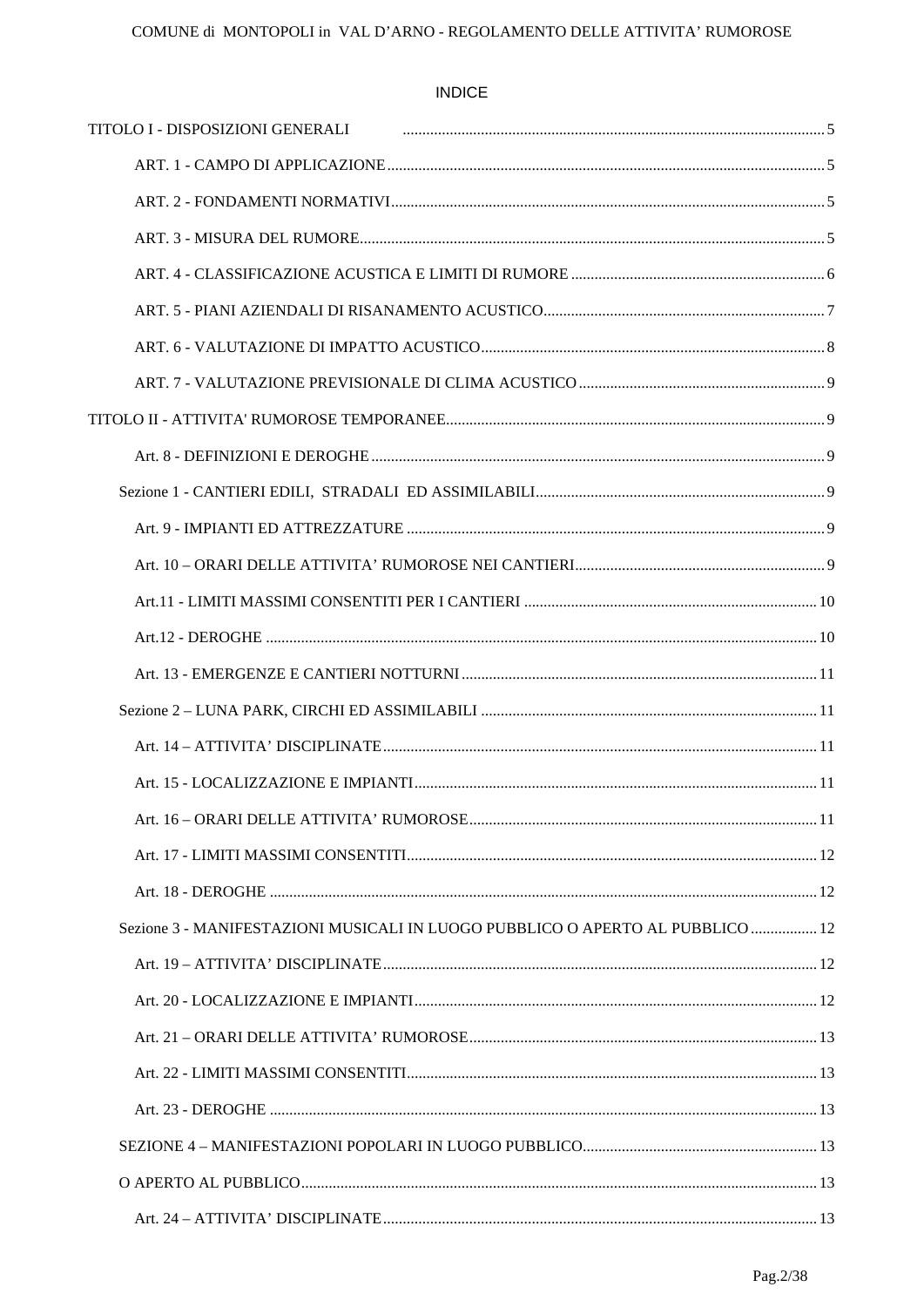| SEZIONE 5 - STRUTTURE PER ATTIVITA' SPORTIVE O RICREATIVE RUMOROSE 14        |  |
|------------------------------------------------------------------------------|--|
|                                                                              |  |
|                                                                              |  |
|                                                                              |  |
|                                                                              |  |
|                                                                              |  |
|                                                                              |  |
|                                                                              |  |
|                                                                              |  |
|                                                                              |  |
|                                                                              |  |
|                                                                              |  |
| TITOLO III - DISCIPLINA DI ATTIVITA' "PERMANENTI A RUMOROSITA' VARIABILE" 18 |  |
|                                                                              |  |
|                                                                              |  |
|                                                                              |  |
|                                                                              |  |
|                                                                              |  |
|                                                                              |  |
|                                                                              |  |
|                                                                              |  |
|                                                                              |  |
|                                                                              |  |
| SEZIONE 3 - AREE PER ATTIVITA' PRODUTTIVE (ARTIGIANALI, INDUSTRIALI)  19     |  |
|                                                                              |  |
|                                                                              |  |
|                                                                              |  |
|                                                                              |  |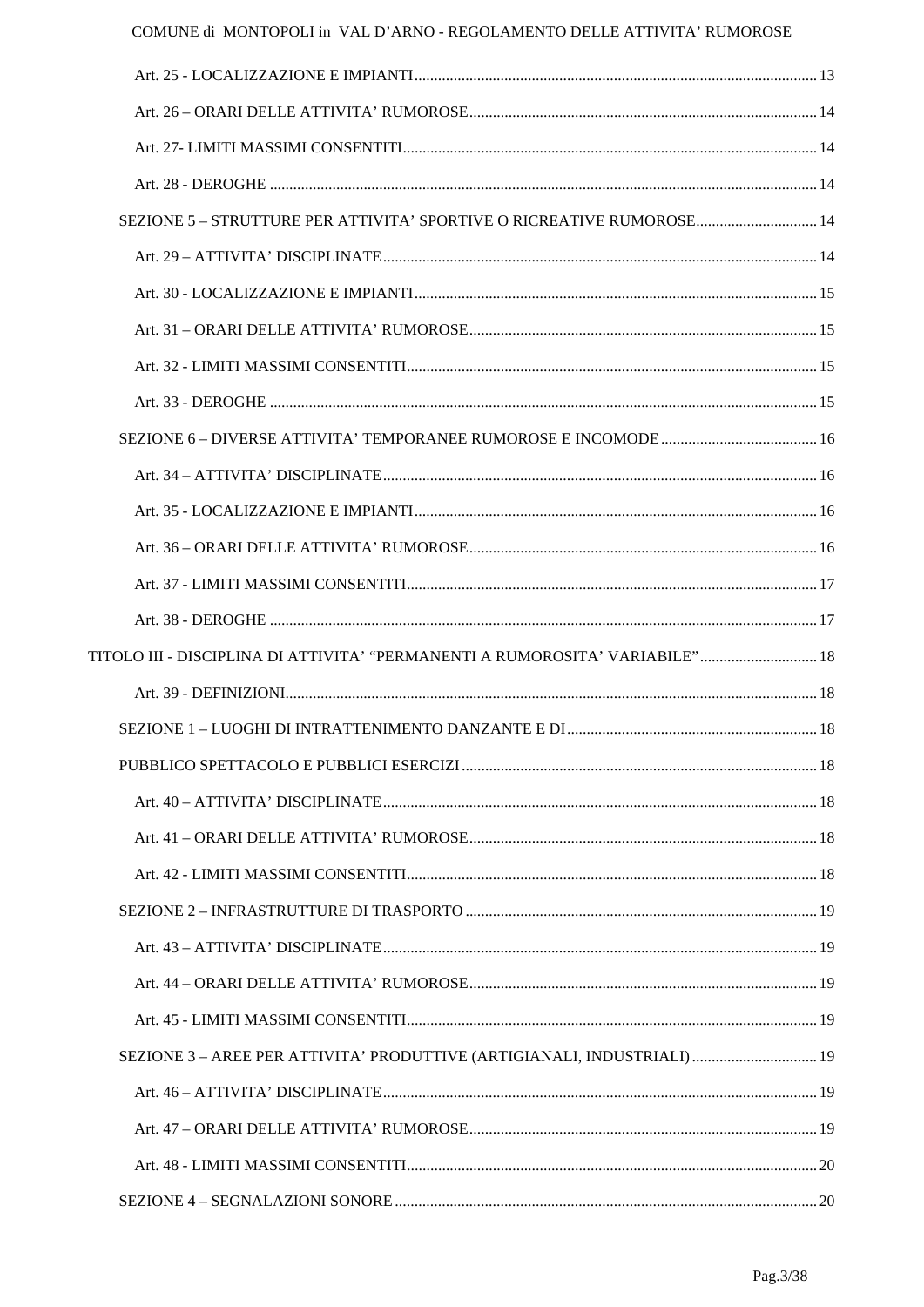| COMUNE di MONTOPOLI in VAL D'ARNO - REGOLAMENTO DELLE ATTIVITA' RUMOROSE     |    |
|------------------------------------------------------------------------------|----|
|                                                                              |    |
|                                                                              |    |
| TITOLO IV - PROCEDURE AMMINISTRATIVE DETERMINATE DALL'ESERCIZIO DI ATTIVITA' |    |
|                                                                              |    |
|                                                                              |    |
|                                                                              |    |
|                                                                              |    |
|                                                                              |    |
| Art. 54 - ATTIVITA' PER LE QUALI E' CONCESSA AUTORIZZAZIONE, SENZA DEROGA 22 |    |
| SEZIONE 2 – CONCESSIONI EDILIZIE, AUTORIZZAZIONI ALLA REALIZZAZIONE DI       |    |
| IMPIANTI, NULLA OSTA ALL'ESERCIZIO                                           | 22 |
|                                                                              |    |
|                                                                              |    |
|                                                                              |    |
|                                                                              |    |
|                                                                              |    |
|                                                                              |    |
|                                                                              |    |
|                                                                              |    |
|                                                                              |    |
|                                                                              |    |
|                                                                              |    |
|                                                                              |    |
|                                                                              |    |
|                                                                              |    |
|                                                                              |    |
|                                                                              |    |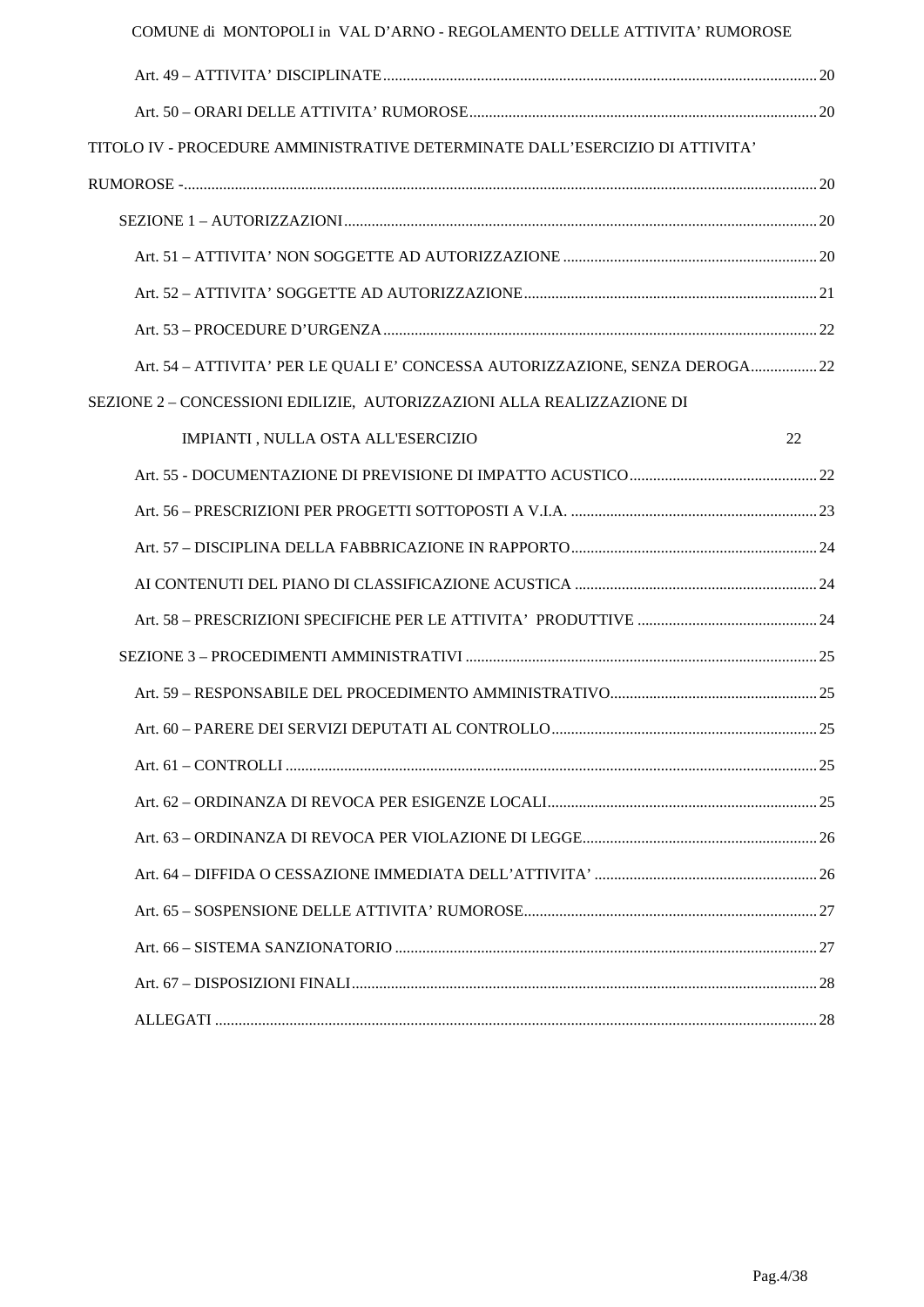### TITOLO I - DISPOSIZIONI GENERALI

### **ART. 1 - CAMPO DI APPLICAZIONE**

Il presente regolamento disciplina le competenze comunali in materia di inquinamento acustico ai sensi della Legge 26.10.95 n. 447, dei relativi Decreti e Regolamenti di attuazione, della Legge Regionale della Toscana n.89/98 e – per quanto non in contrasto con i predetti strumenti legislativi - del T.U.LL.P.S.

Dal Regolamento vengono escluse le fonti di rumore arrecanti disturbo alle occupazioni e al riposo delle persone (schiamazzi, strepiti di animali....), disciplinate mediante co. 1 dell'art. 659 del C.P. e dagli artt. 844, 1170, 1172, 2043 C.C.

Al fine di cui al comma 1 valgono le definizioni indicate dalla L.447/95 e dai relativi Decreti attuativi.

#### **ART. 2 - FONDAMENTI NORMATIVI**

Le norme del presente Regolamento sono formulate in ottemperanza ai disposti della "Legge quadro sull'inquinamento acustico", Legge 26.10.95 n. 447, la quale prescrive (art. 6) che ogni Comune provveda "all'adozione di regolamenti per l'attuazione della disciplina statale e regionale per la tutela dall'inquinamento acustico", adeguando "i regolamenti locali di igiene e sanità o di polizia municipale, prevedendo apposite norme contro l'inquinamento acustico, con particolare riferimento al controllo, al contenimento e all'abbattimento delle emissioni sonore derivanti dalla circolazione degli autoveicoli e dall'esercizio di attività che impiegano sorgenti sonore".

Costituiscono competenza dei Comuni (e, come tale vengono disciplinate): modalità di autorizzazione per lo svolgimento di attività temporanee e manifestazioni in luogo pubblico o aperto al pubblico e per spettacoli a carattere temporaneo ovvero mobile; regolamentazione delle emissioni sonore prodotte da macchine rumorose e da attività svolte all'aperto; controllo, contenimento e abbattimento delle emissioni sonore derivanti dalla circolazione degli autoveicoli e dall'esercizio di attività che impiegano sorgenti sonore; definizione dei criteri di controllo della documentazione (pertinente la protezione acustica) necessaria per la presentazione delle domande per il rilascio di concessioni edilizie, provvedimenti comunali, licenze o autorizzazioni.

Le norme del presente Regolamento sono redatte ai sensi della Legge 26.10.95 n. 447 e dei relativi Decreti e Regolamenti di attuazione, nonché in ottemperanza ai disposti della Legge Regionale 10.05.99 n. 21. Tutte le disposizioni in contrasto con le Norme vigenti o con successive modifiche ed integrazioni delle medesime si intendono da queste abrogate.

### **ART. 3 - MISURA DEL RUMORE**

Il rilevamento e la misurazione del rumore saranno eseguiti conformemente a quanto prescritto nel Decreto del Ministero dell'Ambiente 16.03.98 (od eventuali successive modifiche ed integrazioni), con particolar riguardo all'Allegato A per quanto concerne le "definizioni" dei parametri da misurare, all'art. 2 per quanto concerne la strumentazione da utilizzare per l'esecuzione del monitoraggio dell'inquinamento acustico, all'art. 3 ed all'Allegato B per quanto concerne le modalità di misura del rumore ed all'Allegato C per quanto concerne la misura del rumore da traffico veicolare.

Le tecniche di rilevamento e misurazione del rumore potranno essere ulteriormente affinate secondo i criteri che saranno stabiliti dalla Regione o le precisazioni ed aggiornamenti che i competenti organi della sezione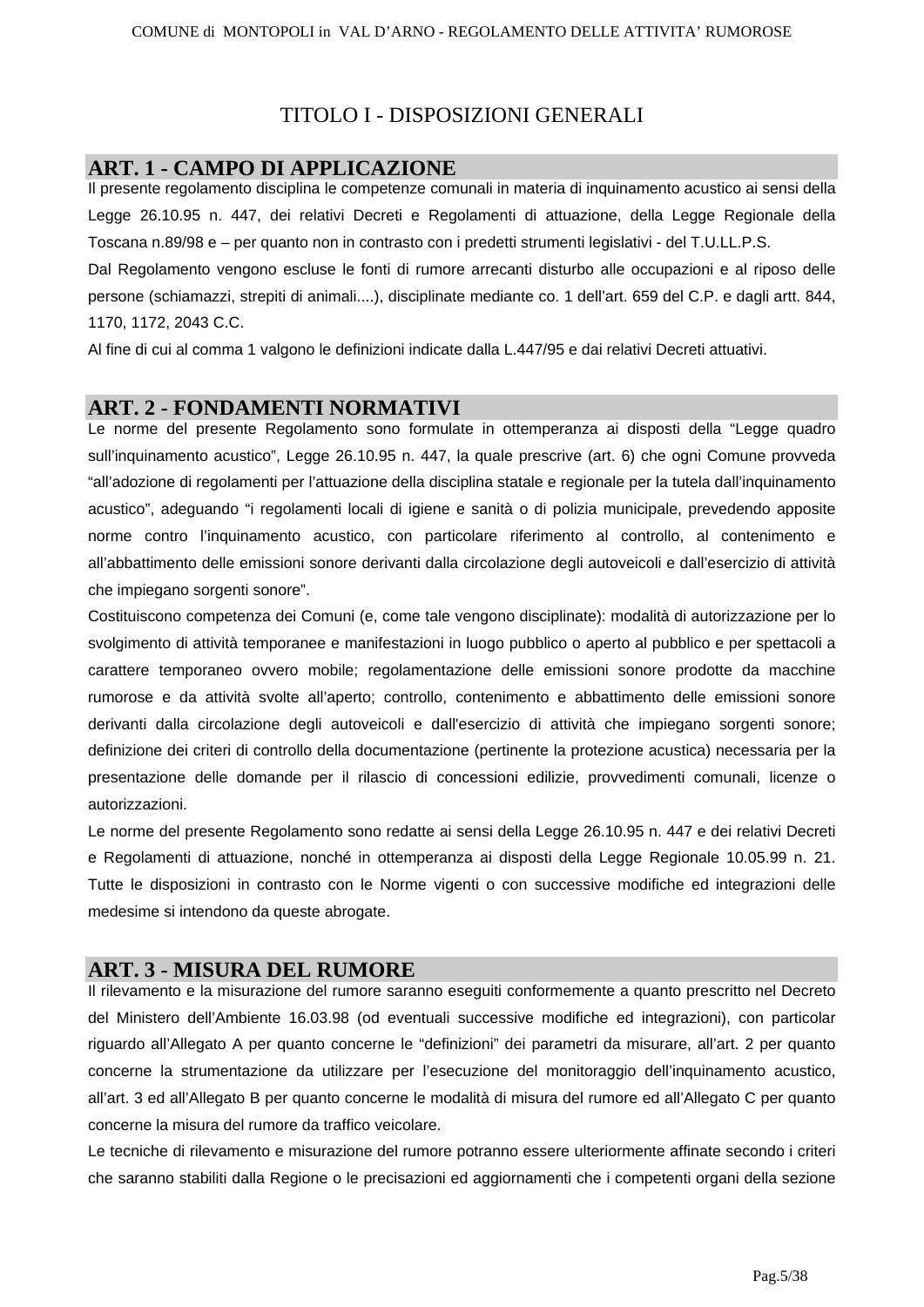provinciale dell'A.R.P.A., dell'Azienda U.SL riterranno opportuno adottare in relazione alle varie tipologie di attività monitorate ed alle diverse collocazioni che le stesse avranno nel tessuto urbano.

# **ART. 4 - CLASSIFICAZIONE ACUSTICA E LIMITI DI RUMORE**

Il Piano di Classificazione acustica di Montopoli Val d'Arno suddivide il territorio comunale in zone acustiche omogenee, corrispondenti a 6 "classi di destinazione d'uso" previsti dal D.P.C.M. 14 novembre 1997 e di seguito riportati.

Ad ogni zona sono attribuiti, per Legge, i valori limite delle sorgenti sonore (valori di emissione, immissione, attenzione, qualità), differenti zona per zona e per periodo di riferimento (diurno, notturno). In tutto il territorio comunale, il livello sonoro quantificato secondo le "tecniche di rilevamento e di misurazione" previste dalla normativa vigente (e di cui all'art. 3 del presente Regolamento) deve risultare conforme ai limiti di zona, secondo le modalità fissate dal D.P.C.M. 14.11.97 (o eventuali successive modifiche ed integrazioni) e, per quanto da esso non disciplinato, dal D.P.C.M. 1.03.91.

Quanto non fosse in tutto o in parte riconducibile agli strumenti legislativi innanzi citati (a titolo di esempio: attività temporanee e manifestazioni in luogo pubblico o aperto al pubblico, spettacoli di carattere temporaneo o mobile, infrastrutture di trasporto, nuovi impianti ed infrastrutture adibiti ad attività produttive, sportive e ricreative, postazioni di servizi commerciali polifunzionali...), trova disciplina nel presente Regolamento, ed è soggetto ai valori limite di seguito indicati.

Per le attività temporanee soggette a diversa disciplina, ma eseguite simultaneamente negli stessi spazi o in spazi contigui (a titolo di esempio: sagre con luna park o manifestazioni canore), si intende applicabile all'intera area interessata - la regolamentazione relativa all'attività più impattante dal punto di vista acustico; ciò, solo limitatamente alla durata dell'attività più rumorosa.

Per quanto concerne l'emissione acustica ambientale di macchine ed attrezzature destinate a funzionare all'aperto, veicoli stradali e ferroviari e quant'altro oggetto di autonoma disciplina, si applicano gli strumenti legislativi vigenti.

|                | aree particolarmente protette     | 45 | 35 |
|----------------|-----------------------------------|----|----|
|                | aree prevalentemente residenziali | 50 |    |
| $\mathbf{III}$ | aree di tipo misto                | 55 | 45 |
| $\mathsf{IV}$  | aree di intensa attività umana    | 60 | 50 |
|                | aree prevalentemente industriali  | 65 | 55 |
| VI             | aree esclusivamente industriali   | 65 | 65 |

#### valori limite di emissione - Leq in dB(A)

*diurno (6.00-22.00) notturno (22.00-06.00)* 

Valore limite di emissione: il valore massimo di rumore che può essere emesso da una sorgente sonora, misurato in prossimità della sorgente stessa.

#### valori limite assoluti di immissione - Leq in dB(A)

|                |                                   | diurno (6.00-22.00) | notturno (22.00-06.00) |
|----------------|-----------------------------------|---------------------|------------------------|
|                | aree particolarmente protette     | 50                  | 40                     |
|                | aree prevalentemente residenziali | 55                  | 45                     |
| $\mathbf{III}$ | aree di tipo misto                | 60                  | 50                     |
| IV             | aree di intensa attività umana    | 65                  | 55                     |
|                | aree prevalentemente industriali  | 70                  | 60                     |
| VI             | aree esclusivamente industriali   | 70                  | 70                     |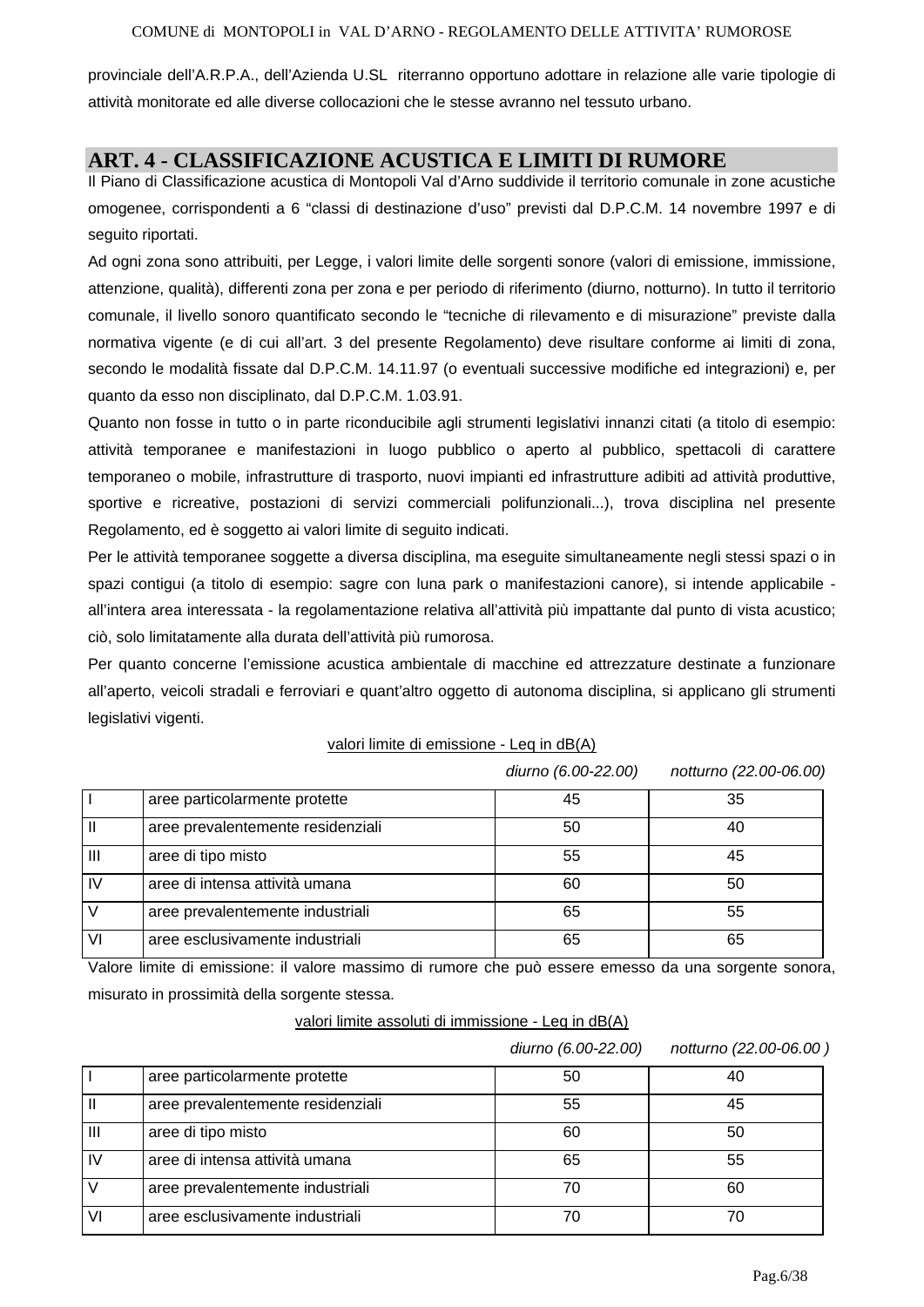Valore limite di immissione: il valore massimo di rumore che può essere immesso da una o più sorgenti sonore nell'ambiente abitativo o nell'ambiente esterno, misurato in prossimità dei ricettori.

Valori limite differenziali di immissione

I valori limite differenziali di immissioni definiti come differenza tra il livello equivalente di rumore ambientale (rumore con tutte le sorgenti attive) ed il rumore residuo (rumore con la sorgente da valutare non attiva) sono i seguenti :

- 5 dB nel periodo diurno
- 3 dB nel periodo notturno

I valori limite differenziali non si applicano nei seguenti casi :

- a) nelle aree classificate nella classe VI;
	- se il rumore misurato a finestre aperte sia inferiore a 50 dB(A) durante il periodo diurno e 40 dB(A) durante il periodo notturno;
	- se il livello di rumore ambientale a finestre chiuse sia inferiore a 35 dB(A) durante il periodo diurno e 25 dB(A) durante il periodo notturno.

al rumore prodotto da:

- dalle infrastrutture stradali, ferroviarie, aeroportuali e marittime;
- da attività e comportamenti non connessi con esigenze produttive, commerciali e professionali;
- da servizi e impianti fissi dell'edificio adibiti ad uso comune, limitatamente al disturbo provocato all'interno dello stesso.

| valori limite di qualità - Leg in dB(A) |
|-----------------------------------------|
|-----------------------------------------|

*diurno (6.00-22.00) notturno (22.00-06.00 )* 

|                | aree particolarmente protette     |    | 37 |
|----------------|-----------------------------------|----|----|
|                | aree prevalentemente residenziali | 52 | 42 |
| $\mathbf{III}$ | aree di tipo misto                | 57 |    |
| IV             | aree di intensa attività umana    | 62 | 52 |
|                | aree prevalentemente industriali  | 67 | 57 |
| VI             | aree esclusivamente industriali   |    | 70 |

valori di attenzione - Leq in dB(A)

*a) se riferiti a un'ora, i valori limite di immissione aumentati di 10 dB per il periodo diurno e di 5 dB per il periodo notturno;* 

b) se relativi ai tempi di riferimento, i valori limite di immissione. In questo caso, il periodo di valutazione viene scelto in base alle realtà specifiche locali in modo da avere la caratterizzazione del territorio dal punto di vista della rumorosità ambientale.

*Il superamento di uno dei due valori, a) o b), ad eccezione delle aree industriali in cui vale il superamento del solo valore di cui al punto b), comporta l'adozione dei piani di risanamento di cui all'art. 7 della L.447/95.* 

*Gli edifici scolastici, le case di cura e di riposo sono classificati nella III classe salvo siano assegnati a classe inferiore nella cartografia relativa alla classificazione acustica del territorio. La classificazione suddetta è applicata all'interno degli edifici.* 

### **ART. 5 - PIANI AZIENDALI DI RISANAMENTO ACUSTICO**

Le imprese esercenti attività produttive o commerciali rumorose, qualora i livelli del rumore prodotto dall'attività svolta superino quelli stabiliti dal DPCM 14 novembre 1997 per le singole classi di destinazione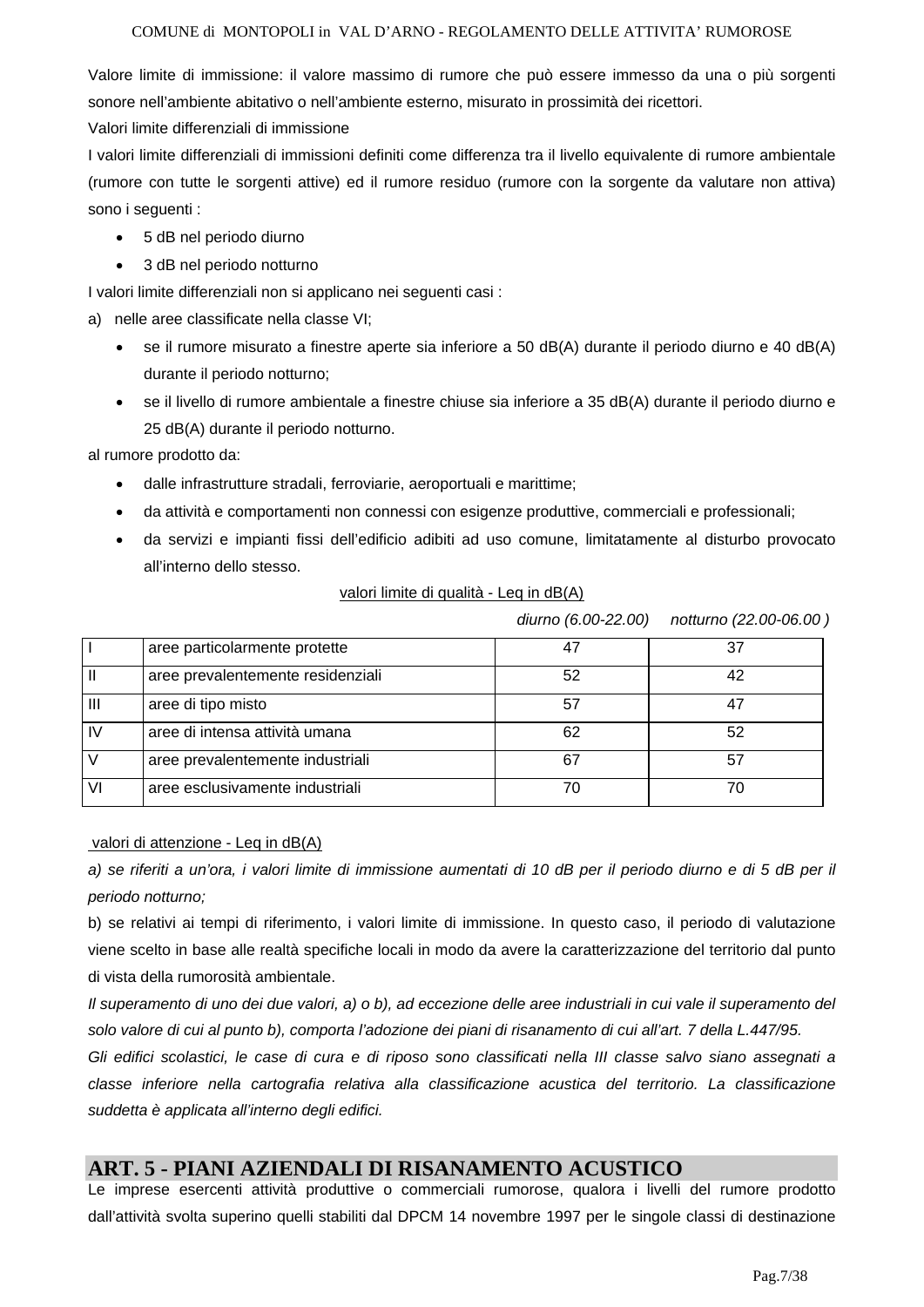d'uso del territorio, sono tenute a presentare al Comune con le modalità indicate all'art.13 della L.R. n.89/1998, apposito piano di risanamento acustico (PdRA), entro il termine di sei mesi dall'approvazione del piano comunale di classificazione acustica.

Il Comune, entro 30 giorni dalla presentazione del PdRA, può dare prescrizioni e richiedere integrazioni e/o chiarimenti, che dovranno essere forniti nei tempi indicati.

Per la valutazione dei PdRA il Comune potrà avvalersi del supporto tecnico dell'A.R.P.A.T., Dipartimento provinciale competente e per gli aspetti igienico sanitari della A.U.S.L. competente.

### **ART. 6 - VALUTAZIONE DI IMPATTO ACUSTICO**

Sono tenuti a presentare al Comune la documentazione di previsione di impatto acustico con le modalità indicate dalla D.G.R. n. 788 del 13/07/1999 i seguenti soggetti titolari dei progetti per la realizzazione, la modifica e il potenziamento delle opere elencate dall' art. 8, comma 2 della L. 447/95 e di seguito riportate :

- **opere sottoposte a valutazione di impatto ambientale ai sensi dell'art. 6 della L. 349/1986;**
- **aeroporti, aviosuperfici, eliporti;**
- **strade di tipo A (autostrade), B (strade extraurbane principali), C (strade extraurbane secondarie), D (strade urbane di scorrimento), E (strade urbane di quartiere) e F (strade locali), secondo la classificazione di cui al D.Lgs. n.285/1992 e successive modificazioni;**
- **discoteche;**
- **circoli privati e pubblici esercizi ove sono installati macchinari o impianti rumorosi;**
- **impianti sportivi e ricreativi;**
- **ferrovie ed altri sistemi di trasporto collettivo su rotaia.**
- **i richiedenti il rilascio** 
	- o **di concessioni edilizie relative a nuovi impianti ed infrastrutture adibite ad attività produttive, sportive e ricreative ed a postazioni di servizi commerciali polifunzionali;**
	- o **di altri provvedimenti comunali di abilitazione all'utilizzazione degli immobili e delle infrastrutture di cui sopra;**
	- o **di qualunque altra licenza od autorizzazione finalizzata all'esercizio di attività produttive.**

**Sono tenuti a presentare al Comune la documentazione di previsione di impatto acustico anche le attività artigianali assimilabili a quelle già elencate e non riconducibili ai pubblici esercizi come:** 

**pizzerie a taglio, laboratori di pasta fresca, officine meccaniche, carrozzerie, falegnami, autolavaggi ecc.** 

Sono fatte salve in quanto applicabili ai singoli progetti delle opere in questione, le disposizioni della L.R. 3 novembre 1998, n. 79 "Norme per l'applicazione della valutazione di impatto ambientale".

**Laddove, in luogo della domanda di rilascio dei provvedimenti di autorizzazione, di cui al comma precedente, sia prevista denuncia di inizio di attività (D.I.A.), od altro atto equivalente, la documentazione prescritta dal comma 1 deve essere prodotta dal soggetto interessato unitamente alla denuncia stessa, od al diverso atto equivalente.** 

La documentazione di impatto acustico prescritta ai sensi dei commi precedenti, qualora i livelli di rumore previsti superino i valori di emissione definiti dal DPCM 14 novembre 1997, ai sensi dell'art. 3, comma 1, lett. a), L. 447/1995, deve espressamente contenere l'indicazione delle misure previste per ridurre o eliminare le emissioni sonore causate dall'attività o dagli impianti.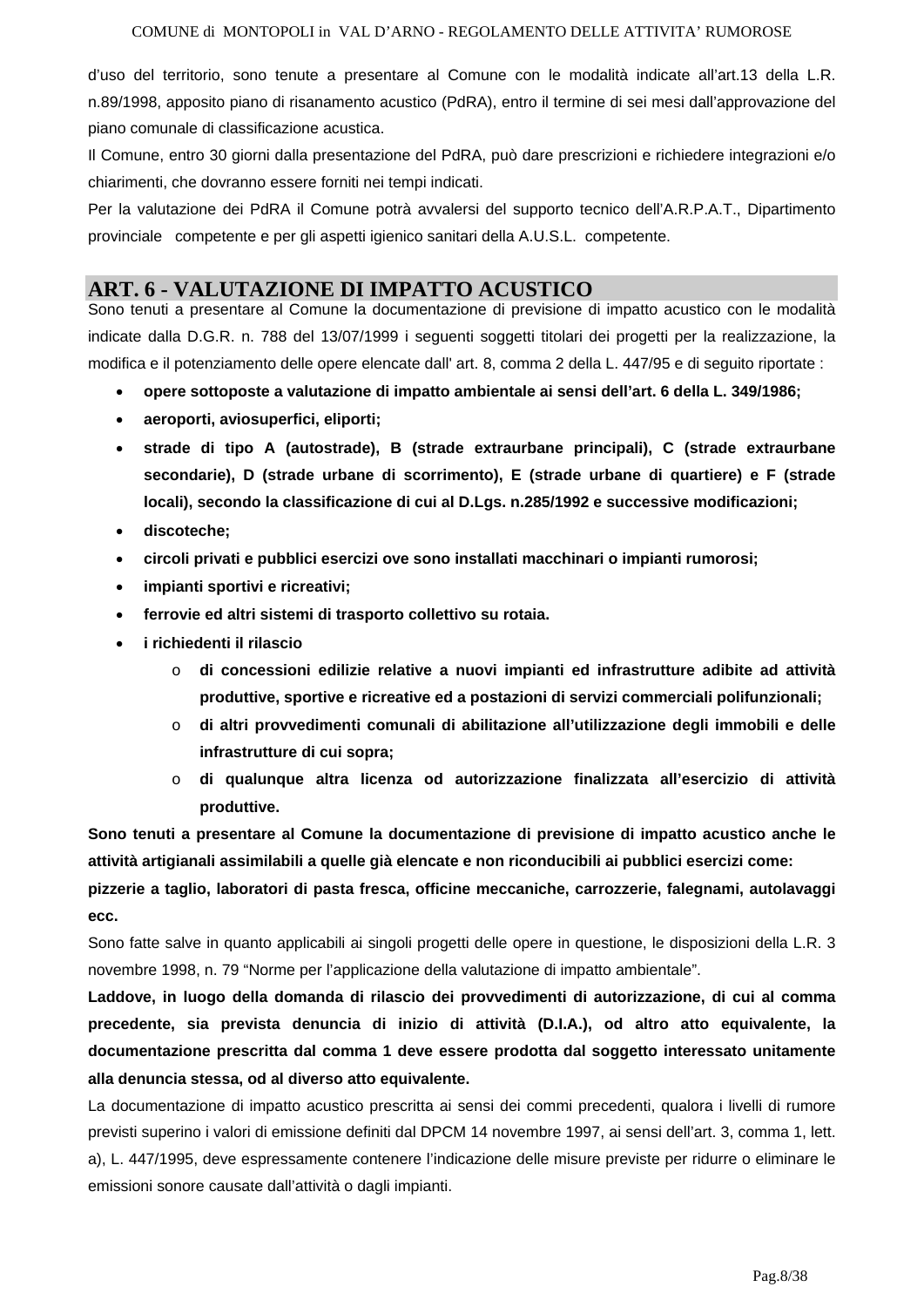#### COMUNE di MONTOPOLI in VAL D'ARNO - REGOLAMENTO DELLE ATTIVITA' RUMOROSE

La Giunta Comunale, sentiti gli organi competenti, potrà individuare le attività che per loro natura non comportano emissioni acustiche di rilievo e che per tale ragione potranno essere esonerate dalla presentazione della valutazione di impatto acustico o dell'autocertificazione sottoscritta da tecnico competente.

### **ART. 7 - VALUTAZIONE PREVISIONALE DI CLIMA ACUSTICO**

I soggetti pubblici e privati interessati alla realizzazione delle tipologie di insediamenti elencati dall'art. 8, comma 3, L.447/1995 e di seguito elencati, sono tenuti a presentare la relazione previsionale di clima acustico con le modalità indicate dalla D.G.R. 788 del 13/07/1999:

- scuole e asili nido;
- ospedali;
- case di cura e di riposo;
- parchi pubblici urbani ed extraurbani;
- nuovi insediamenti residenziali prossimi alle opere indicate all'art. 8, comma 2 della L. 447/95.

# TITOLO II - ATTIVITA' RUMOROSE TEMPORANEE

### **Art. 8 - DEFINIZIONI E DEROGHE**

Si definisce attività "temporanea" qualsiasi attività con sviluppo temporale limitato e/o determinata dalla variabilità del luogo in cui è posta in essere.

Non sono da includersi fra le attività "temporanee" quelle che, seppure non continuative, sono svolte in modo ripetitivo.

Le attività rumorose temporanee possono essere permesse **in deroga ai limiti di classe acustica** a norma del presente regolamento.

### **Sezione 1 - CANTIERI EDILI, STRADALI ED ASSIMILABILI**

### **Art. 9 - IMPIANTI ED ATTREZZATURE**

Nei cantieri edili, stradali o di diversa natura, macchine, attrezzature, utensili ed impianti di cui si prevede l'utilizzo dovranno avere caratteristiche di funzionamento conformi – per quanto concerne la produzione di rumore - alle direttive dell'Unione Europea e, qualora esistenti, alle normative nazionali di recepimento (si citano, a titolo esemplificativo, il D.L.vo 4.09.2002 n. 262 in attuazione della Direttiva n. 2000/14/Ce dell'8.05.2000, il D.P.R. n. 459/1996 e il D. L.vo n. 277/91); per strumentazioni il cui funzionamento non sia disciplinato dalla normativa vigente, dovranno essere utilizzati tutti gli accorgimenti tecnicamente disponibili per rendere meno rumoroso il loro impiego (isolamento acustico con materiali appositi o carter, scelta di posizioni a minor impatto...).

Dispositivi di segnalazione acustica dovranno essere utilizzati nei modi previsti dalla normativa vigente, sostituiti e coadiuvati, ove possibile ed opportuno, da segnalatori di tipo luminoso, comunque nel pieno rispetto delle vigenti norme antinfortunistiche.

### **Art. 10 – ORARI DELLE ATTIVITA' RUMOROSE NEI CANTIERI**

Nei cantieri edili, i lavori con macchine, attrezzature, utensili ed impianti di cui all'art. 9, con generazione di rumore superiore al livello permesso dai limiti della zona in cui si opera, sono consentiti: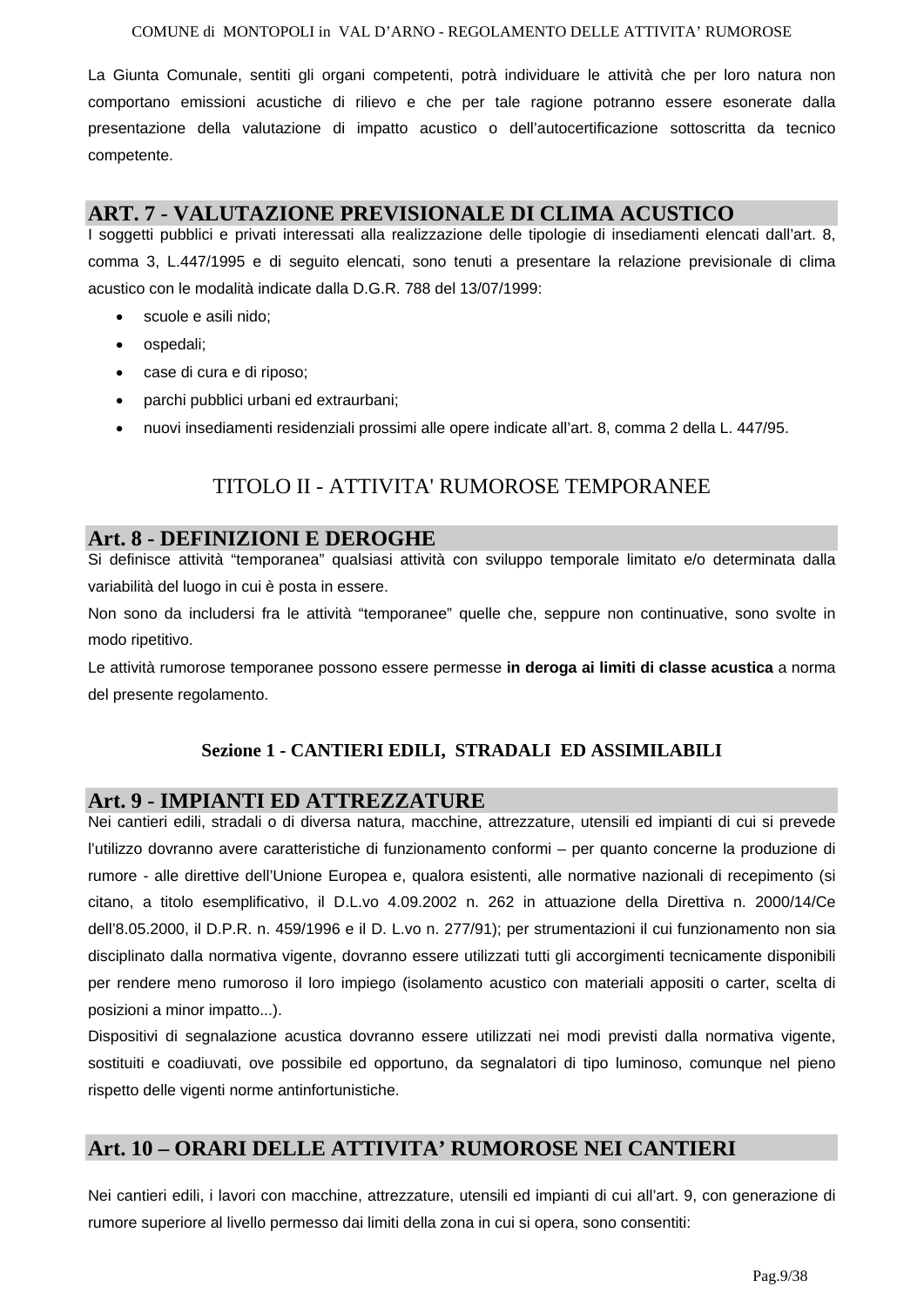nel periodo dell'ora solare:

- dalle ore 8.00 alle ore 12.00
- dalle ore 13.30 alle ore 19.00

nel periodo dell'ora legale:

- dalle ore 8.00 alle ore 13.00
- dalle ore 14.30 alle ore 20.00

Nei cantieri stradali, i lavori con macchine, attrezzature, utensili ed impianti di cui all'art. 9, con generazione di rumore superiore al livello permesso dai limiti della zona in cui si opera, sono consentiti dalle ore 7.00 alle ore 20.00.

In cantieri di diversa natura, i lavori con generazione di rumore superiore al livello permesso dai limiti della zona in cui si opera, sono consentiti negli orari valevoli per cantieri edili o stradali assimilabili.

I suddetti orari restano validi per giorni non festivi, compresi fra lunedì e venerdì, oltre che per il sabato mattina sino alle ore 13.00.

L'attivazione di cantieri edili e stradali al di sopra dei limiti di zona non è consentita in prossimità di ricettori sensibili (scuole, case di cura e di riposo, ecc.) o in aree di classe I e II senza la deroga prevista all'art.16.

Nel caso delle scuole è possibile attivare i cantieri edili e stradali al di sopra dei limiti di zona al di fuori dell'orario scolastico.

### **Art.11 - LIMITI MASSIMI CONSENTITI PER I CANTIERI**

In mancanza di normativa nazionale o regionale che regolamenti la rumorosità dei cantieri edili, stradali ed assimilati, resta fissato come limite di livello sonoro continuo equivalente da non superare (Leq) quello caratteristico di una zona di Classe VI e cioè 70 Leq dB(A).

Non si considerano i limiti differenziali.

**Tale limite si intende fissato in facciata degli edifici, in corrispondenza dei recettori più disturbati o più vicini.** 

Nel caso di ristrutturazioni interne il limite, misurato all'interno dei locali più disturbati o più vicini, è di 65dB  $(A)$ .

Le modalità di misura del livello equivalente di pressione sonora ponderato A sono quelle indicate dal D.M. 16 marzo 1998 per un tempo di almeno 30 minuti.

# **Art.12 - DEROGHE**

Limiti massimi di immissioni sonore meno vincolanti di quelli stabiliti all'art. 10 potranno essere concessi dal Comune competente (sentiti i competenti Servizi di controllo) per periodi limitati, di durata non superiore ad 1 ora, intervallati da periodi di riposo di almeno 30 minuti, all'interno delle seguenti fasce orarie:

- per il periodo dell'ora solare
	- o dalle ore 09.00 alle ore 12.00
	- o dalle ore 15.00 alle ore 17.00
- per il periodo dell'ora legale
	- o dalle ore 09.00 alle ore 12.00
	- o dalle ore 16.00 alle ore 18.00.

Il livello sonoro non potrà comunque superare il valore di 85 dB(A).

Per l'ottenimento di tale deroga la Ditta richiedente dovrà presentare domanda di autorizzazione secondo le modalità di cui al Titolo IV del presente Regolamento, comprensiva di un programma di massima, in cui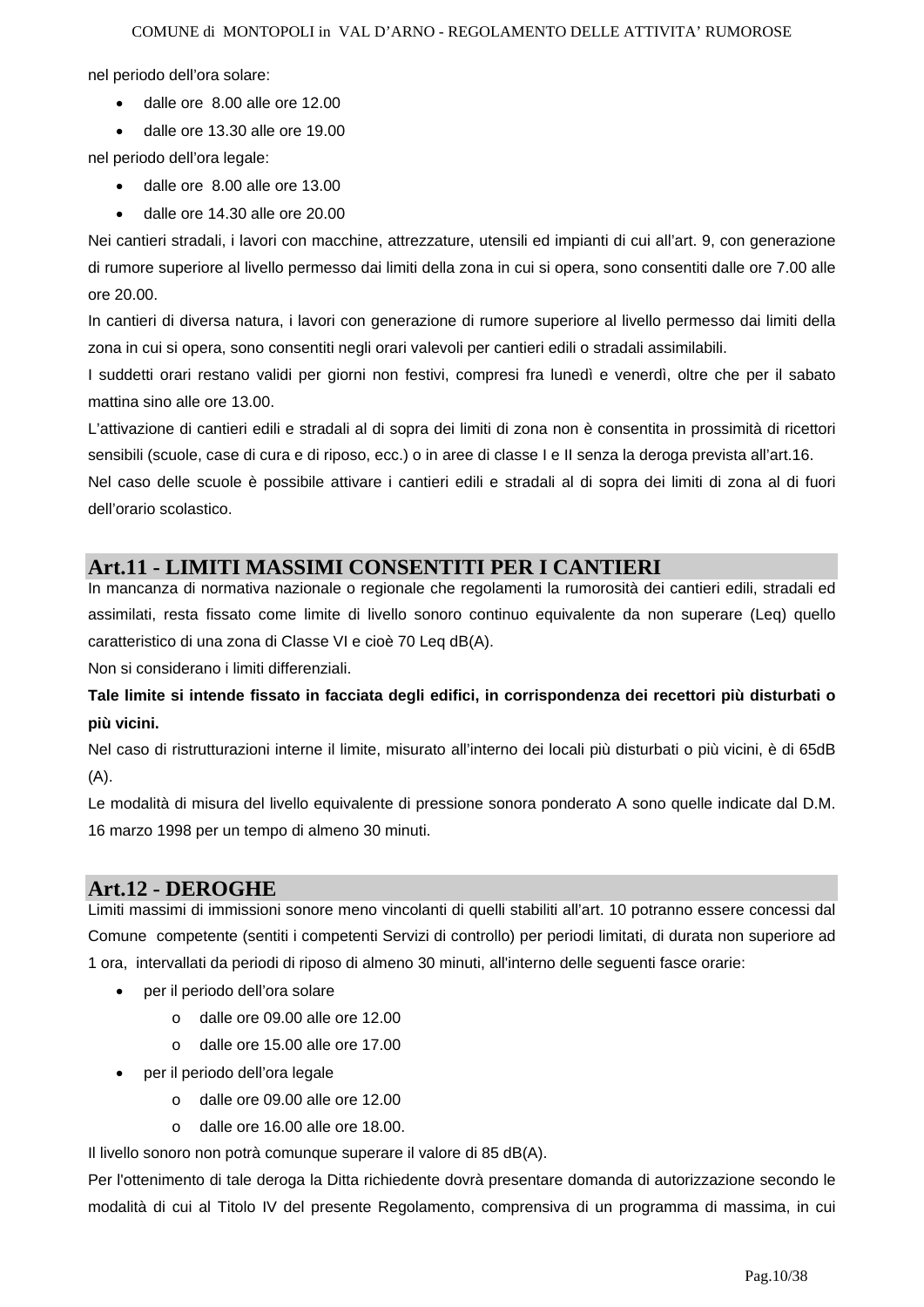risulti – giorno per giorno – quale sia la fascia oraria in cui si preveda l'utilizzo di attrezzature particolarmente rumorose. Le variazioni a tale programma, causate da imprescindibili esigenze dell'organizzazione dei lavori, dovranno essere tempestivamente comunicate all'autorità di controllo.

Per i giorni festivi e per i periodi notturni é esclusa l'autorizzazione di qualsiasi deroga ai limiti massimi di immissione sonora previsti dalle vigenti Leggi e Decreti.

### **Art. 13 - EMERGENZE E CANTIERI NOTTURNI**

Ai cantieri edili o stradali da attivarsi per il ripristino urgente dell'erogazione di servizi pubblici (linee telefoniche ed elettriche, condotte fognarie, acqua potabile, gas, ripristino di sistemi viari essenziali, ecc.) ovvero in situazioni di pericolo per l'incolumita' della popolazione e di pericolo immediato per l'ambiente e il territorio, e' concessa deroga:

- agli orari,
- ai limiti massimi di rumorosità ed
- agli adempimenti amministrativi

previsti dal presente regolamento.

### **Sezione 2 – LUNA PARK, CIRCHI ED ASSIMILABILI**

### **Art. 14 – ATTIVITA' DISCIPLINATE**

La presente sezione riguarda le emissioni sonore provenienti dalle strutture dei Luna Park e dei Circhi Equestri o affini, prodotte da impianti che possono operare per più giorni consecutivi nello stesso territorio, anche se in ore predefinite.

L'attività è ritenuta "temporanea" allorquando si svolga per un periodo di durata inferiore alle 60 (sessanta) giornate.

### **Art. 15 - LOCALIZZAZIONE E IMPIANTI**

La localizzazione delle strutture avverrà prioritariamente nei siti indicati nel Piano di Classificazione Acustica. In alternativa, sarà valutata caso per caso, in relazione alle consuetudini locali, al tipo di manifestazione ed al periodo dell'anno in cui questa si svolge (periodo estivo ovvero invernale). Potranno anche essere utilizzate allo scopo aree previste dal P.R.G. "per attrezzature pubbliche e interesse pubblico".

In relazione alla natura della manifestazione svolta, potranno essere richieste ai responsabili delle attività particolari limitazioni sulle singole sorgenti sonore, tali da contenerne gli effetti esterni, pur nel rispetto della buona riuscita della manifestazione stessa.

### **Art. 16 – ORARI DELLE ATTIVITA' RUMOROSE**

Il funzionamento delle sorgenti sonore con generazione di rumore superiore al livello permesso dai limiti della zona in cui si opera, è consentito:

dal lunedì al venerdì:

- per il periodo dell'ora solare
	- o dalle ore 20.00 alle ore 23.00
- per il periodo dell'ora legale
	- $\circ$  dalle ore 21.00 alle ore 24.00

il sabato:

• per il periodo dell'ora solare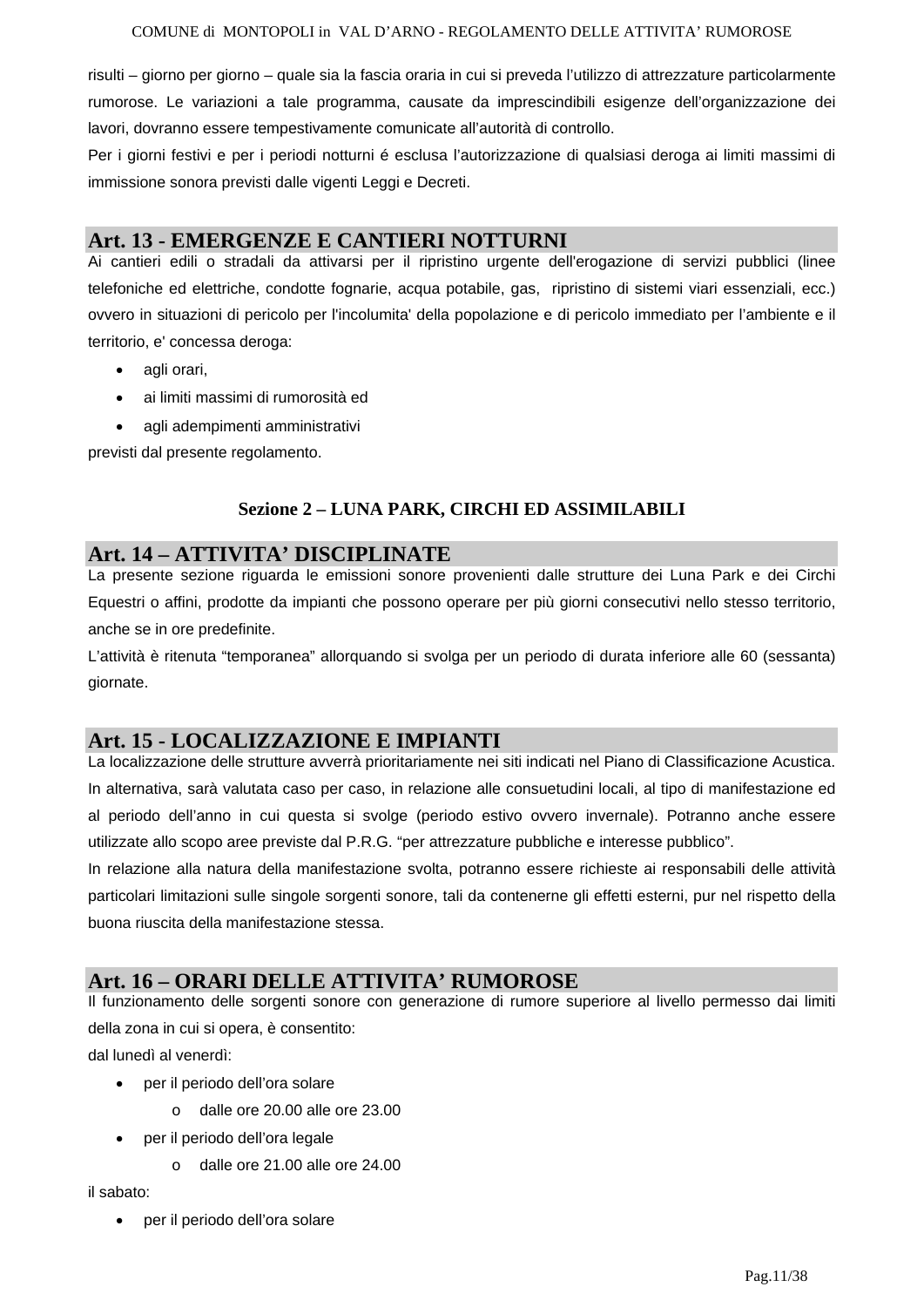- o dalle ore 16.00 alle ore 23.00
- per il periodo dell'ora legale
	- $\circ$  dalle ore 17.00 alle ore 24.00

la domenica:

- per il periodo dell'ora solare
	- o dalle ore 9.00 alle ore 13.00
	- o dalle ore 16.00 alle ore 23.00
- per il periodo dell'ora legale
	- o dalle ore 9.00 alle ore 13.00
	- o dalle ore 17.00 alle ore 24.00

### **Art. 17 - LIMITI MASSIMI CONSENTITI**

In mancanza di normativa nazionale o regionale che regolamenti la rumorosità di Luna Park, circhi ed assimilati, resta fissato come limite di livello sonoro continuo equivalente da non superare (Leq) quello caratteristico di una zona di Classe V: 70 dB(A) diurni e 60 dB(A) notturni.

**Tale limite si intende fissato in facciata degli edifici, in corrispondenza dei recettori più disturbati o più vicini.** 

### **Art. 18 - DEROGHE**

Limiti massimi di immissioni sonore meno vincolanti di quelli statuiti all'art. 17 potranno essere concessi dal Comune (sentiti i competenti Servizi di controllo), tenendo opportunamente conto della durata dell'emissione sonora e della zona di installazione delle strutture (in particolare, della distanza da abitazioni, centro abitato, luoghi di riposo o insediamenti soggetti a particolare tutela).

Il livello sonoro non potrà comunque eccedere gli 85 dB(A) all'interno dell'impianto (o complesso di impianti) causa di rumore.

### **Sezione 3 - MANIFESTAZIONI MUSICALI IN LUOGO PUBBLICO O APERTO AL PUBBLICO**

### **Art. 19 – ATTIVITA' DISCIPLINATE**

La presente sezione riguarda le emissioni sonore provenienti:

- da manifestazioni musicali all'aperto, con svolgimento nell'arco di un massimo di 3 (tre) giornate nello stesso territorio, senza superare complessivamente le 30 (trenta) giornate , ovvero
- da attività di carattere temporaneo esercitate presso pubblici esercizi a supporto dell'attività principale licenziata (piano-bar, serate musicali...), in luogo pubblico o aperto al pubblico, senza superare complessivamente le 30 (trenta) giornate.

#### **Per entrambe il periodo è compreso tra il 1 gennaio ed il 31 dicembre.**

### **Art. 20 - LOCALIZZAZIONE E IMPIANTI**

La localizzazione delle strutture avverrà prioritariamente nei siti indicati nel Piano di Classificazione Acustica. In alternativa, sarà valutata caso per caso, in relazione alle consuetudini locali, al tipo di manifestazione ed al periodo dell'anno in cui questa si svolge e cioè durante l'ora solare oppure l'ora legale.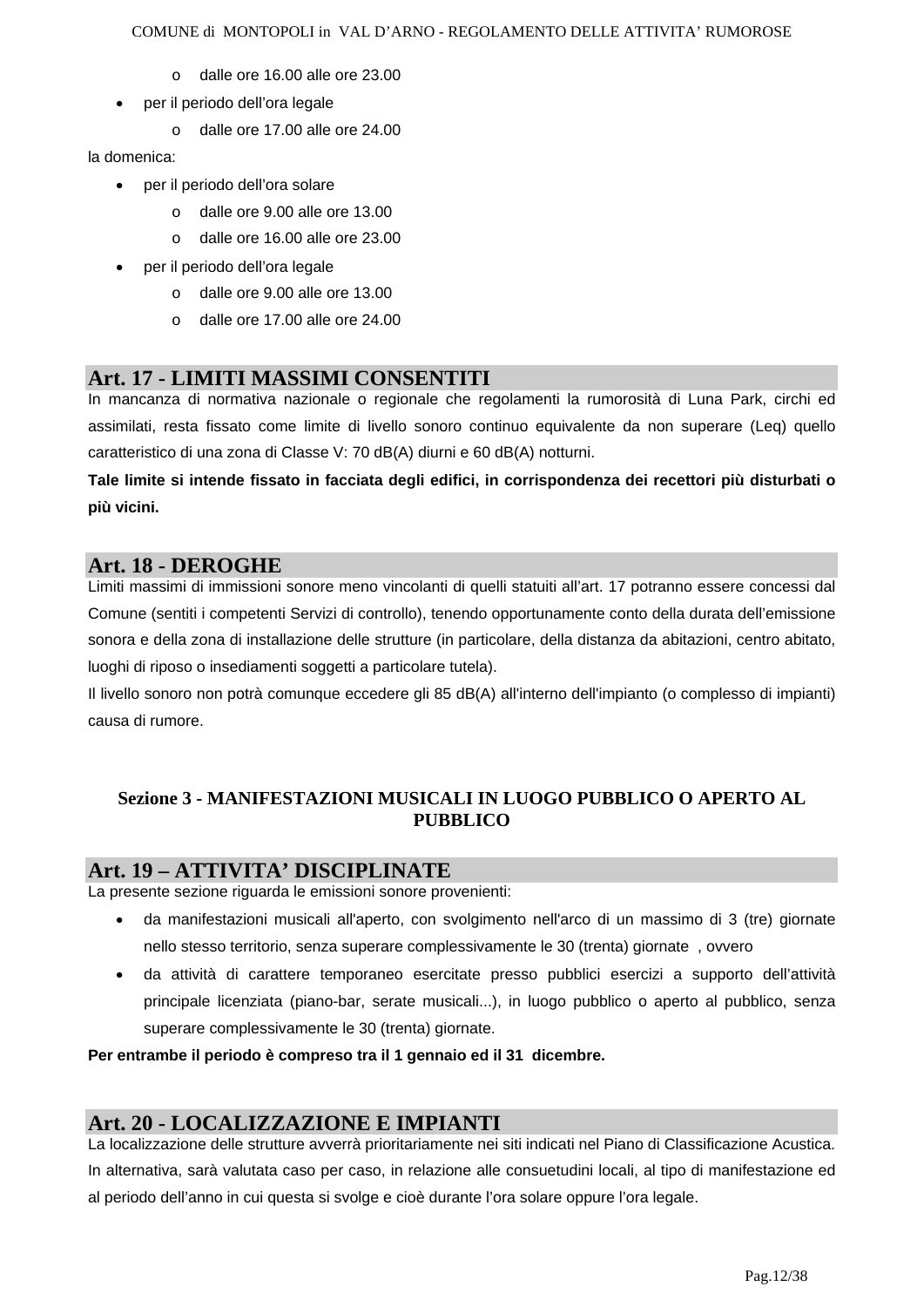In relazione alla natura della manifestazione svolta, potranno essere richieste ai responsabili delle attività particolari limitazioni sulle singole sorgenti sonore, tali da contenerne gli effetti esterni, pur nel rispetto della buona riuscita della manifestazione stessa.

## **Art. 21 – ORARI DELLE ATTIVITA' RUMOROSE**

Il funzionamento delle sorgenti sonore con generazione di rumore superiore al livello consentito dai limiti della zona in cui si opera, è consentito:

- dal lunedì al venerdì tra le ore 20.00 e le ore 23.30,
- il sabato dalle ore 15.00 alle 24.00,
- la domenica dalle ore 9.00 alle ore 13.00 e dalle ore 15.00 alle ore 24.00.

### **Art. 22 - LIMITI MASSIMI CONSENTITI**

In mancanza di normativa nazionale o regionale che regolamenti la rumorosità di manifestazioni musicali all'aperto, resta fissato come limite di livello sonoro continuo equivalente da non superare (Leq) quello caratteristico di una zona di Classe V: **70 dB(A) diurni e 60 dB(A) notturni.**

**Tale limite si intende fissato in facciata degli edifici, in corrispondenza dei recettori più disturbati o più vicini.** 

Comunque, qualsiasi persona presente continuativamente all'interno della struttura aperta o chiusa, non dovrà essere esposta ad un livello sonoro equivalente (Leq), per l'intero periodo della manifestazione, superiore a 90 dB(A).

### **Art. 23 - DEROGHE**

Limiti massimi di immissioni sonore meno vincolanti di quelli stabiliti all'art. 22 potranno essere concessi dal Comune (sentiti i competenti Servizi di controllo), tenendo opportunamente conto dell'ambito di localizzazione della manifestazione, fino ad un massimo di livello sonoro espresso da 95 dB(A) determinato con costante di tempo "slow", in corrispondenza dell'origine del rumore.

**Il Comune potrà consentire, inoltre, deroghe rispetto all'orario stabilito all'art. 21, in funzione dell'importanza turistico-commerciale o della rilevanza della manifestazione, della zona o del periodo in cui si svolge la medesima.**

### **SEZIONE 4 – MANIFESTAZIONI POPOLARI IN LUOGO PUBBLICO O APERTO AL PUBBLICO**

### **Art. 24 – ATTIVITA' DISCIPLINATE**

La presente sezione riguarda le emissioni sonore provenienti da manifestazioni popolari all'aperto (sagre, feste rionali, manifestazioni culturali...), di carattere temporaneo, svolte in luogo pubblico o aperto al pubblico, con durata non superiore a 30 (trenta) giornate.

# **Art. 25 - LOCALIZZAZIONE E IMPIANTI**

La localizzazione delle (eventuali) strutture avverrà prioritariamente nei siti indicati nel Piano di Classificazione Acustica.

In alternativa, sarà valutata caso per caso, in relazione alle consuetudini locali, al tipo di manifestazione ed al periodo dell'anno in cui questa si svolge (periodo estivo ovvero invernale).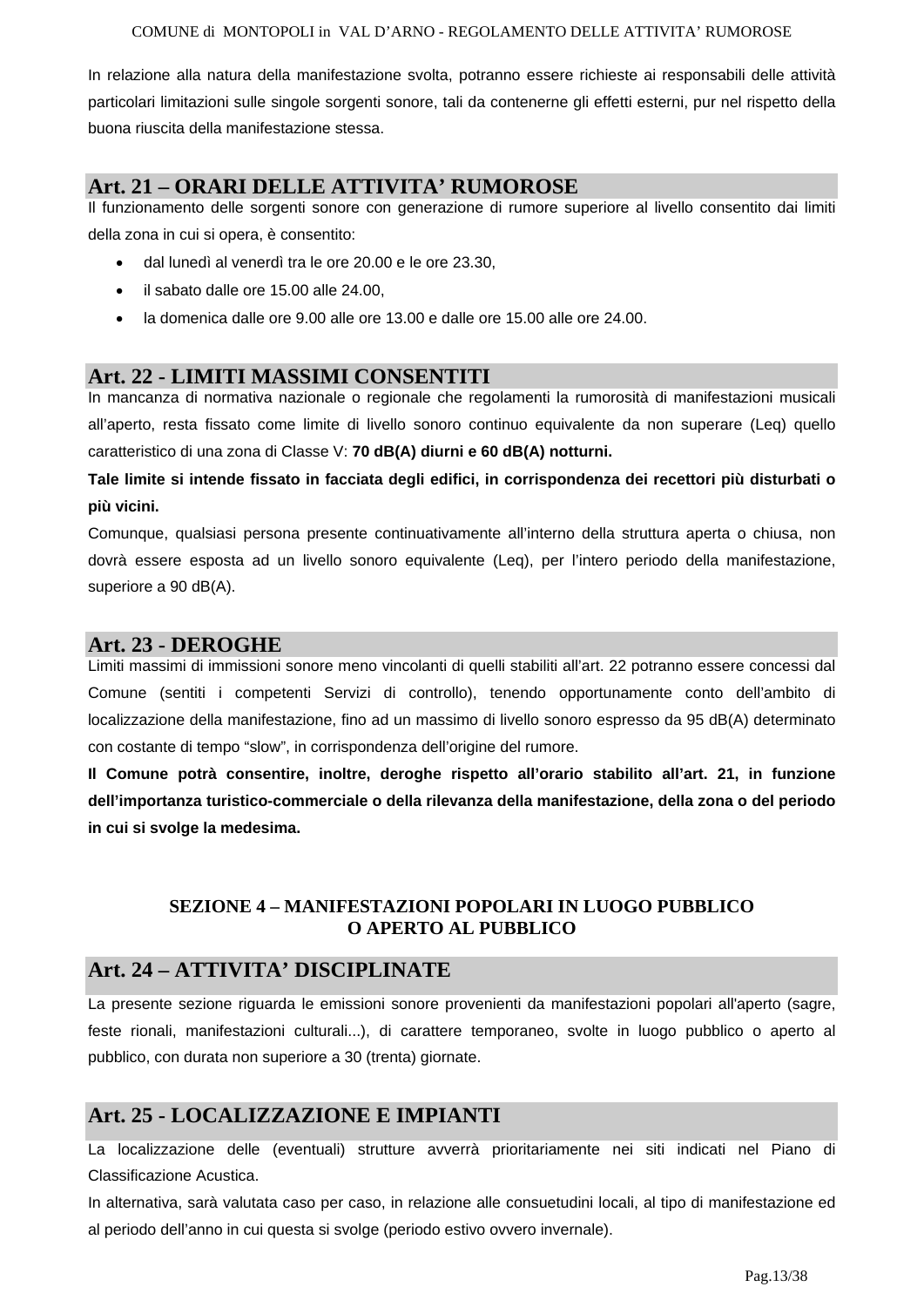In relazione alla natura della manifestazione svolta, potranno essere richieste ai responsabili delle attività particolari limitazioni sulle singole sorgenti sonore, tali da contenerne gli effetti esterni, pur nel rispetto della buona riuscita della manifestazione stessa.

### **Art. 26 – ORARI DELLE ATTIVITA' RUMOROSE**

Il funzionamento delle sorgenti sonore con generazione di rumore superiore al livello permesso dai limiti della zona in cui si opera, è consentito

- dal lunedì al venerdì tra le ore 20.00 e le ore 23.30,
- il sabato dalle ore 15.00 alle 24.00,
- la domenica dalle ore 9.00 alle ore 13.00 e dalle ore 15.00 alle ore 24.00.

### **Art. 27- LIMITI MASSIMI CONSENTITI**

In mancanza di normativa nazionale o regionale che regolamenti la rumorosità di manifestazioni popolari all'aperto, resta fissato come limite di livello sonoro continuo equivalente da non superare (Leq) quello caratteristico di una zona di Classe V: **70 dB(A) diurni e 60 dB(A) notturni**.

**Tale limite si intende fissato in facciata degli edifici, in corrispondenza dei recettori più disturbati o più vicini.** 

Comunque, qualsiasi persona presente continuativamente all'interno della struttura aperta o chiusa, non dovrà essere esposta ad un livello sonoro equivalente (Leq), per l'intero periodo della manifestazione, superiore a 90 dB(A).

### **Art. 28 - DEROGHE**

Limiti massimi di immissioni sonore meno vincolanti di quelli stabiliti all'art. 27 potranno essere concessi, tenendo opportunamente conto dell'ambito di localizzazione della manifestazione, fino ad un massimo di livello sonoro espresso da 95 dB(A) determinato con costante di tempo "slow", in corrispondenza dell'origine del rumore.

Il Comune, sentiti i competenti Servizi di controllo, potrà consentire, inoltre, deroghe rispetto all'orario stabilito all'art. 26, in funzione dell'importanza turistico-commerciale o della rilevanza della manifestazione, della zona o del periodo in cui si svolge la medesima.

#### **SEZIONE 5 – STRUTTURE PER ATTIVITA' SPORTIVE O RICREATIVE RUMOROSE**

#### **Art. 29 – ATTIVITA' DISCIPLINATE**

La presente sezione riguarda le emissioni sonore provenienti da spazi o strutture per svolgimento di attività sportive, ricreative (es. motocross, go-kart, tiro a volo), per tempo libero o spettacolo, prodotte temporaneamente dai relativi fruitori ovvero da impianti ivi situati.

Per le attività motoristiche si applicano, ove si presenti il caso, i disposti del D.P.R. 3.04.2001 n. 304 (con eventuali successive modifiche o integrazioni).

Resta escluso dalla presente Sezione o dai successivi articoli quanto risulti già disciplinato dal predetto D.P.R.

L'attività è ritenuta "temporanea" allorquando si svolga, anche se ripetitivamente, per predefiniti periodi dell'anno.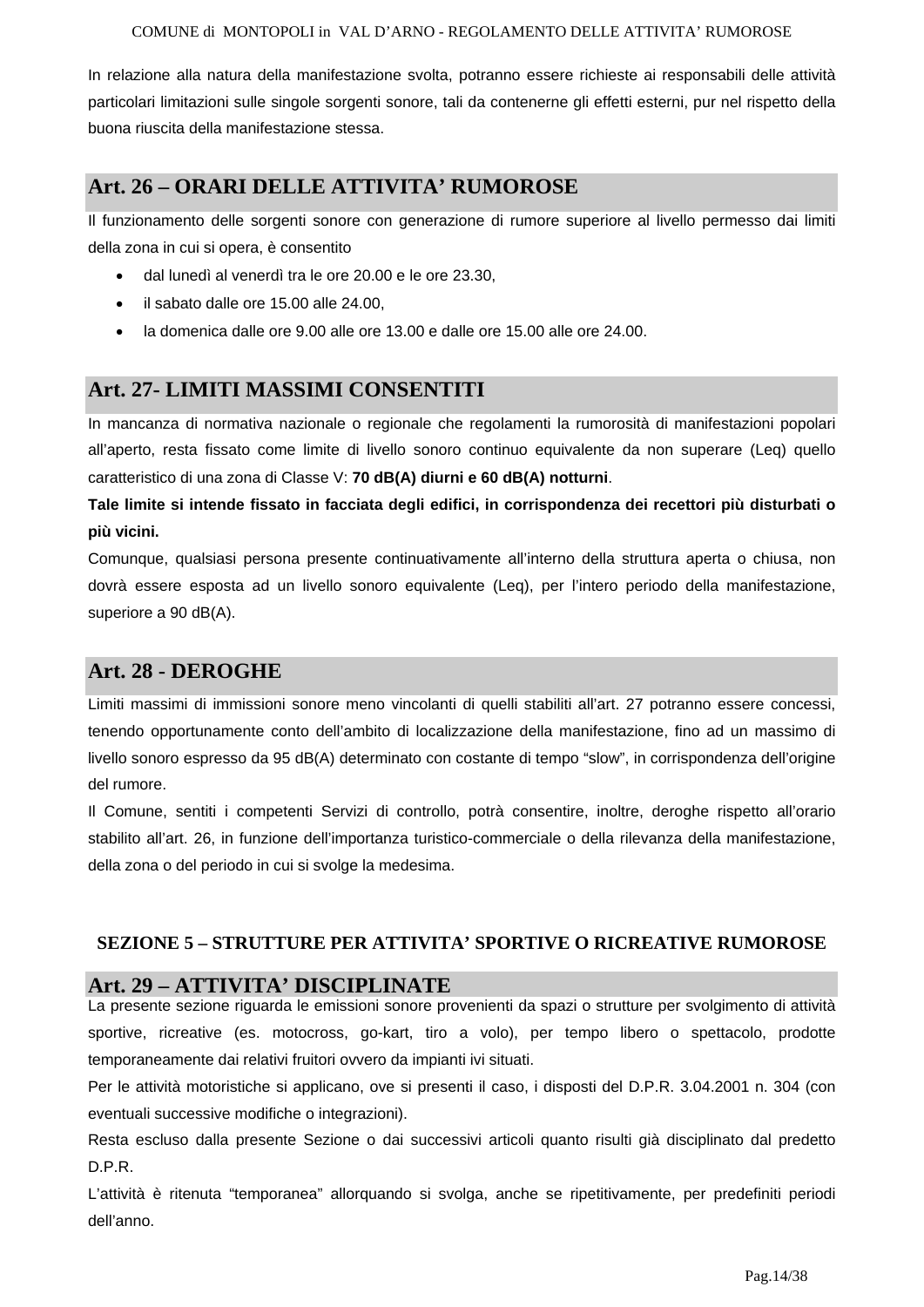### **Art. 30 - LOCALIZZAZIONE E IMPIANTI**

Le strutture potranno avere localizzazione fissa, determinata mediante P.R.G., oppure individuabile caso per caso, in relazione al tipo di manifestazione ed al periodo dell'anno in cui questa si svolge.

In relazione alla natura dell'attività o della manifestazione svolta, potranno essere richieste ai responsabili particolari limitazioni sulle singole sorgenti sonore, tali da contenerne gli effetti esterni, pur nel rispetto della buona riuscita della manifestazione stessa.

### **Art. 31 – ORARI DELLE ATTIVITA' RUMOROSE**

La generazione di rumore è consentita, normalmente:

- in centro abitato
	- $\circ$  tra le ore 9.00 e le ore 12.30
	- o e tra le ore 14.30 e le ore 18.30
- fuori centro abitato
	- o tra le ore 8.30 e le ore 13.00
	- o e tra le ore 14.30 e le ore 20.00

Nei mesi tra aprile e ottobre gli intervalli pomeridiani autorizzati hanno termine

- in centro abitato alle 20.00
- fuori centro abitato alle 23.00

Lo svolgimento delle attività in orari diversi dovrà essere soggetto a preventiva autorizzazione scritta da parte del Comune; esso dovrà comunque avvenire con modalità compatibili con la tutela della quiete pubblica ed ai sensi delle Norme vigenti.

### **Art. 32 - LIMITI MASSIMI CONSENTITI**

All'interno delle strutture in oggetto, fisse o mobili, aperte o chiuse, non devono essere superati i livelli massimi di esposizione al rumore fissati dal Decreto Legislativo n. 277/91 per i lavoratori.

Comunque, qualsiasi persona presente continuativamente all'interno della struttura aperta o chiusa, non dovrà essere esposta ad un livello sonoro equivalente (Leq), per l'intero periodo della manifestazione sportiva o ricreativa, superiore a 90 dB(A).

All'esterno delle medesime strutture, fatti salvi i disposti del D.P.R. 3.04.2001 n. 304 (con eventuali successive modifiche o integrazioni), in mancanza di normativa nazionale o regionale che regolamenti esplicitamente la rumorosità delle differenti attività in oggetto, resta fissato come limite di livello sonoro continuo equivalente da non superare (Leq) quello caratteristico della zona di appartenenza.

**Tale limite si intende fissato in facciata degli edifici, in corrispondenza dei recettori più disturbati o più vicini.** 

### **Art. 33 - DEROGHE**

Limiti massimi di immissioni sonore meno vincolanti di quelli stabiliti all'art. 32 potranno essere concessi dal Comune, sentiti i competenti Servizi di controllo, tenendo opportunamente conto dell'ambito di localizzazione dell'attività, fino ad un massimo di livello sonoro espresso da 95 dB(A) determinato con costante di tempo "slow", in corrispondenza dell'origine del rumore.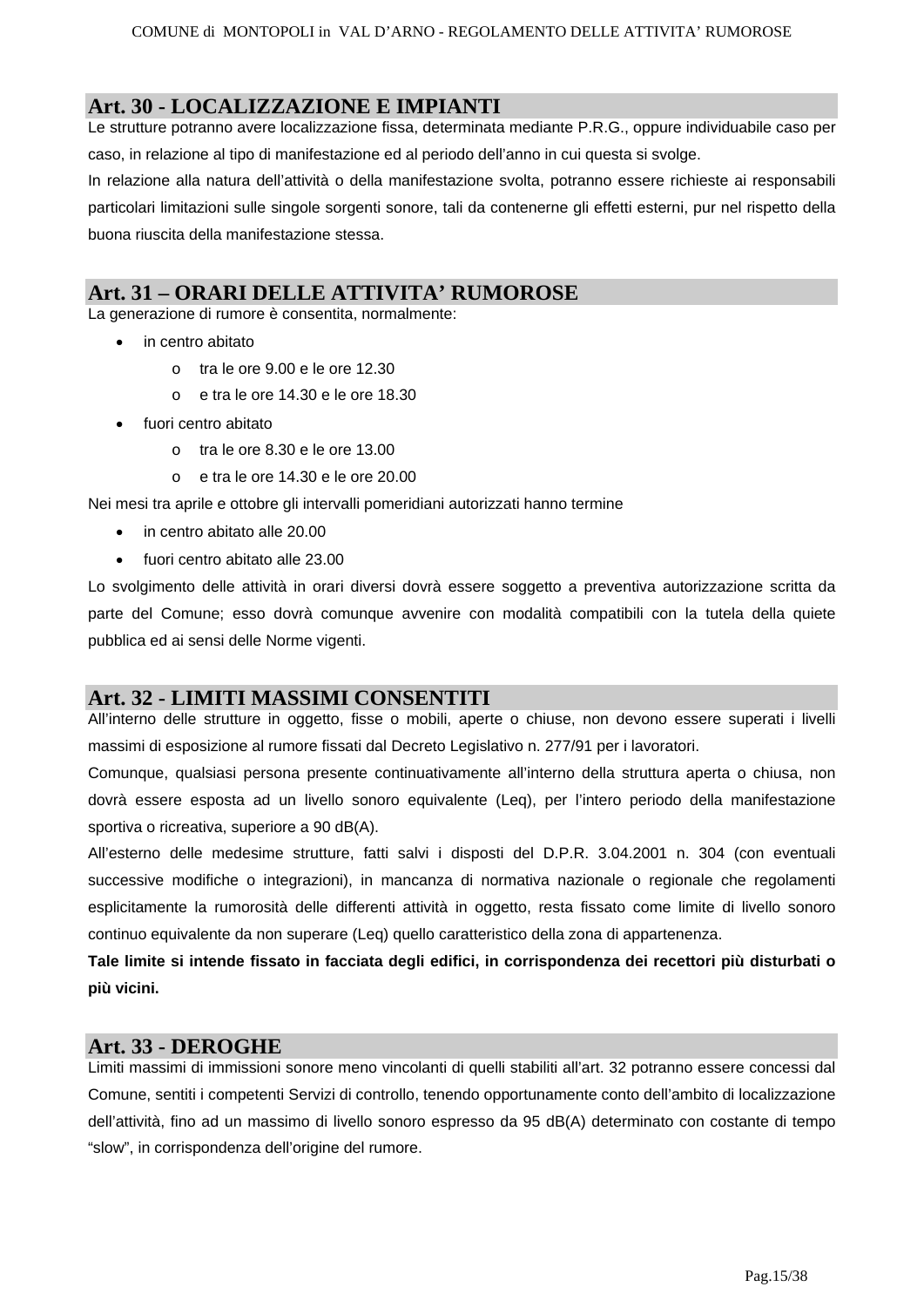### **SEZIONE 6 – DIVERSE ATTIVITA' TEMPORANEE RUMOROSE E INCOMODE**

### **Art. 34 – ATTIVITA' DISCIPLINATE**

La presente sezione riguarda le emissioni sonore provenienti da attività di carattere occasionale, non contemplate in altri articoli del presente Regolamento.

Le emissioni possono derivare:

- (caso a), dall'esercizio di professioni o mestieri rumorosi o incomodi,
- (caso b), dall'uso temporaneo di macchine, apparecchi e strumenti che provochino rumori, strepiti o vibrazioni:
	- o compressori, macchine per tessitura, trapani....;
	- o macchine da giardino, altoparlanti, ventilatori...;
	- o aspirapolvere, lavatrici, strumenti musicali, apparecchi stereo, apparecchi radio-televisivi...

La presente sezione disciplina, altresì,

- l'accensione di fuochi d'artificio ed
- il lancio di razzi, utilizzati per fini tecnici, agricoli o diversi, su tutto il territorio comunale.

Restano escluse le emissioni generate all'interno di zone che lo strumento urbanistico vigente destina ad area Industriale-Artigianale del P.R.G.

# **Art. 35 - LOCALIZZAZIONE E IMPIANTI**

Nel primo caso previsto (professioni o mestieri):

• le attività, e con esse le generazioni di rumore, possono durare per più ore della giornata, anche con la medesima localizzazione;

nel secondo caso (uso di macchine, apparecchi e strumenti):

• le attività possono protrarsi per svariate ore nel corso della giornata, eventualmente anche per giorni consecutivi, ma mantengono l'occasionalità e la temporaneità.

In relazione alla natura dell'attività svolta, dovranno essere adottate tutte le possibili misure necessarie per contenerne gli effetti acustici, riducendo le molestie a terzi.

### **Art. 36 – ORARI DELLE ATTIVITA' RUMOROSE**

Fatti salvi (ai sensi del T.U.LL.P.S.) i poteri del Sindaco di stabilire gli orari delle attività rumorose o incomode con proprio provvedimento, su segnalazione della competente sezione provinciale dell'A.R.P.A. o - in subordine - dell'Azienda Unità Locale Socio-Sanitaria, ovvero di regolamentare casi specifici qualora le circostanze ne determinino la necessità, la generazione di rumore è consentita, per i giorni feriali, normalmente:

- nei mesi da novembre a marzo:
	- o tra le ore 8.00 e le ore 12.30 e
	- o tra le ore 13.30 e le ore 19.00
- nei mesi tra aprile e ottobre:
	- $\circ$  tra le ore 7.30 e le ore 12.30 e
	- o tra le ore 15.00 e le ore 20.00

Di sabato e nei giorni festivi, le attività rumorose sono consentite:

- dalle ore 9.00 alle ore 12.30 e
- dalle ore 16.00 alle 19.00.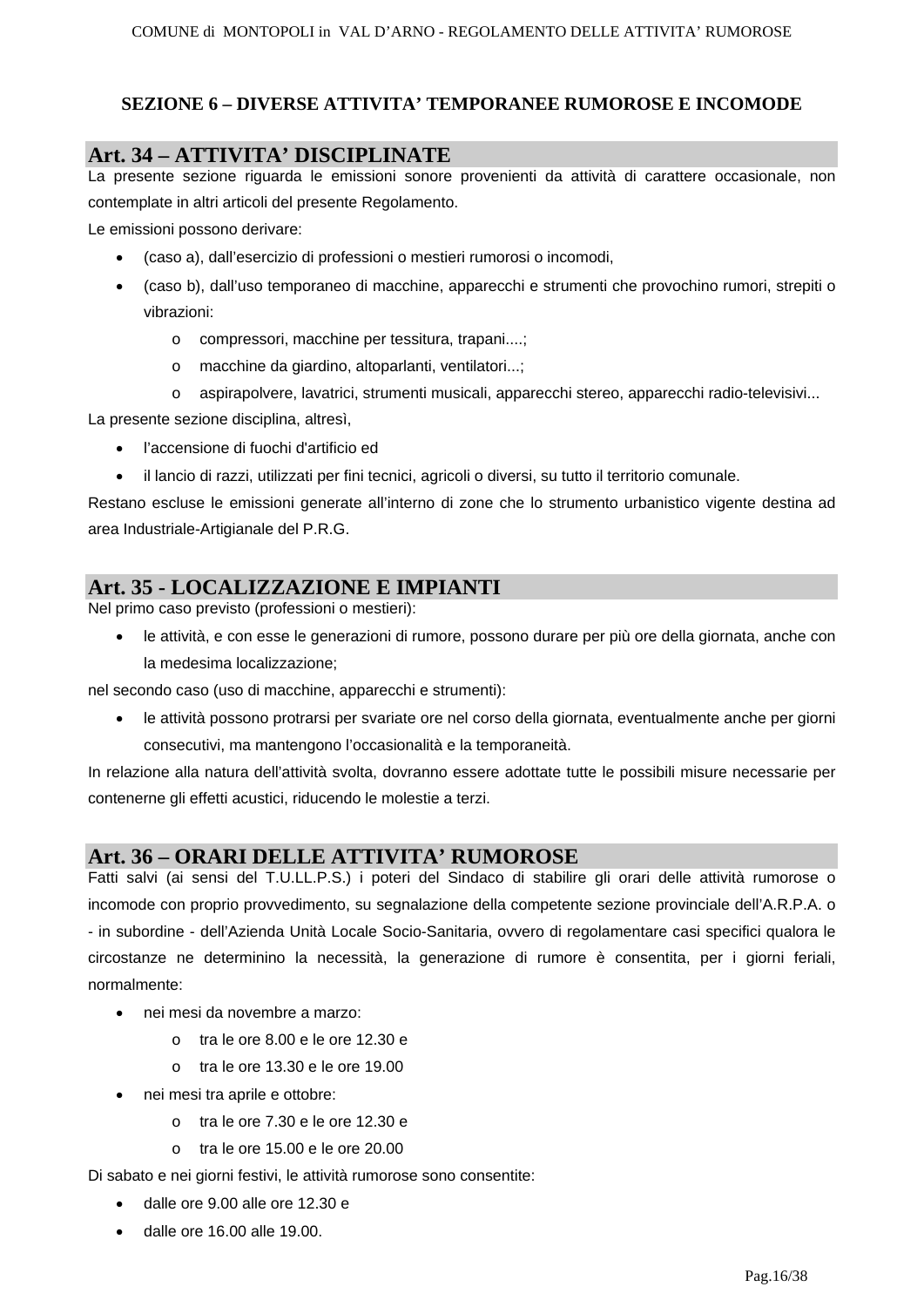L'utilizzo di macchine e impianti rumorosi per l'esecuzione dei lavori temporanei di cui all'art. 34 in ambiente esterno (ad esempio, macchine da giardinaggio) non è consentito:

- prima delle ore 8.00 nei giorni feriali,
- prima delle ore 9.00 del sabato e dei giorni festivi
- neppure é consentito prima delle ore 15.00 di tutti i pomeriggi.

Le macchine e gli impianti per l'esecuzione dei lavori di cui all'art. 34 in ambiente esterno, devono essere tali da ridurre l'inquinamento acustico, nelle aree adiacenti, ai più bassi livelli consentiti dalla tecnica corrente, comunque conformi alle direttive comunitarie e alla normativa nazionale (considerando il D. L.vo 4.09.2002 n. 262 e sue modifiche ed integrazioni, per le emissioni).

L'uso di altoparlanti su veicoli (pubblicità fonica), nei casi previsti dal Regolamento di esecuzione del Codice della Strada (art. 59), è consentito:

• nei giorni feriali dalle ore 9.00 alle ore 13.00 e dalle ore 16.00 alle ore 20.00.

**L'accensione di fuochi d'artificio ed il lancio di razzi, esclusivamente per fini tecnici o agricoli, su tutto il territorio comunale, è consentito negli orari previsti per le attività rumorose o incomode di cui all'art. 34.** 

### **L'accensione di fuochi d'artificio ed il lancio di razzi per usi diversi da quelli indicati è vietato, salvo deroga temporanea rilasciata dal Comune.**

Lo svolgimento delle attività in orari diversi da quelli previsti dovrà essere soggetto a preventiva autorizzazione scritta da parte del Comune; esso dovrà comunque avvenire con modalità compatibili con la tutela della quiete pubblica ed ai sensi delle Norme vigenti.

#### **Art. 37 - LIMITI MASSIMI CONSENTITI**

In mancanza di normativa nazionale o regionale che regolamenti la rumorosità delle attività temporanee in oggetto, resta fissato come limite di livello sonoro continuo equivalente da non superare (Leq) quello caratteristico di una zona di Classe IV: 65 dB(A) diurni e 55 dB(A) notturni.

### **Il livello sonoro si intende misurato in corrispondenza degli spazi occupati da persone o comunità e comunque tale limite si intende fissato in facciata degli edifici, in corrispondenza dei recettori più disturbati o più vicini.**

Il livello sonoro determinato dall'accensione (autorizzata con o senza deroga) di fuochi di artificio e razzi, misurato in corrispondenza dei recettori sensibili (spazi occupati da persone o comunità) ed espresso in termini di SEL ai sensi del D.M. Ambiente 16.03.98, non deve superare i 95 dB(A) per eventi di durata inferiore a 10 secondi, i 90 dB(A) per eventi di durata compresa fra 10 secondi e 15 minuti, gli 85 dB(A) per eventi di durata compresa fra 15 e 45 minuti.

#### **Art. 38 - DEROGHE**

Limiti massimi di immissioni sonore meno vincolanti di quelli stabiliti all'art. 34 potranno essere concessi dal Comune (sentiti i competenti Servizi di controllo), tenendo opportunamente conto dell'ambito di localizzazione dell'attività temporanea, fino ad un massimo di livello sonoro espresso da 80 dB(A), in corrispondenza dell'origine del rumore, a condizione che il protrarsi della causa di maggior disturbo avvenga per un periodo non superiore a 1/8 della durata dell'attività stessa.

Tale norma non si applica al rumore determinato dall'accensione di razzi e fuochi d'artificio, per i quali i limiti di cui all'art. 37 sono inderogabili.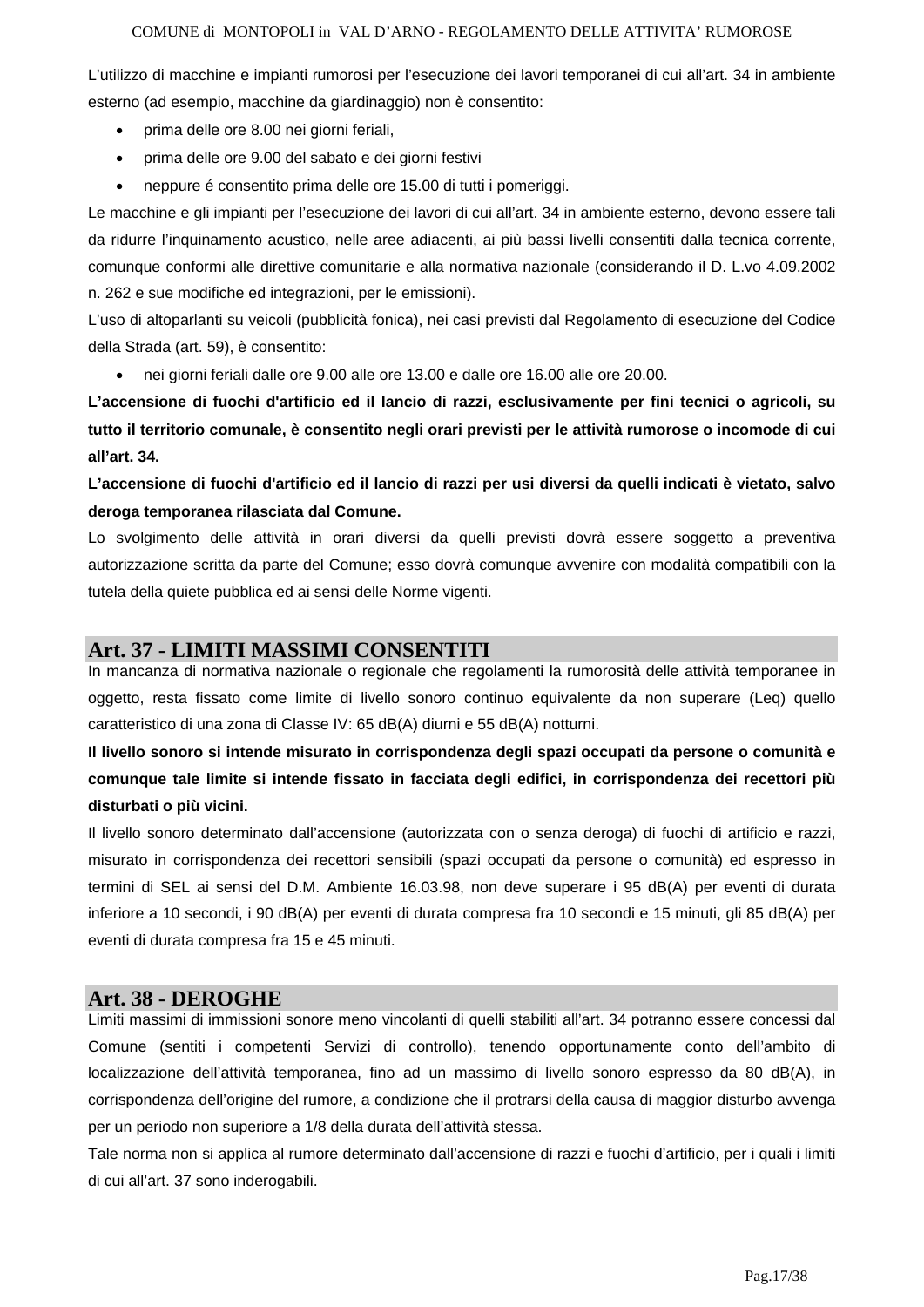**Invece, il Comune può autorizzare deroga temporanea all'accensione di fuochi d'artificio ed al lancio di razzi per usi non tecnici o agricoli, purché rilasciata per iscritto e preventivamente, a seguito di richiesta scritta e motivata del soggetto interessato.** 

# TITOLO III - DISCIPLINA DI ATTIVITA' "PERMANENTI A RUMOROSITA' VARIABILE"

# **Art. 39 - DEFINIZIONI**

Nel presente Regolamento (e con validità limitata esclusivamente ad esso), si definisce **"attività permanente a rumorosità variabile" qualsiasi attività con sviluppo temporale non limitato, ripetitiva o anche mutevole nella sua prerogativa di generazione di rumore, ma localizzata come ubicazione.** 

Trattasi di attività che, per l'impatto acustico che determina, è attualmente o sarà in futuro oggetto di apposita e specifica normazione a livello (inter)nazionale e/o regionale e che, con il presente Regolamento, si intende comunque disciplinare per quanto non ancora previsto dalle Leggi vigenti.

### **SEZIONE 1 – LUOGHI DI INTRATTENIMENTO DANZANTE E DI PUBBLICO SPETTACOLO E PUBBLICI ESERCIZI**

# **Art. 40 – ATTIVITA' DISCIPLINATE**

La presente sezione riguarda le emissioni sonore nei locali di pubblico spettacolo o di intrattenimento danzante, compresi i circoli privati in possesso della prescritta autorizzazione, nonché nei pubblici esercizi che utilizzano impianti elettroacustici di amplificazione e di diffusione sonora, in qualsiasi ambiente sia al chiuso che all'aperto.

# **Art. 41 – ORARI DELLE ATTIVITA' RUMOROSE**

Lo svolgimento dell'attività a seguito della quale avviene la produzione di rumore, all'aperto come al chiuso, è normato dalle vigenti Leggi e Regolamenti che disciplinano i pubblici esercizi.

# **Art. 42 - LIMITI MASSIMI CONSENTITI**

I valori limite delle sorgenti sonore, normati dal D.P.C.M. 14.11.97 (ed eventuali successive modifiche e/o integrazioni), a "tutela dell'ambiente esterno ed abitativo dall'inquinamento acustico", riferiti a 6 Classi di destinazione d'uso del territorio (Zone), mantengono piena validità anche per quanto concerne l'impatto acustico di locali di pubblico spettacolo o di intrattenimento danzante (compresi circoli privati), e pubblici esercizi, in ambiente chiuso o all'aperto.

In particolare, nel caso di attività svolte all'aperto, il funzionamento delle sorgenti sonore con generazione di rumore superiore al livello consentito dai limiti della zona in cui si opera non è tollerato.

**Tale limite si intende fissato in facciata degli edifici, in corrispondenza dei recettori più disturbati o più vicini.** 

All'interno dei luoghi in oggetto, i valori dei livelli massimi di pressione sonora consentiti, determinati in base agli indici di misura LASmax e LAeq, definiti dal D.M. Ambiente 16.03.98, sono i seguenti: 102 dB(A) per LASmax e 95 dB(A) LAeq.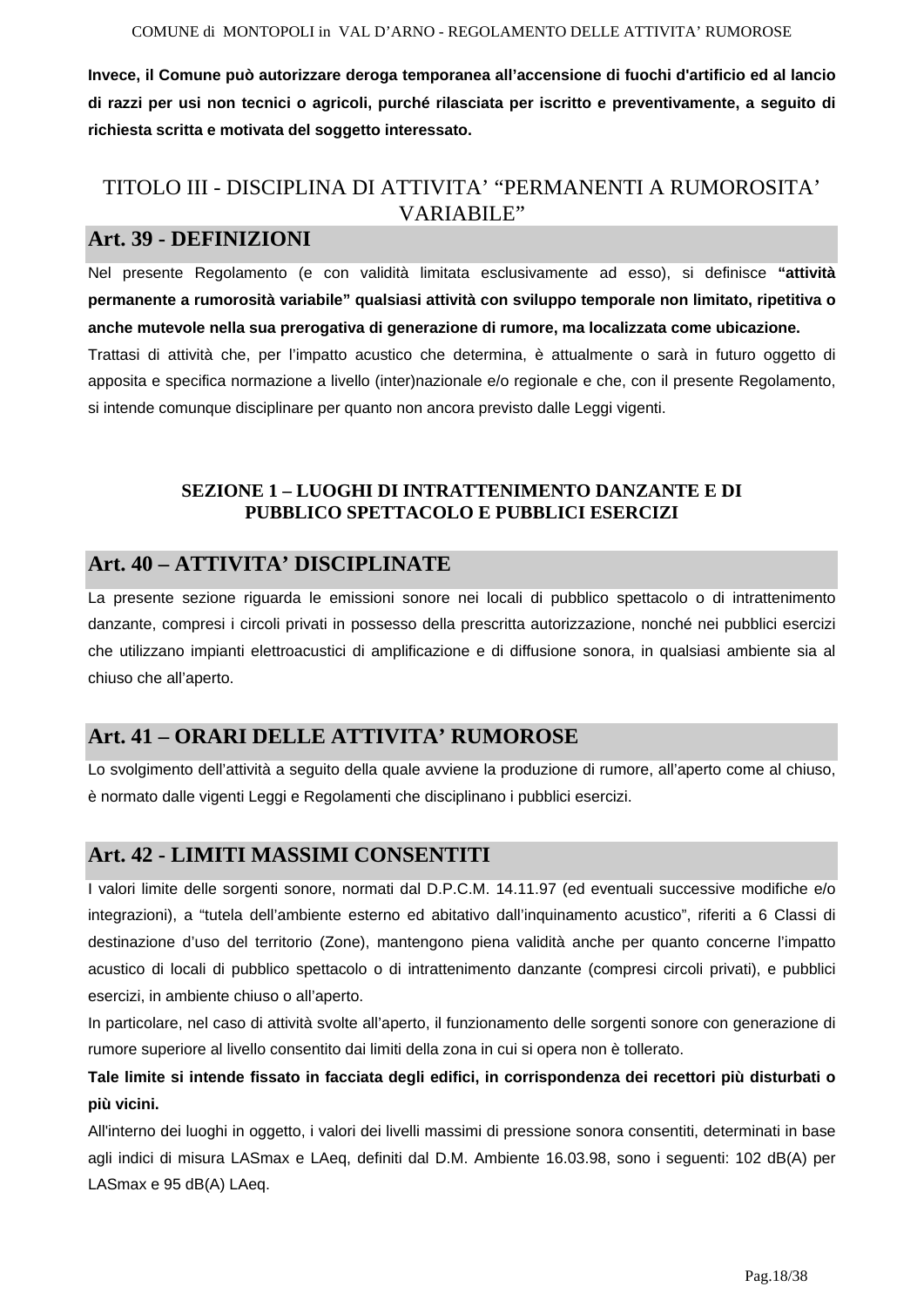### **SEZIONE 2 – INFRASTRUTTURE DI TRASPORTO Art. 43 – ATTIVITA' DISCIPLINATE**

In considerazione della tipologia di infrastrutture di trasporto presenti nell'ambito del territorio comunale, nonché della Normativa vigente, la presente sezione riguarda le emissioni sonore derivanti dalla mobilità dei veicoli stradali, con ciò intendendo autovetture, veicoli commerciali leggeri e pesanti, autobus e motocicli, ovvero i veicoli di cui all'art. 47 – lettere e, f, g, h, i, l, m, n - del Codice della Strada.

Restano escluse dalla disciplina della presente sezione le emissioni sonore prodotte dall'esercizio delle infrastrutture delle ferrovie e delle linee metropolitane di superficie (con esclusione delle tramvie e delle funicolari), già oggetto di regolamentazione da parte di legge statale (D.P.R. 18.11.98 n. 459 e successive modifiche od integrazioni).

# **Art. 44 – ORARI DELLE ATTIVITA' RUMOROSE**

Ai sensi del D.M. Ambiente 16.03.98 si intende circolazione veicolare nel "periodo diurno" quella relativa all'intervallo compreso fra le ore 6.00 e le ore 22.00, circolazione veicolare nel "periodo notturno" quella relativa all'intervallo compreso fra le ore 22.00 e le ore 6.00.

Il Tempo di Riferimento (TR) per la misura dell'inquinamento acustico nel periodo diurno e notturno coincide con le medesime fasce orarie.

Fatte salve eventuali possibili limitazioni alla circolazione veicolare, limitatamente a strade predefinite e per quanto di competenza dell'Ente gestore (Zone a Traffico Limitato...), non sono previste limitazioni alla generazione del rumore veicolare.

## **Art. 45 - LIMITI MASSIMI CONSENTITI**

Il Decreto Presidente della Repubblica 30\03\2004 n. 142 , uin vigore dal 16\6\2004, fissa i limiti di rumore prodotto dalle infrastrutture stradali.

Si intende che la strada (comprensiva della "fascia di pertinenza" di cui all'art. 3 del Codice della Strada), di per sé, non faccia parte di una zona, anche se in fase di Zonizzazione acustica ha concorso alla determinazione della Classe di destinazione d'uso dell'area limitrofa.

Le emissioni sonore prodotte dai veicoli restano fissate dalle Leggi vigenti.

### **SEZIONE 3 – AREE PER ATTIVITA' PRODUTTIVE (ARTIGIANALI, INDUSTRIALI)**

# **Art. 46 – ATTIVITA' DISCIPLINATE**

La presente sezione riguarda le emissioni sonore di impianti a ciclo produttivo continuo ed imprese in area per attività produttiva (area artigianale, industriale, corrispondente a Z.T.O. D del P.R.G.).

### **Art. 47 – ORARI DELLE ATTIVITA' RUMOROSE**

Lo svolgimento dell'attività a seguito della quale avviene la produzione di rumore è normato dalle vigenti Leggi e Regolamenti che disciplinano l'attività stessa.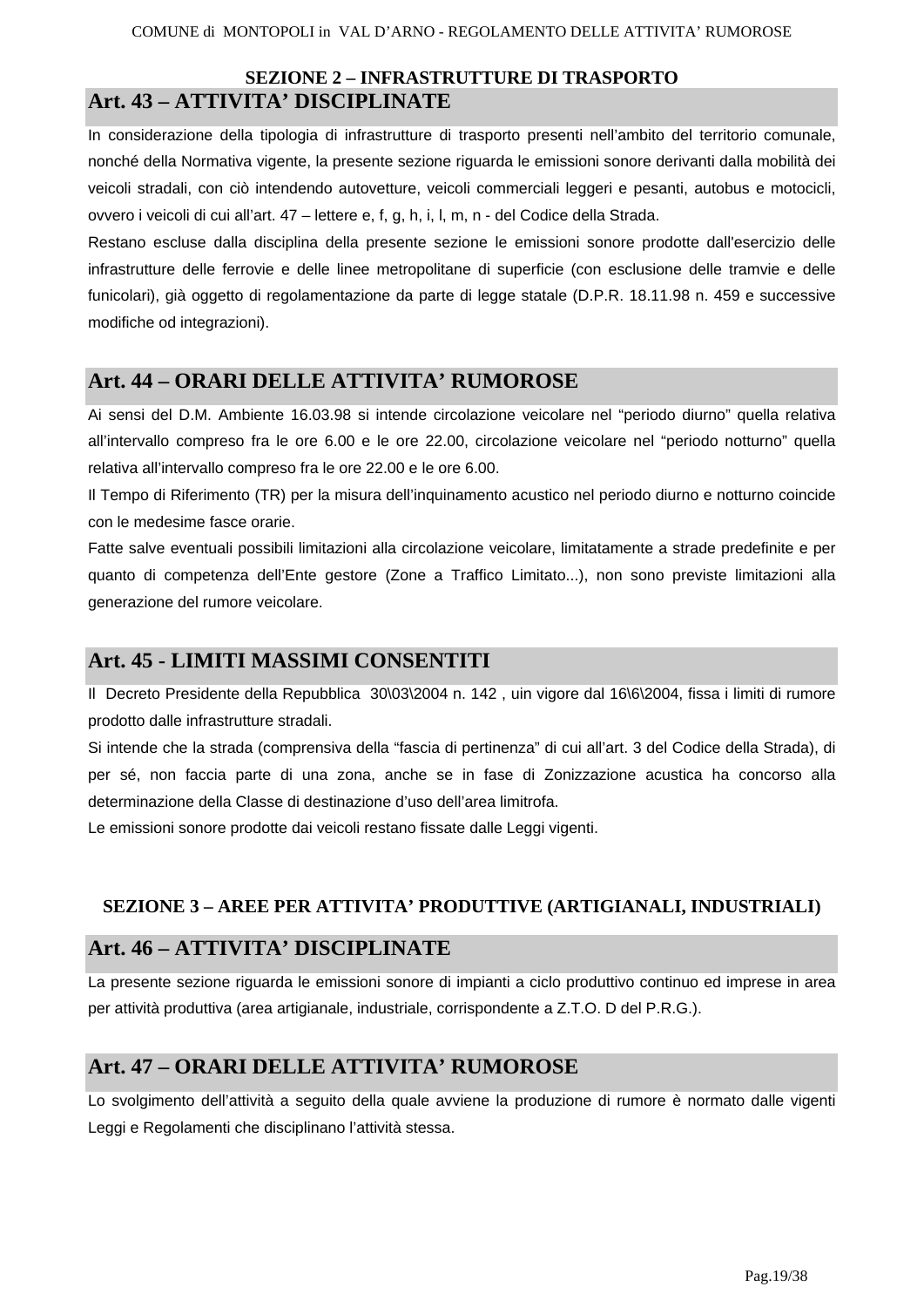# **Art. 48 - LIMITI MASSIMI CONSENTITI**

Per le attività in esame si applicano i disposti del D.P.C.M. 1.03.91, il D. L.vo 15.08.91 n. 277, il D. 11.12.96, il D.M. Ambiente 16.03.98, il D. L.vo 4.09.2002 n. 262 ed eventuali successive loro modifiche ed integrazioni.

I valori limite delle sorgenti sonore, normati dal D.P.C.M. 14.11.97 (ed eventuali successive modifiche e/o integrazioni), a "tutela dell'ambiente esterno ed abitativo dall'inquinamento acustico", riferiti a 6 Classi di destinazione d'uso del territorio (Zone), mantengono piena validità anche per le aree produttive, normalmente inserite in Zona V o Zona VI.

Detti valori sono da dedursi a partire dal Piano di Classificazione Acustica comunale.

Per le attività produttive "fuori zona" i valori limite delle sorgenti sonore sono quelli stabiliti dalla Classe di destinazione d'uso dell'ambito territoriale in cui le colloca il Piano di Classificazione Acustica comunale.

### **SEZIONE 4 – SEGNALAZIONI SONORE**

# **Art. 49 – ATTIVITA' DISCIPLINATE**

La presente sezione riguarda le emissioni sonore di dispositivi di allarme, anche antifurto e anti-intrusione, installati su qualsiasi sorgente fissa o mobile (edifici, autoveicoli o altri beni...), nonché le segnalazioni sonore emerse da sorgenti diverse (sirene, campane e affini).

E' fatto salvo quanto disposto dal Codice della Strada (D. L.vo 30.04.92 n. 285, con le modifiche di cui al D. L.vo n. 360/1993) agli artt. 71, 72, 75, 79 e, in particolare, agli artt. 155 e 156 e quanto statuito dal relativo Regolamento di esecuzione all'art. 350.

# **Art. 50 – ORARI DELLE ATTIVITA' RUMOROSE**

Lo svolgimento delle attività di cui all'art. 49, a seguito delle quali avviene la produzione di rumore, non è soggetto a specifica normativa.

Fa eccezione l'utilizzo di sirene negli stabilimenti industriali, consentito esclusivamente tra le ore 7.00 e le ore 21.00, per segnalare inizio e termine dei turni di lavoro.

# TITOLO IV - PROCEDURE AMMINISTRATIVE DETERMINATE DALL'ESERCIZIO DI ATTIVITA' RUMOROSE -

### **SEZIONE 1 – AUTORIZZAZIONI**

### **Art. 51 – ATTIVITA' NON SOGGETTE AD AUTORIZZAZIONE**

**L'esercizio di qualsiasi attività, anche a carattere temporaneo, che determini emissioni rumorose sul territorio comunale, nel rispetto dei valori limite di rumore, degli orari e delle prescrizioni di cui al presente Regolamento, non necessita di specifica autorizzazione.** 

#### **Neppure è richiesta autorizzazione per lo svolgimento delle attività di cui all'art. 34.**

Tuttavia, l'Amministrazione Comunale si riserva comunque di effettuare, per proprio conto o in seguito a segnalazioni circostanziate, gli eventuali controlli necessari alla verifica della compatibilità delle immissioni sonore con l'ambiente e con la salute dei cittadini, nonché del rispetto delle norme contenute nel presente Regolamento.

Per le attività di carattere temporaneo, i principali limiti, orari e prescrizioni previsti dal presente Regolamento saranno esplicitamente trascritti nelle concessioni o licenze: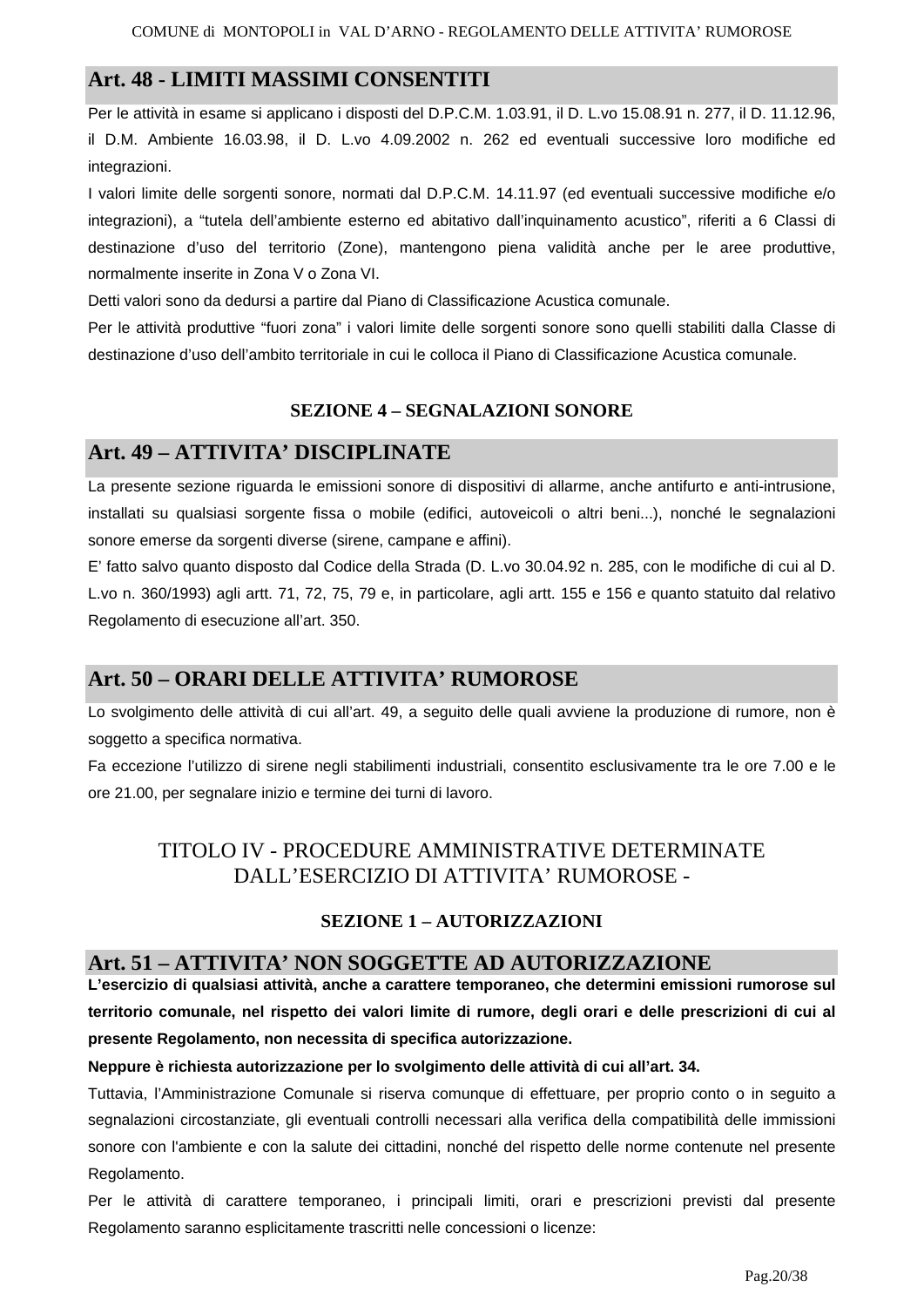- allegato 1 per cantieri edili,
- allegato 2 per cantieri stradali,
- allegato 3 per manifestazioni in luogo pubblico

e il relativo rispetto potrà essere oggetto di controllo.

### **Art. 52 – ATTIVITA' SOGGETTE AD AUTORIZZAZIONE**

**Qualora, per eccezionali e contingenti motivi documentabili, qualsivoglia soggetto impegnato nel territorio comunale a svolgere attività rumorosa a carattere temporaneo ritenesse necessario superare i limiti di rumore e/o di orario indicati nel Regolamento, dovrà indirizzare al Sindaco specifica domanda di autorizzazione in deroga.** 

La domanda dovrà essere presentata almeno 30 (trenta) giorni prima dell'inizio dell'attività rumorosa e, se accolta, dovrà essere pubblicizzata – con avviso a cura dei soggetti richiedenti (presso l'albo comunale e presso il sito di attività) – almeno 3 giorni prima della data fissata per lo svolgimento dell'attività autorizzata. Il Comune, valutate le motivazioni eccezionali e contingenti, su conforme parere dei Servizi di controllo, può autorizzare deroghe in base a quanto stabilito dal presente Regolamento, tenuto conto di:

- durata,
- periodo,
- luogo di svolgimento dell'attività,
- entità del disagio causato.

L'autorizzazione si intende concessa dalla data in cui viene notificata al titolare dell'attività che ne ha fatto richiesta.

**In caso di attivazione di cantieri edili o stradali che comportano il superamento dei limiti e/o degli orari indicati nel presente Regolamento, l' autorizzazione in deroga di cui al comma 1 deve essere presentata contestualmente alla comunicazione di inizio lavori.** 

**In caso di luna park, circhi equestri e strutture assimilabili, in luogo pubblico od aperto al pubblico, che comportano il superamento dei limiti e/o degli orari indicati nel presente Regolamento, la domanda di autorizzazione deve essere presentata contestualmente alla domanda di licenza per spettacoli e trattenimenti pubblici** (schema allegato 6).

L'autorizzazione sarà rilasciata su conforme parere dei competenti Servizi di controllo unitamente alla licenza (schema allegato 5).

**In caso di manifestazioni musicali in luogo pubblico od aperto al pubblico, che comportano il superamento dei limiti e/o degli orari indicati nel presente Regolamento, la domanda di autorizzazione deve essere presentata contestualmente alla domanda di licenza per spettacoli e trattenimenti pubblici** (schema allegato 7). L'autorizzazione sarà rilasciata su conforme parere dei competenti Servizi di controllo unitamente alla licenza (schema allegato 5).

**In caso di manifestazioni popolari in luogo pubblico od aperto al pubblico, che comportano il superamento dei limiti e/o degli orari indicati nel presente Regolamento, la domanda di autorizzazione deve essere presentata contestualmente alla domanda di licenza per spettacoli e trattenimenti pubblici** (schema allegato 8).

L'autorizzazione sarà rilasciata su conforme parere dei competenti Servizi di controllo unitamente alla licenza (schema allegato 5).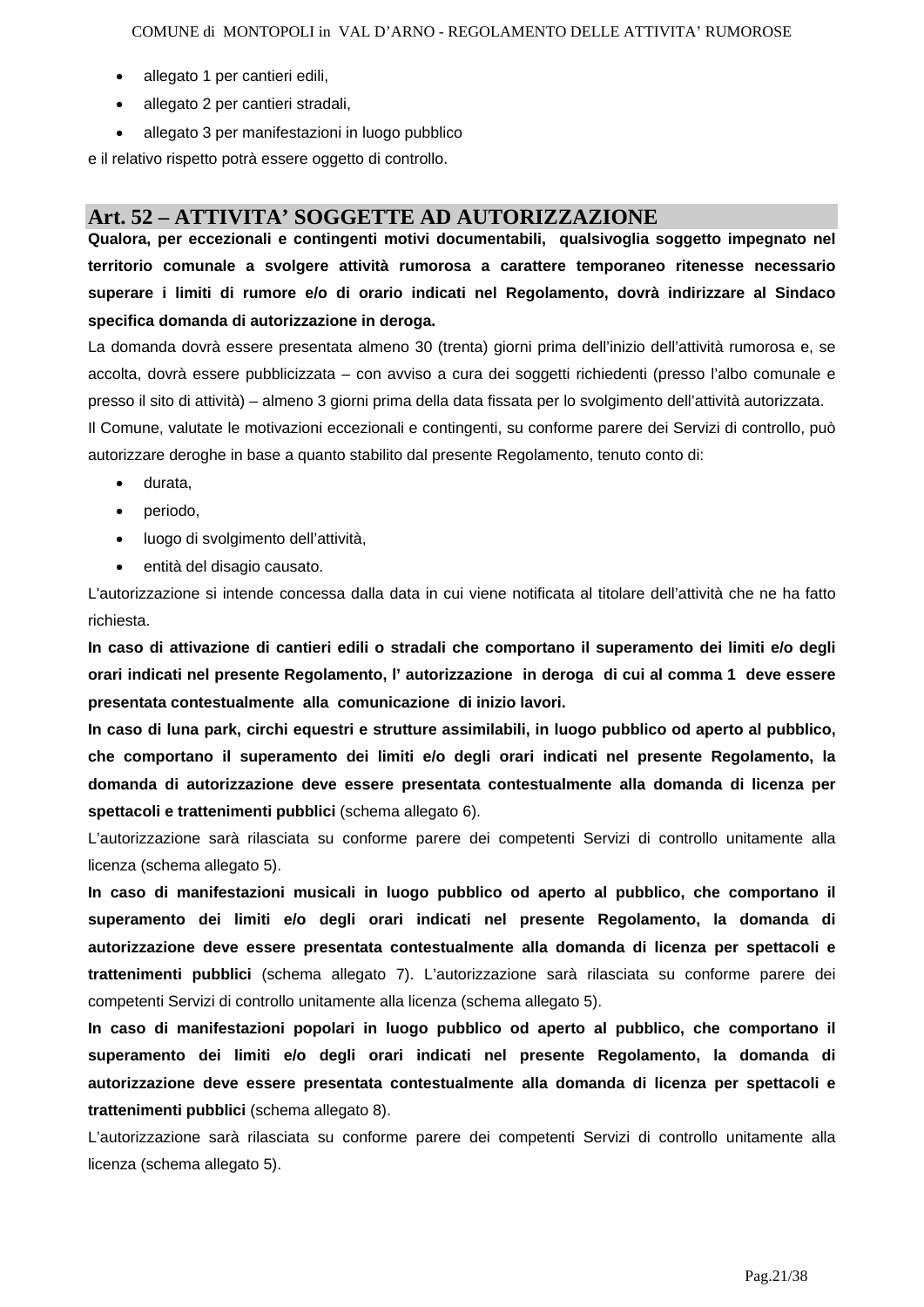### **Art. 53 – PROCEDURE D'URGENZA**

Nei casi di cui agli articoli precedenti, ove il titolare o il responsabile (a qualsiasi titolo) dell'attività rumorosa debba attivare le lavorazioni o utilizzare macchinari rumorosi entro il termine previsto di 30 (trenta) giorni, sarà mantenuto l'obbligo di presentare la domanda secondo lo schema allegato e di cui all'art. 50. L'Amministrazione Comunale valuterà l'urgenza della richiesta e potrà procedere al rilascio di un'autorizzazione provvisoria.

Il Comune richiederà comunque il parere dei Servizi di controllo competenti e quindi procederà al rilascio dell'autorizzazione definitiva ovvero alla revoca dell'autorizzazione rilasciata provvisoriamente nei modi e nei termini stabiliti negli articoli precedenti.

# **Art. 54 – ATTIVITA' PER LE QUALI E' CONCESSA AUTORIZZAZIONE, SENZA DEROGA**

Possono essere autorizzate ai sensi degli artt. 52-53, ma **senza concessione delle deroghe** esplicitamente previste nel seguente Regolamento, le attività rumorose, a carattere temporaneo, ubicate in "aree particolarmente protette" (Classe I), di cui alla Tabella A del D.P.C.M. 14.11.97 (ed eventuali successive modifiche od integrazioni), previste nel Piano di Classificazione Acustica.

Neppure è concessa alcuna deroga alle attività poste in essere in aree confinanti con territori in Classe I, nel caso in cui i provvedimenti adottabili per il contenimento del rumore non riescano a contenere le emissioni acustiche al di sotto dei valori limite di Legge della zona protetta.

### **SEZIONE 2 – CONCESSIONI EDILIZIE , AUTORIZZAZIONI ALLA REALIZZAZIONE DI IMPIANTI, NULLA OSTA ALL'ESERCIZIO**

### **Art. 55 - DOCUMENTAZIONE DI PREVISIONE DI IMPATTO ACUSTICO**

Tutte le domande per il rilascio di:

- **a) concessioni edilizie relative a nuovi impianti ed infrastrutture adibiti ad attività produttive, sportive e ricreative e a postazioni di servizi commerciali polifunzionali;**
- **b) provvedimenti comunali che abilitano all'utilizzazione dei medesimi immobili ed infrastrutture;**
- **c) licenza o autorizzazione all'esercizio di attività produttive;**
- **d) e comunque coloro che intendono svolgere attività artigianali assimilabili a quelle già elencate e non riconducibili ai pubblici esercizi come: pizzerie a taglio, laboratori di pasta fresca, officine meccaniche, carrozzerie, falegnami, autolavaggi ecc.**

dovranno essere corredate di una Documentazione di Previsione di Impatto Acustico.

La Documentazione di Previsione di Impatto Acustico sarà predisposta seguendo i criteri definiti dalla Regione Toscana con delib. 13\7\99 n. 788.

Sono da intendersi soggetti alla presentazione della predetta documentazione:

- **i nuovi insediamenti,**
- **le ristrutturazioni,**
- **gli ampliamenti, modifiche**
- **ed i cambi di destinazione d'uso.**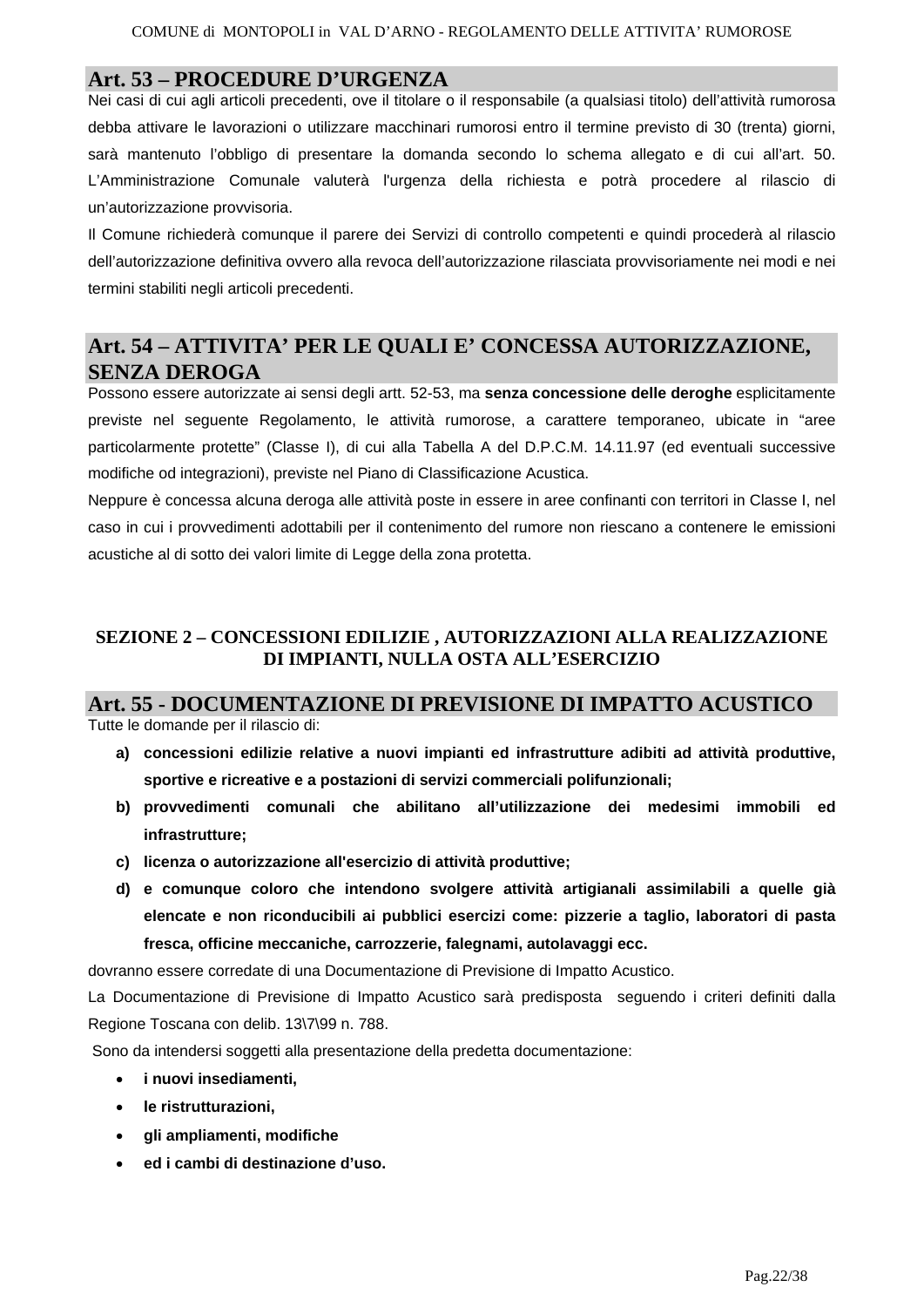#### COMUNE di MONTOPOLI in VAL D'ARNO - REGOLAMENTO DELLE ATTIVITA' RUMOROSE

La Documentazione di Previsione di Impatto Acustico dovrà essere allegata alla domanda di autorizzazione alla realizzazione, modifica, ampliamento, riconversione o di autorizzazione all'esercizio di impianto produttivo anche quando non vi sia simultanea presentazione di concessione edilizia.

Nei casi di subingresso in attività produttive esistenti , senza che vi siano modifiche alla situazione precedentemente autorizzata, sia nei processi produttivi, che nei macchinari , il Comune si riserva di richiedere la documentazione di previsione di impatto acustico qualora si ritenga necessario procedere alla verifica della compatibilità delle immissioni sonore con l'ambiente e con la salute dei cittadini nonché del rispetto delle norme contenute nel presente Regolamento.

Il rilascio di concessione edilizia/autorizzazione alla realizzazione di impianti/autorizzazione all'esercizio , è subordinato al preventivo parere favorevole dei competenti Servizi di controllo.

In tutti quei casi in cui la domanda di autorizzazione alla realizzazione\esercizio delle attività di cui ai predetti punti a, b, c, d riguardi la costruzione di opere o infrastrutture idonee a produrre valori di emissione superiori a quelli determinati ai sensi di Legge, tale domanda dovrà contenere indicazione esplicita delle misure previste per ridurre o eliminare le emissioni sonore causate dall'attività o dagli impianti.

### **Art. 56 – PRESCRIZIONI PER PROGETTI SOTTOPOSTI A V.I.A.**

Tutti i progetti sottoposti a valutazione di impatto ambientale (VIA), ai sensi delle norme vigenti [art. 6 della Legge 8.07.86 n. 349 (ferme restando le prescrizioni di cui ai DD.PP.CC.MM. 10.08.88 n. 377 e successive modificazioni, e 27.12.88), norme regionali e provinciali], dovranno essere redatti in conformità alle esigenze di tutela dall'inquinamento acustico delle popolazioni interessate.

In particolare, idonea Documentazione di Previsione di Impatto acustico dovrà essere prodotta dai competenti soggetti titolari dei progetti o delle opere di realizzazione, modifica o potenziamento di:

- a) aeroporti, aviosuperfici, eliporti;
- b) strade di tipo A (autostrade), B (strade extraurbane principali), C (strade extraurbane secondarie), D (strade urbane di scorrimento), E (strade urbane di quartiere) e F (strade locali), secondo la classificazione di cui al D. L.vo 30.04.92 n. 285 (Nuovo Codice della Strada) e successive modificazioni;
- c) discoteche;
- d) circoli privati e pubblici esercizi ove sono installati macchinari o impianti rumorosi;
- e) impianti sportivi e ricreativi;
- f) ferrovie ed altri sistemi di trasporto collettivo su rotaia.

Parimenti, sarà richiesta documentazione di valutazione previsionale del clima acustico delle aree interessate alla realizzazione delle seguenti ulteriori tipologie di insediamenti:

- a) scuole e asili nido;
- b) ospedali;
- c) case di cura e di riposo;
- d) parchi pubblici urbani ed extraurbani;
- e) nuovi insediamenti residenziali prossimi alle opere per cui è richiesta VIA.

La suddetta documentazione sarà prodotta nelle modalità e nei termini previsti dalle Leggi Statali e Regionali, in conformità ai criteri Regionali vigenti e stabiliti ai sensi dell'art. 4, co. 1.l della L. n. 447/95 e con le modalità di cui all'art. 4 della Legge 4.01.68, n. 15.

Le società e gli enti gestori di servizi di pubblica utilità, inclusi i servizi di trasporto, o delle relative infrastrutture presenti nel territorio comunale (eccezion fatta per i servizi pubblici essenziali), nel caso di superamento dei valori di immissione/emissione di cui alle Leggi vigenti, dovranno presentare al Comune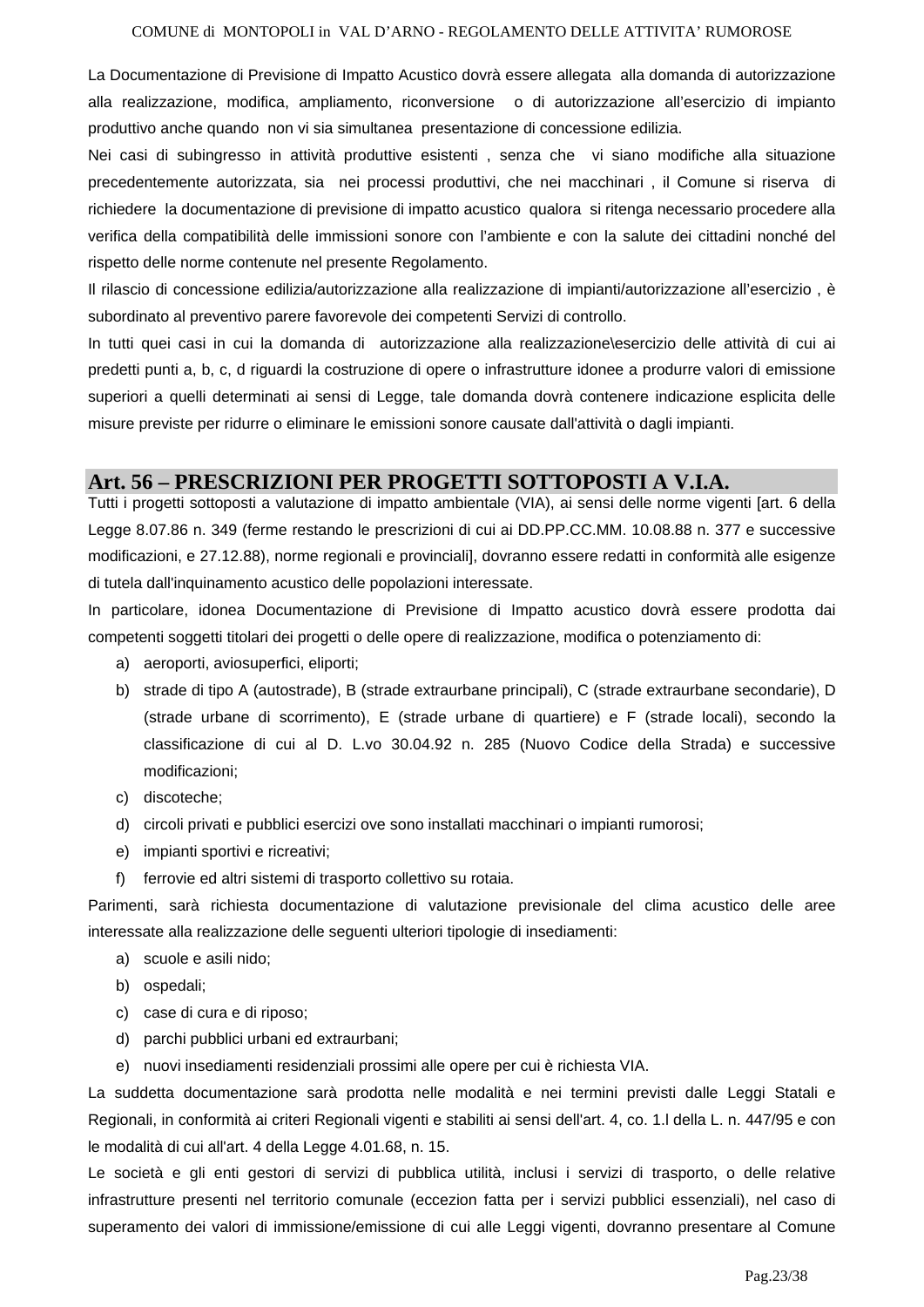#### COMUNE di MONTOPOLI in VAL D'ARNO - REGOLAMENTO DELLE ATTIVITA' RUMOROSE

piani di contenimento ed abbattimento del rumore, secondo le direttive emanate dal Ministro dell'Ambiente con Decreto 29.11.2000 e recanti indicazione di tempi di adeguamento, modalità e costi, ai sensi di Legge.

# **Art. 57 – DISCIPLINA DELLA FABBRICAZIONE IN RAPPORTO AI CONTENUTI DEL PIANO DI CLASSIFICAZIONE ACUSTICA**

La fabbricazione di qualsivoglia insediamento nell'ambito del territorio comunale dovrà avvenire, oltre che in attuazione delle previsioni del P.R.G., in conformità al Piano di Classificazione Acustica, redatto ai sensi delle Leggi Statali e Regionali vigenti in tema di protezione dall'inquinamento acustico.

Le aree da destinarsi a spettacolo a carattere temporaneo, ovvero mobile, ovvero all'aperto, saranno quelle preventivamente individuate dal Comune, secondo i criteri formulati dai competenti organi Regionali.

Dovranno possedere caratteristiche edilizie comunque compatibili con le previsioni del P.R.G. e del Piano di Classificazione Acustica Comunale.

In ogni caso, la fabbricazione sarà subordinata a regolare rilascio di concessioni edilizie, provvedimenti comunali, provvedimenti di licenza o di autorizzazione, nei termini e con le modalità precisate al presente Titolo.

Essendo che l'edificazione nel territorio comunale è subordinata all'attuazione delle previsioni del P.R.G., dovrà essere preventivamente accertato che gli strumenti urbanistici risultino altresì congruenti con le determinazioni contenute nel Piano di Classificazione Acustica.

Parimenti, in caso di adozione di nuovi strumenti urbanistici comunali o di varianti di quelli vigenti, dovranno essere contestualmente previste le necessarie variazioni al Piano di Classificazione Acustica.

### **Art. 58 – PRESCRIZIONI SPECIFICHE PER LE ATTIVITA' PRODUTTIVE**

Fatte salve le prescrizioni di cui ai precedenti articoli del presente Titolo, per laboratori, fabbriche, installazioni industriali, artigianali o, più in generale, produttive, dovrà essere prescritta la piena conformità alle leggi vigenti in tema di protezione dall'inquinamento acustico.

A tal fine, dovrà essere dimostrato, in fase di presentazione della domanda per il rilascio di concessioni, provvedimenti, licenze e autorizzazioni di cui all'art. 55, che l'impatto acustico prodotto dal nuovo insediamento è compatibile con i limiti di Legge previsti per la Classe di destinazione d'uso dell'area in cui l'insediamento stesso si sviluppa.

In caso contrario, dovrà essere redatta l'apposita Documentazione di Previsione di Impatto Acustico, in cui saranno anche descritte le misure previste per ridurre o eliminare le emissioni sonore causate dall'attività o dagli impianti (piano di risanamento).

Le imprese operanti nel territorio che abbiano già presentato Piano di risanamento acustico, in assenza di compatibilità con i limiti previsti dalla vigente classificazione del territorio comunale, si dovranno adeguare ai suddetti limiti entro un periodo di tempo pari a quello necessario per completare il piano di ammortamento degli interventi di bonifica in atto, qualora essi risultino conformi ai principi delle Leggi Statali e agli indirizzi Regionali.

Le imprese operanti nel territorio e interessate alla presentazione di un piano di risanamento acustico ai sensi delle norme (pre)vigenti [art. 3 del D.P.C.M. 1.03.91] dovranno ottemperare alle disposizioni di Legge entro il termine di 6 (sei) mesi dalla classificazione del territorio comunale, specificando nel medesimo piano, con adeguata relazione tecnica, il termine entro il quale prevedono di adeguarsi ai limiti di Legge.

Tutte le rimanenti imprese che non presenteranno Piano di risanamento dovranno adeguarsi ai limiti fissati dalla suddivisione in classi del territorio comunale nel periodo di 6 (sei) mesi.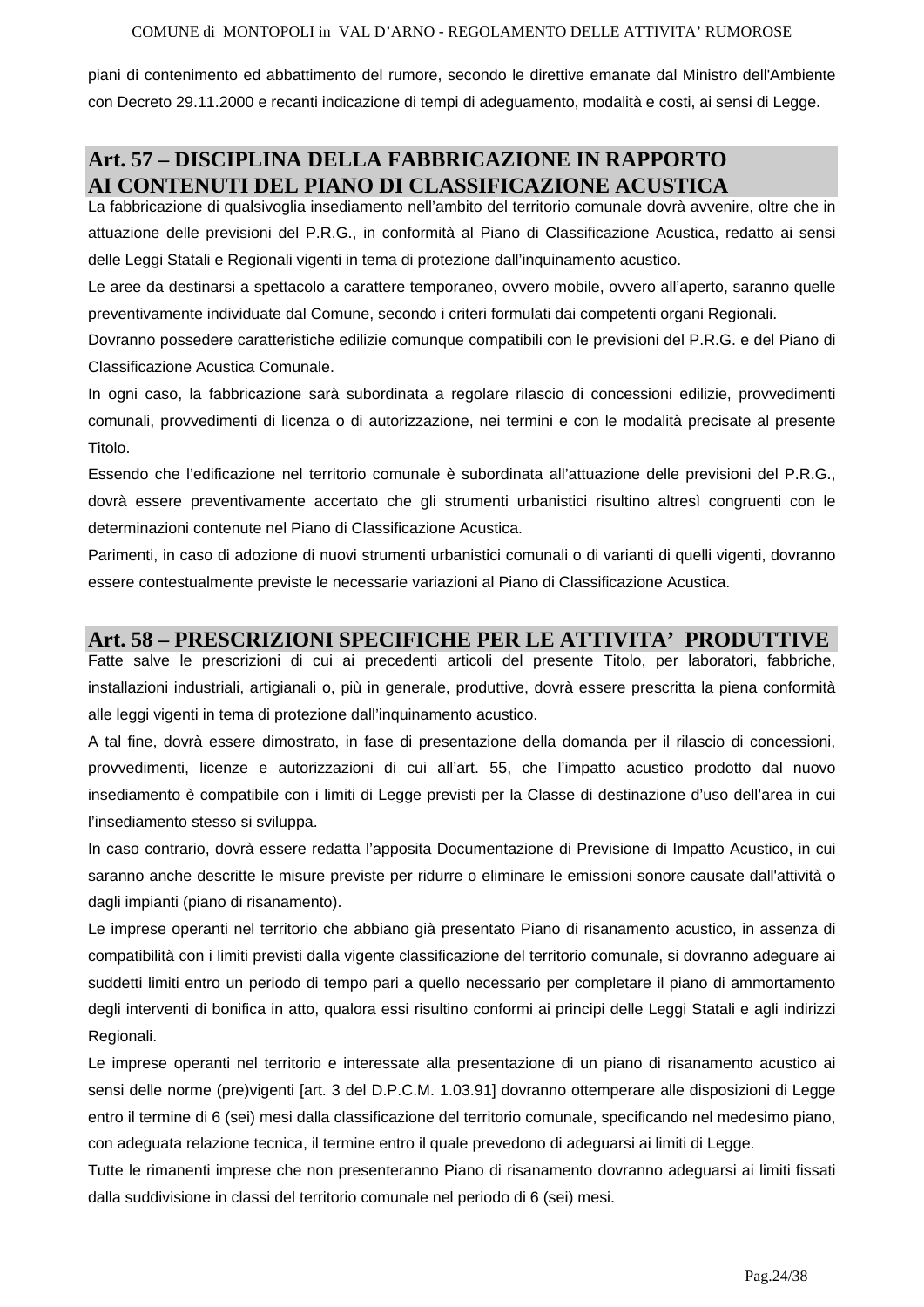### **SEZIONE 3 – PROCEDIMENTI AMMINISTRATIVI Art. 59 – RESPONSABILE DEL PROCEDIMENTO AMMINISTRATIVO**

Ai sensi della Legge 7.08.90, n. 241, "Nuove norme in materia di procedimento amministrativo e di diritto di accesso ai documenti amministrativi" (e delle successive modifiche ed integrazioni), Responsabile del Procedimento Amministrativo (R.P.A.) oggetto del presente Regolamento nella figura del responsabile quale risultante dagli atti di organizzazione vigenti nell'Ente.

Il comando di Polizia Municipale, oltre ad avere mansioni di vigilanza sul rispetto degli orari e delle prescrizioni di cui al presente Regolamento, è incaricato della procedura relativa all'eventuale applicazione delle sanzioni Amministrative di cui al presene regolamento.

### **Art. 60 – PARERE DEI SERVIZI DEPUTATI AL CONTROLLO**

Il Comune provvede alla trasmissione di copia della domanda di autorizzazione pervenutagli al competente Settore dei Servizi di controllo corredandola di tutte le necessarie informazioni relative alle caratteristiche urbanistiche dell'area interessata dall'attività, rapportate ai contenuti del Piano di Classificazione Acustica. L'organo di controllo provvede ad esprimere il proprio parere, svolte tutte le preventive indagini e verifiche

che riterrà opportuno effettuare.

Dovrà anche esprimersi sull'opportunità di prescrivere alle attività in oggetto l'adozione di misure atte a contenere l'inquinamento acustico prodotto.

### **Art. 61 – CONTROLLI**

In qualsiasi momento, il Comune – anche a seguito di esposto scritto di uno o più cittadini - potrà richiedere al competente Servizio deputato al controllo (sezione provinciale dell'A.R.P.A.T. -, A.U.SL.) di effettuare verifiche sulle immissioni sonore provenienti dalle varie tipologie di attività disciplinate dal presente Regolamento.

In particolare, per le strutture a carattere permanente (in cui la generazione del rumore si protrae per più giorni), potranno essere verificati i disagi causati agli abitanti vicini alla sorgente di disturbo.

Qualora venisse riscontrato disagio o possibile danno per la salute pubblica, l'organo interpellato, in quanto responsabile dell'attività di controllo e rilevazione del rumore, dovrà immediatamente comunicare l'esito del monitoraggio al R.P.A., anche attraverso il sistema di telefax.

I risultati del rilevamento del rumore saranno elaborati ai sensi dell'Allegato D al D.M. Ambiente 16.03.98 (ed eventuali successive modifiche od integrazioni) e trasmessi al Comune non appena disponibili.

### **Art. 62 – ORDINANZA DI REVOCA PER ESIGENZE LOCALI**

Se i livelli sonori rilevati rientrano nei limiti massimi stabiliti da Leggi e Decreti vigenti e, in subordine, dal presente Regolamento, ma per particolari condizioni locali della popolazione viene riscontrato che le immissioni costituiscono comunque causa di molestia e disagio, il Comune, su proposta del competente Servizio di controllo può procedere:

- a) alla revoca dell'autorizzazione all'immissione sonora concessa in deroga ai limiti di Legge previsti; le immissioni sonore dovranno pertanto essere ricondotte ai limiti massimi stabiliti per quella zona dal Piano di Classificazione Acustica e dalle Leggi vigenti (applicando, ove sussistano i presupposti, il criterio differenziale);
- b) alla modifica dell'autorizzazione all'immissione sonora, stabilendo limiti più restrittivi, comunque superiori ai limiti massimi stabiliti per quella zona dal Piano di Classificazione Acustica e dalle Leggi vigenti.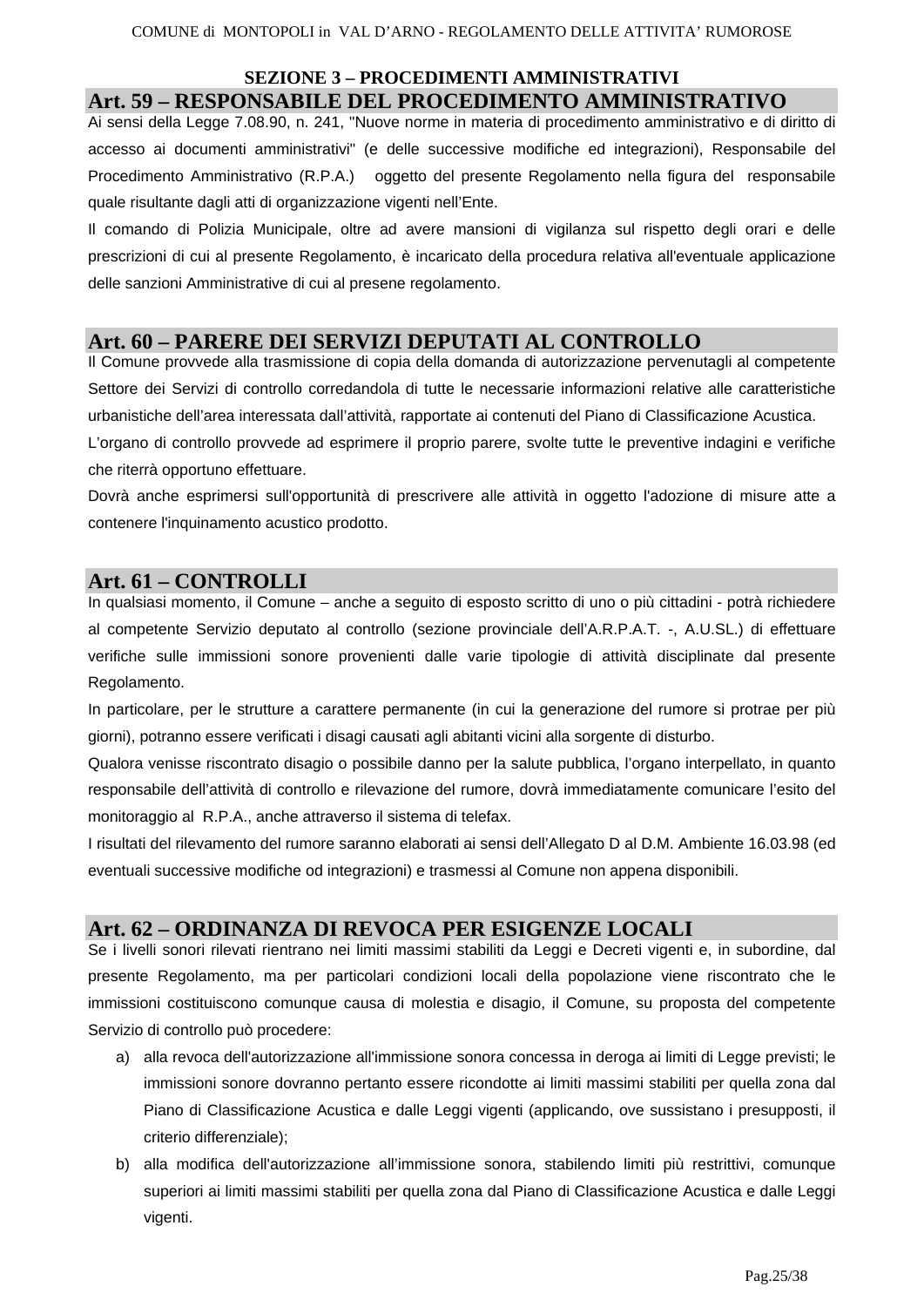Per l'emissione del provvedimento di revoca o modifica dell'autorizzazione si dovrà tener debitamente conto di:

- a) classe di destinazione d'uso del territorio nell'area in cui si svolge l'attività rumorosa (o, dove ricorrano i presupposti, nelle aree attigue);
- b) livello differenziale;
- c) eventuali altri controlli in cui si è rilevato il superamento dei limiti prescritti;
- d) entità ed estensione del disagio causato alla popolazione.

### **Art. 63 – ORDINANZA DI REVOCA PER VIOLAZIONE DI LEGGE**

Se i livelli sonori rilevati superano i limiti massimi stabiliti da Leggi e Decreti vigenti e, in subordine, dal presente Regolamento, una volta che la violazione accertata gli sia stata comunicata dai competenti Servizi di controllo, il Comune può provvedere alla revoca immediata dell'autorizzazione concessa.

Per l'emissione del provvedimento di revoca dovranno comunque essere tenuti presenti i seguenti criteri:

- a) la misura del valore del superamento dei limiti prescritti;
- b) la durata del superamento;
- c) la classe di destinazione d'uso del territorio nell'area in cui si svolge l'attività rumorosa (o, dove ricorrano i presupposti, nelle aree attigue);
- d) eventuali altri controlli in cui si è rilevato il superamento dei limiti prescritti;
- e) entità ed estensione del disagio causato alla popolazione.

### **Art. 64 – DIFFIDA O CESSAZIONE IMMEDIATA DELL'ATTIVITA'**

Se i livelli sonori rilevati in corrispondenza di attività temporanee superano i limiti massimi stabiliti da Leggi e Decreti vigenti e, in subordine, dal presente Regolamento, in mancanza della necessaria autorizzazione, si provvede ad emettere ordinanza di immediata cessazione dell'attività rumorosa fino alla sua avvenuta regolarizzazione.

In alternativa, il Comune può emettere una nota di diffida al soggetto responsabile dell'immissione sonora molesta a ricondurre immediatamente il livello sonoro entro i limiti previsti dalle Leggi vigenti o, in subordine, dal presente Regolamento. : contemporaneamente sarà data comunicazione della nota di diffida agli organi di controllo perché provvedano, per quanto di loro competenza, agli opportuni accertamenti.

Il soggetto diffidato deve, conseguentemente presentare, nel termine perentorio di giorni 7 (sette), una relazione sulle cause del superamento del valore limite e sui provvedimenti presi per la sua eliminazione.

Tale relazione dovrà essere inviata contestualmente anche al competente ufficio del Servizio deputato al controllo, che procederà alla verifica secondo le modalità di cui al presente Regolamento, senza ulteriore richiesta del Comune .

Qualora a seguito di un nuovo controllo fonometrico l'immissione sonora risultasse ancora non conforme ai limiti previsti, il comune automaticamente procederà alla revoca dell'autorizzazione all'immissione sonora concessa in deroga, secondo le modalità innanzi specificate.

Nel caso in cui, decorso il termine fissato dalla diffida, la Ditta non inviasse alcuna comunicazione, il Comune procederà comunque alla revoca dell'autorizzazione all'immissione sonora concessa in deroga. In ogni caso si applicano le sanzioni amministrative di cui all'art. 66.

L'attività soggetta a revoca di autorizzazione dovrà rispettare i livelli assoluti massimi di immissione sonora previsti dalle Leggi vigenti e, ove occorrano i presupposti, il criterio differenziale.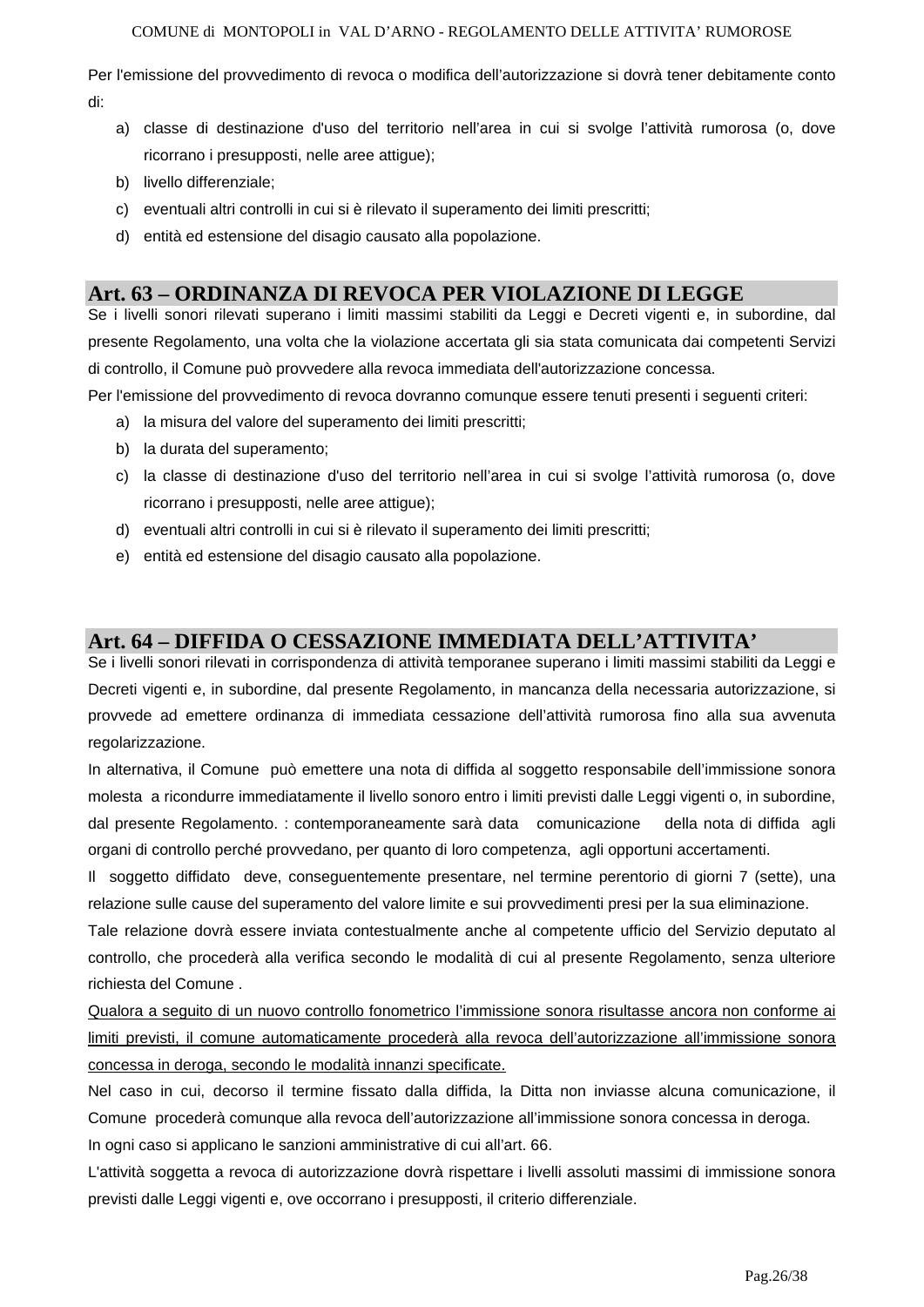E fatto salvo il potere dell'Autorità Comunale di adottare giustificate decisioni non conformi al parere espresso dal competente Ufficio del Servizio di controllo, dandone comunicazione all'Ufficio medesimo.

### **Art. 65 – SOSPENSIONE DELLE ATTIVITA' RUMOROSE**

Qualora un'attività che dia luogo ad immissioni sonore superiori ai limiti di Legge o a quelli derivanti dalle autorizzazioni comunali di cui al presente Regolamento, cui sia stata rispettivamente diffidata, negata o revocata l'autorizzazione, perseveri nella mancata ottemperanza alle prescrizioni normative, il Comune pone in essere le procedure amministrative necessarie per sospendere l'uso della sorgente sonora causa del disturbo, se individuabile, oppure per sospendere l'intera attività molesta.

A seguito del provvedimento di sospensione dell'intera attività, può essere demandato agli Uffici Comunali che hanno rilasciato altre licenze o autorizzazioni di provvedere alla loro eventuale revoca (licenze di commercio, occupazione suolo pubblico, ecc.).

#### **Art. 66 – SISTEMA SANZIONATORIO**

Ai sensi della Legge 24.11.81 n. 689, dell'art. 10 della Legge 26.10.95 n. 447, ove le violazioni al presente Regolamento non costituiscano reato, saranno punite con le seguenti sanzioni amministrative, sulla base di quanto disposto dall'art. 51 del D. L.vo 24.06.98 n. 213:

- 1. mancata ottemperanza a provvedimenti di cessazione immediata o revoca dell'esercizio di attività rumorose, determinati da eccezionali ed urgenti necessità di tutela della salute pubblica o dell'ambiente, ovvero mancata ottemperanza a provvedimenti che ordinino il ricorso temporaneo a speciali forme di contenimento o di abbattimento delle emissioni sonore: da Euro 1033,00 ad Euro 10.329,00 (ai sensi dell'art. 10 co. 1, L. n. 447/95);
- 2. superamento, nell'esercizio o nell'impiego di una sorgente fissa o mobile di emissioni sonore, dei valori limite di emissione e di immissione di cui agli artt. 2 e 3 della Legge n. 447/95 e al D.P.C.M. 14.11.97: da Euro 516,00 ad Euro 5.165,00 (ai sensi dell'art. 10 co. 2, L. n. 447/95);
- 3. violazione dei regolamenti di esecuzione della Legge n. 447/95, e delle disposizioni dettate in applicazione della medesima Legge dallo Stato, dalle Regioni, dalle Province e dai Comuni: da Euro 258,00 ad Euro 10.329,00 (ai sensi dell'art. 10 co. 3, L. n. 447/95);
- 4. violazione delle disposizioni riguardanti l'esercizio delle attività svolte all'aperto o temporanee: da Euro 103,00 ad Euro 516,00 (ai sensi dell'art. 8 co. 3.a, L.R. n. 21/99);
- 5. violazione delle prescrizioni relative alle autorizzazioni in deroga: da Euro 103,00 ad Euro 516,00 (ai sensi dell'art. 8 co. 3.a, L.R. n. 21/99), indipendentemente da eventuali altri provvedimenti amministrativi adottati dal Comune;
- 6. superamento, nell'esercizio o nell'impiego di una sorgente fissa o mobile, dei limiti fissati dal Comune a tutela delle aree particolarmente protette: da Euro 516,00 ad Euro 1.033,00 (ai sensi dell'art. 8 co. 3.c, L.R. n. 21/99).

E' determinata la somma fissa, a titolo di oblazione, da pagarsi all'agente accertatore, in Euro 77,00.

Per le strutture per svolgimento di attività sportive, ricreative, per tempo libero o spettacolo, nonché per i locali di pubblico spettacolo o di intrattenimento danzante, i circoli privati, i pubblici esercizi, il mancato rispetto dei limiti massimi di rumorosità all'interno ed all'esterno, comporta, oltre alle sanzioni previste dalle Leggi vigenti e dal presente Regolamento, la sospensione della licenza d'esercizio fino all'avvenuto adeguamento ai limiti fissati dalla normativa.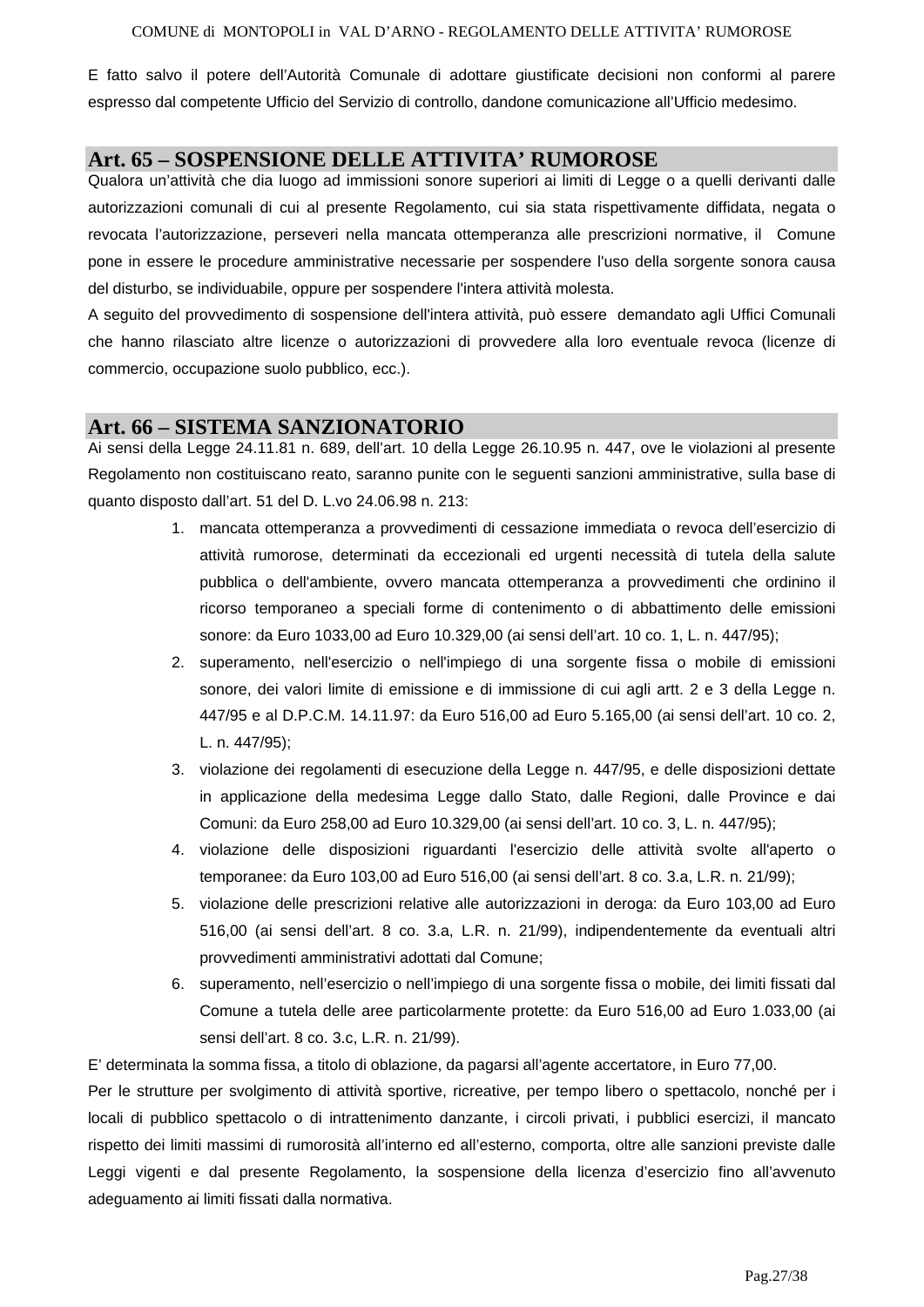Sono fatte salve le sanzioni penali previste dagli artt. 659 e 660 del C.P., e quanto previsto dall'art. 650 del C.P. per l'inosservanza di provvedimenti contingibili ed urgenti legalmente dati dall'autorità sanitaria per ragioni di igiene.

### **Art. 67 – DISPOSIZIONI FINALI**

Il presente Regolamento sostituisce, in tutto o in parte, ogni precedente Regolamento locale che disciplini la stessa materia e sia con esso in contrasto.

# **ALLEGATI**

### **PRESCRIZIONI DA PREVEDERE IN CONCESSIONI, LICENZE ED AUTORIZZAZIONI**

### **PER ATTIVITA' RUMOROSE A CARATTERE TEMPORANEO:**

- allegato 1 CANTIERI EDILI: prescrizioni da inserire in concessione o autorizzazione edilizia;
- allegato 2 CANTIERI STRADALI: prescrizioni da inserire in concessione;
- allegato 3 MANIFESTAZIONI IN LUOGO PUBBLICO: prescrizioni da inserire in licenza;

# **DOMANDE DI AUTORIZZAZIONE ALL'IMMISSIONE SONORA DI ATTIVITA' TEMPORANEE IN DEROGA AI LIMITI STABILITI DAL REGOLAMENTO**

#### **COMUNALE;**

- allegato 4 CANTIERI EDILI STRADALI ED ASSIMILABILI;
- allegato 6 LUNA PARK, CIRCHI EQUESTRI E STRUTTURE ASSIMILABILI;
- allegato 7 MANIFESTAZIONI MUSICALI;
- allegato 8 MANIFESTAZIONI POPOLARI;

# **AUTORIZZAZIONE ALL'IMMISSIONE SONORA DI ATTIVITA' TEMPORANEE IN DEROGA AI LIMITI STABILITI DAL REGOLAMENTO COMUNALE;**

• allegato 5 - CANTIERI EDILI STRADALI ED ASSIMILABILI;

### **DOCUMENTAZIONE DI PREVISIONE DI IMPATTO ACUSTICO;**

• allegato 9 – DOCUMENTAZIONE RICHIESTA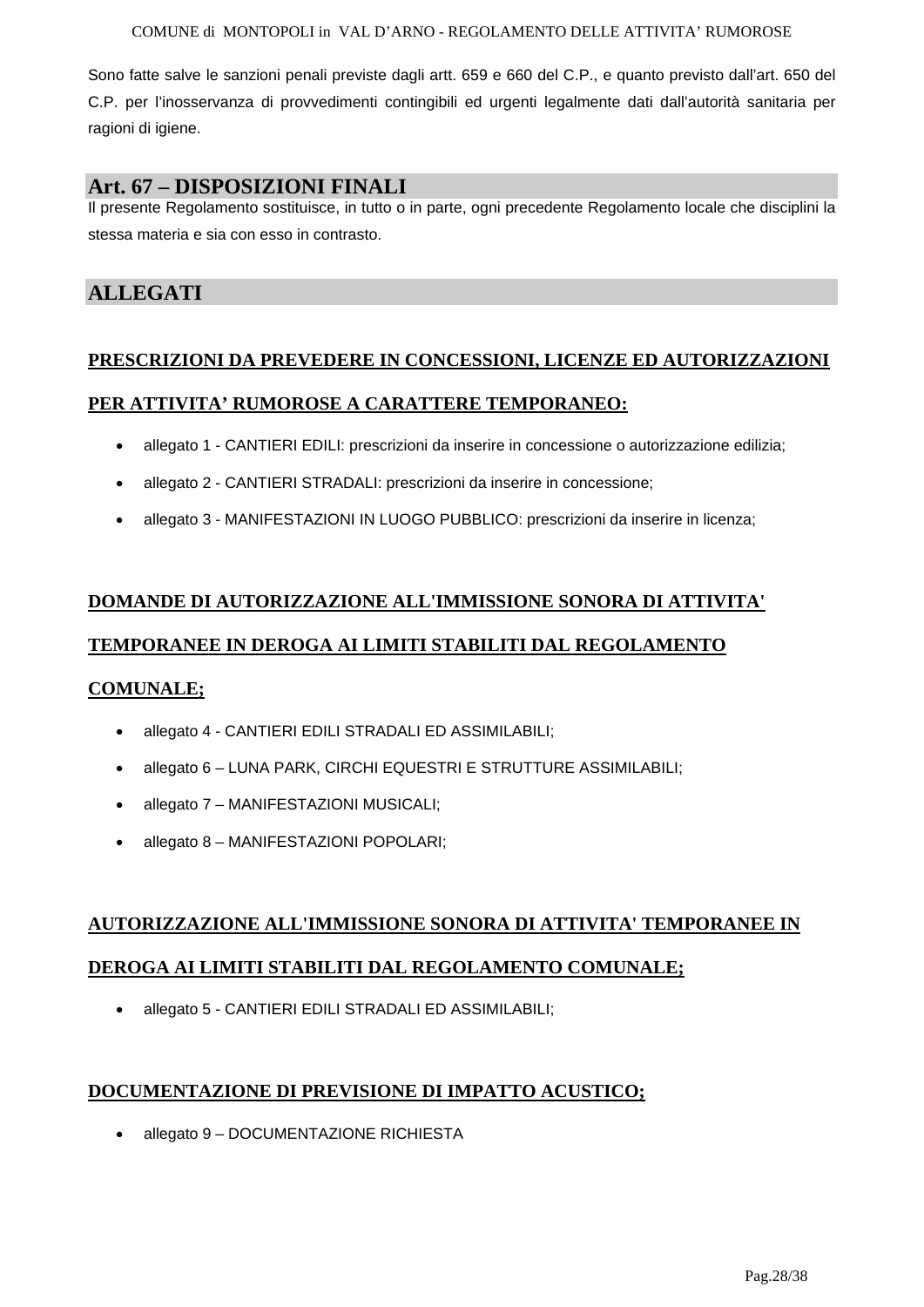### **Allegato 1. PRESCRIZIONI DA PREVEDERE IN CONCESSIONI ED AUTORIZZAZIONI PER ATTIVITA' RUMOROSE A CARATTERE TEMPORANEO: CANTIERI EDILI**

Nei cantieri edili, il lavoro con macchine, attrezzature, utensili ed impianti, con generazione di rumore superiore al livello permesso dai limiti della zona in cui si opera, è consentito dalle ore 8.00 alle ore 19.00, con interruzione pomeridiana non inferiore ad 1 ora, da definirsi e autorizzarsi secondo le necessità contingenti del singolo cantiere.

I suddetti orari restano validi per giorni non festivi, compresi fra lunedì e venerdì, oltre che per il sabato mattina sino alle ore 13.00.

Resta fissato come limite di livello sonoro continuo equivalente da non superare (Leq) quello caratteristico di una zona di Classe VI [70 dB(A)].

Il livello sonoro si intende misurato al perimetro delle aree in cui vengono esercitate le attività.

Devono essere rispettate le disposizioni di cui agli artt. 6, 7, 8, 9, 10 del Regolamento per l'attuazione della disciplina statale e regionale per la tutela dall'inquinamento acustico.

Devono essere rispettati i limiti di emissione acustica previsti dalle norme vigenti per macchine ed attrezzature destinate a funzionare all'aperto, nonché per i veicoli stradali.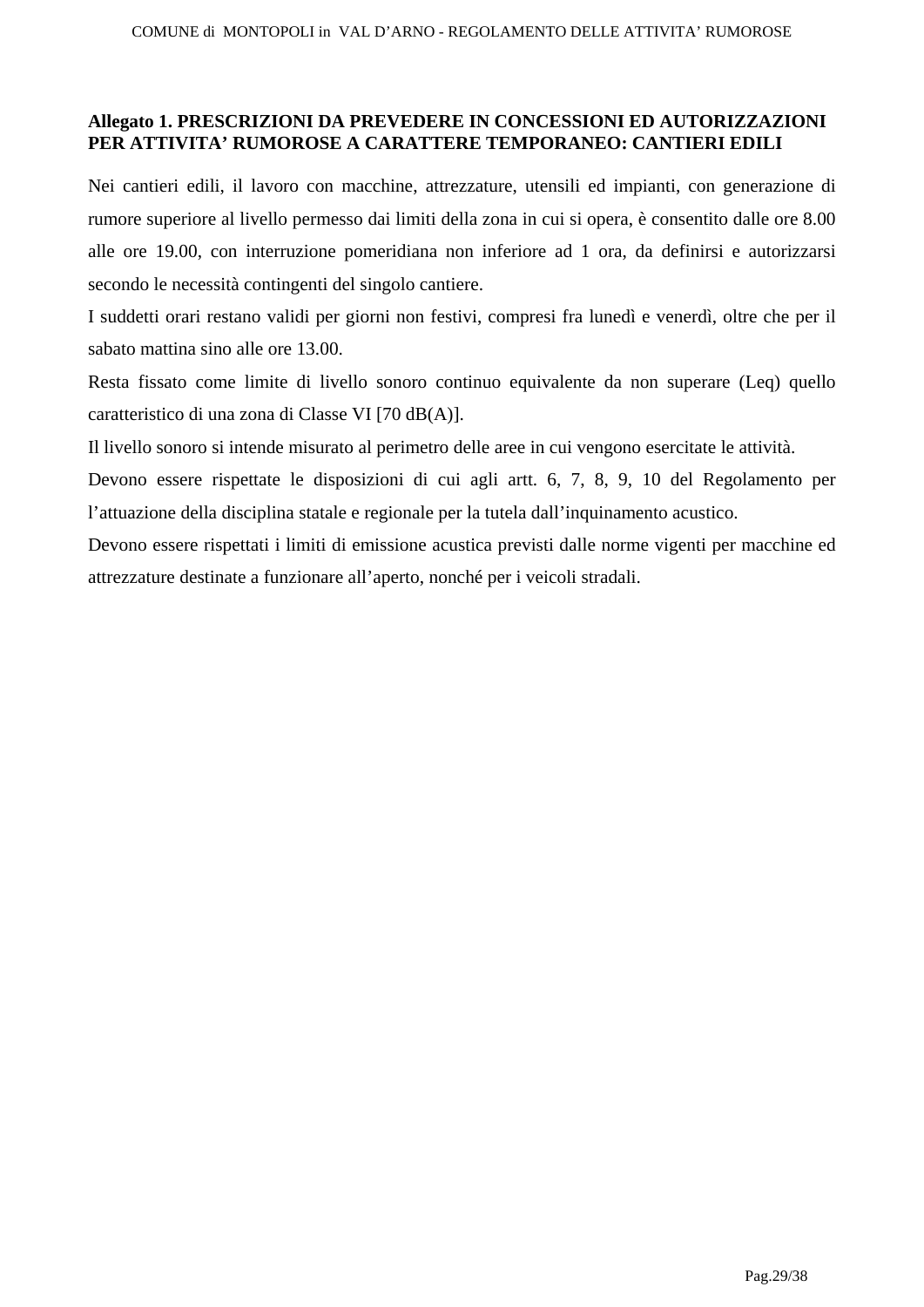### **Allegato 2. PRESCRIZIONI DA PREVEDERE IN CONCESSIONI PER ATTIVITA' RUMOROSE A CARATTERE TEMPORANEO: CANTIERI STRADALI**

Nei cantieri stradali, il lavoro con macchine, attrezzature, utensili ed impianti, con generazione di rumore superiore al livello permesso dai limiti della zona in cui si opera, è consentito dalle ore 7.00 alle ore 20.00.

I suddetti orari restano validi per giorni non festivi, compresi fra lunedì e venerdì, oltre che per il sabato mattina sino alle ore 13.00. Resta fissato come limite di livello sonoro continuo equivalente da non superare (Leq) quello caratteristico di una zona di Classe VI [70 dB(A)].

Il livello sonoro si intende misurato al perimetro delle aree in cui vengono esercitate le attività.

Devono essere rispettate le disposizioni di cui agli artt. 6, 7, 8, 9, 10 del Regolamento per l'attuazione della disciplina statale e regionale per la tutela dall'inquinamento acustico.

Devono essere rispettati i limiti di emissione acustica previsti dalle norme vigenti per macchine ed attrezzature destinate a funzionare all'aperto, nonché per i veicoli stradali.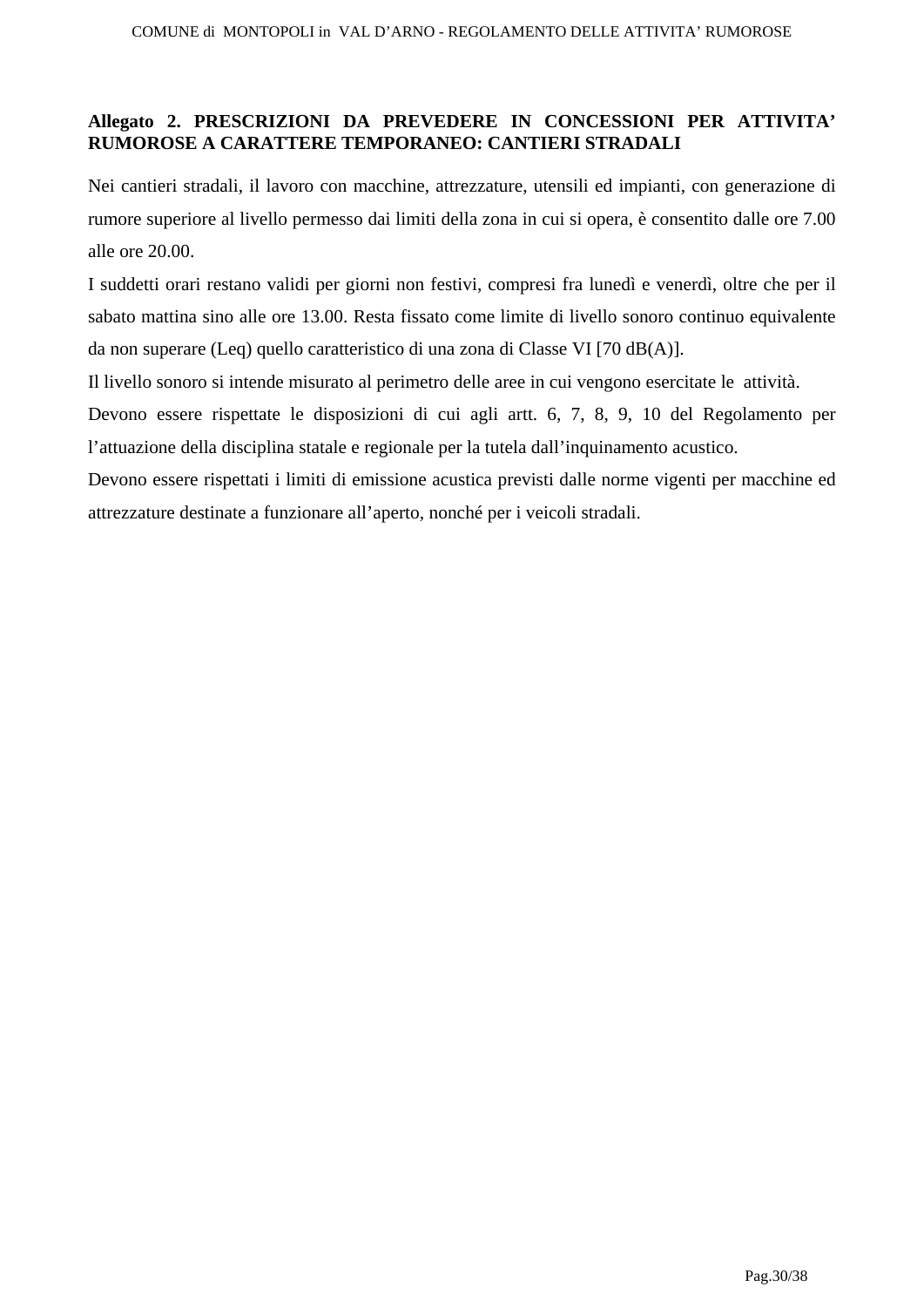### **Allegato 3. PRESCRIZIONI DA PREVEDERE IN CONCESSIONI ED AUTORIZZAZIONI PER ATTIVITA' RUMOROSE A CARATTERE TEMPORANEO: MANIFESTAZIONI IN LUOGO PUBBLICO O APERTO AL PUBBLICO**

Nelle manifestazioni musicali o popolari in luogo pubblico o aperto al pubblico, il funzionamento di sorgenti sonore con generazione di rumore superiore al livello permesso dai limiti della zona in cui si opera, è consentito dal lunedì al venerdì tra le ore 20.00 e le ore 23.30, il sabato dalle ore 15.00 alle 24.00, la domenica dalle ore 9.00 alle ore 13.00 e dalle ore 15.00 alle ore 23.30.

Resta fissato come limite di livello sonoro continuo equivalente da non superare (Leq) quello caratteristico di una zona di Classe V [70 dB(A) nel periodo diurno, 60 dB(A) nel periodo notturno].

Il livello sonoro si intende misurato al perimetro delle aree in cui vengono esercitate le attività.

Devono essere rispettate le disposizioni di cui agli artt. 16, 17, 18, 19, 20 (per le manifestazioni musicali), 21, 22, 23, 24, 25 (per le manifestazioni popolari) del Regolamento per l'attuazione della disciplina statale e regionale per la tutela dall'inquinamento acustico.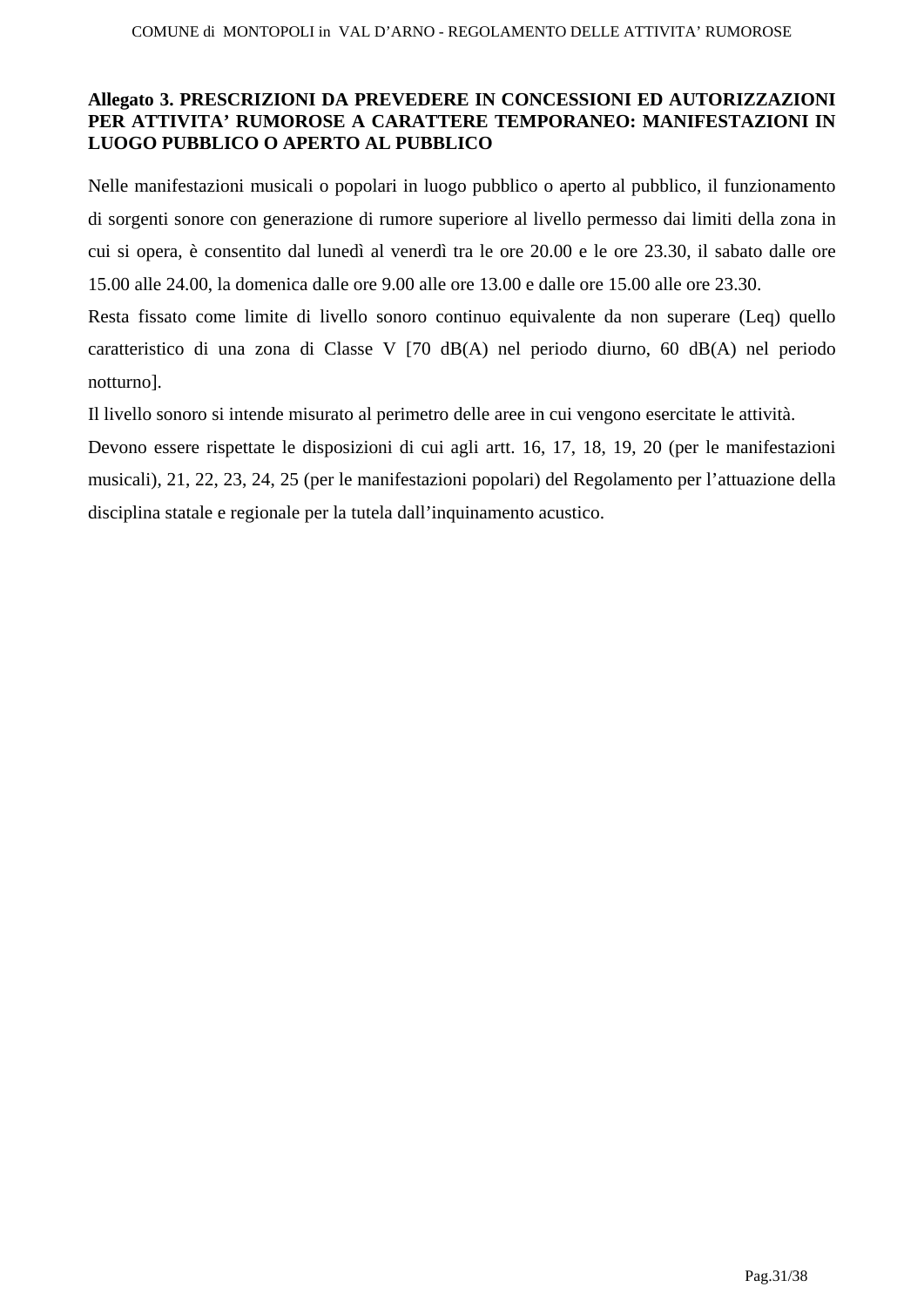#### **Allegato 4. AUTORIZZAZIONE ALL'IMMISSIONE SONORA DI CANTIERI EDILI**

FAC-SIMILE DI DOMANDA PER L'AUTORIZZAZIONE ALL'IMMISSIONE SONORA DI ATTIVITA' TEMPORANEE IN DEROGA AI LIMITI STABILITI DAL REGOLAMENTO COMUNALE: CANTIERI EDILI. (IN CARTA LEGALE, secondo Disposizioni vigenti)

> Al Signor **SINDACO**  del Comune di Montopoli Val d'Arno

Il sottoscritto ...................................................., nato a ..................................., il ...................., residente in ......................................, in qualifica di titolare/rappresentante legale della Ditta ........................................, con sede sociale in ....................................., relativamente al proprio cantiere situato in ..............................................,

#### CHIEDE,

ai sensi dei vigenti Regolamenti Comunali che disciplinano le immissioni sonore da attività temporanee, l'autorizzazione all'immissione di rumore proveniente dal proprio cantiere situato in ...............................

#### A tale fine, dichiara che:

1) l'attività svolta non produrrà livelli sonori oltre il limite stabilito dalle Leggi vigenti in tema di tutela dall'inquinamento acustico per Zona VI [70 dB(A)] / l'attività svolta potrà produrre livelli sonori oltre il limite stabilito dalle Leggi vigenti in tema di tutela dall'inquinamento acustico per Zona VI [70 dB(A)], di circa ....... dB(A);

2) il rumore sarà causato da ..................

3) l'emissione di rumore oggetto della presente domanda avrà una durata giornaliera nei seguenti periodi orari ..........................

4) l'attività si protrarrà per un periodo che va dal ............. al ..............

#### INFORMAZIONI

Alla domanda dovrà essere allegata una planimetria della zona (in scala non inferiore a 1:2000) in cui sia evidenziata l'area in cui sarà installato il cantiere, gli edifici circostanti e le strade di comunicazione. Nella domanda dovranno essere specificate le seguenti informazioni:

1) dovrà essere specificato se l'attività svolta darà luogo a rumore entro i limiti prescritti dalle Leggi vigenti in tema di tutela dall'inquinamento acustico per Zona VI (70 dB(A)), oppure se tale limite potrà essere superato. Se possibile dovrà essere indicato anche il livello di rumorosità prodotto;

2) dovranno essere elencate attrezzature, macchine e strumenti che produrranno rumore oltre i limiti di cui alle vigenti Leggi per la specifica area di zonizzazione;

3) dovrà essere indicato l'orario giornaliero in cui verranno utilizzate attrezzature, macchine e strumenti rumorosi; 4) dovrà essere indicato il periodo di tempo in cui verranno utilizzate attrezzature, macchine e strumenti rumorosi. Inoltre dovrà essere allegato un **programma di massima** in cui risulti giornalmente la fascia oraria in cui per un periodo massimo di 1 ora verranno utilizzate le attrezzature particolarmente rumorose.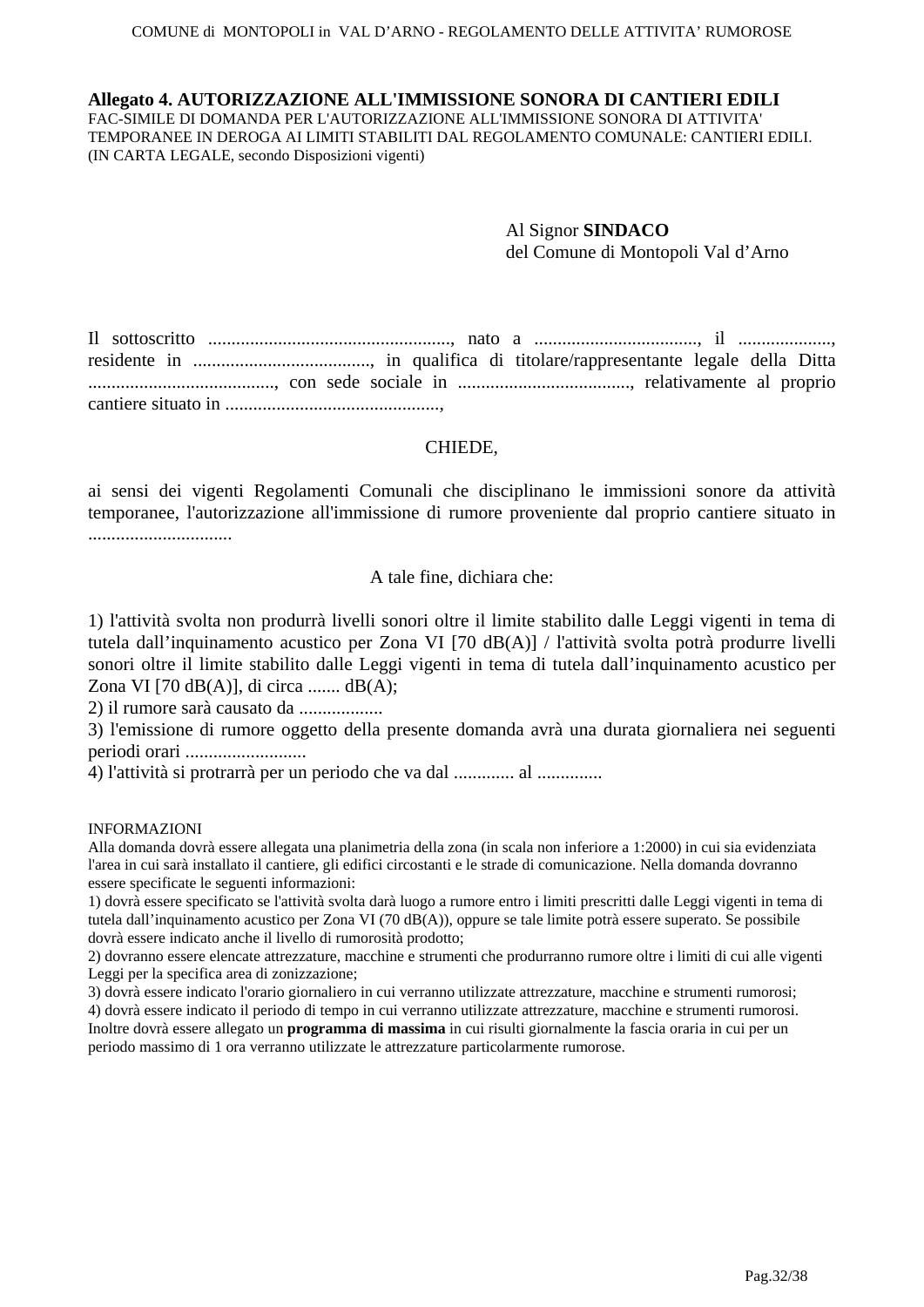# **Allegato 5. AUTORIZZAZIONE ALL'IMMISSIONE SONORA DI ATTIVITA' TEMPORANEE**

FAC-SIMILE DI AUTORIZZAZIONE ALL'IMMISSIONE SONORA DI ATTIVITA' TEMPORANEE IN DEROGA AI LIMITI STABILITI DAL REGOLAMENTO COMUNALE

> Spett.le DITTA Sua Sede

Oggetto: Autorizzazione all'immissione sonora di attività temporanee in deroga ai limiti stabiliti dal regolamento Comunale: attività.....

- Vista la domanda di autorizzazione all'immissione sonora per l'attività temporanea costituita da .............................................................................., da svolgersi in …………………, (luogo) ......................................................, dal giorno ........................... al giorno ............................, dalle ore ........................ alle ore ..................., con produzione di immissioni sonore mediante ...........................................;
- Visto il parere del Servizio di Controllo ............................ prot. ............. del ............................ ;
- Si autorizza l'attivazione di sorgenti sonore nei giorni ................................ dalle ore .............................. alle ore ............................., in deroga al limite di livello sonoro consentito, fissato in ...................... dB(A).

\_\_\_\_\_\_\_\_\_\_\_\_\_\_\_\_\_\_\_\_\_\_\_\_\_\_\_\_\_\_\_\_\_\_\_\_\_\_\_\_\_\_\_\_\_\_\_\_\_\_\_\_\_\_\_\_\_\_\_\_\_\_\_\_\_\_\_\_\_\_\_\_\_\_\_\_\_\_\_ \_\_\_\_\_\_\_\_\_\_\_\_\_\_\_\_\_\_\_\_\_\_\_\_\_\_\_\_\_\_\_\_\_\_\_\_\_\_\_\_\_\_\_\_\_\_\_\_\_\_\_\_\_\_\_\_\_\_\_\_\_\_\_\_\_\_\_\_\_\_\_\_\_\_\_\_\_\_\_

Si pongono le seguenti specifiche prescrizioni  $\Box$ 

Il Responsabile del Settore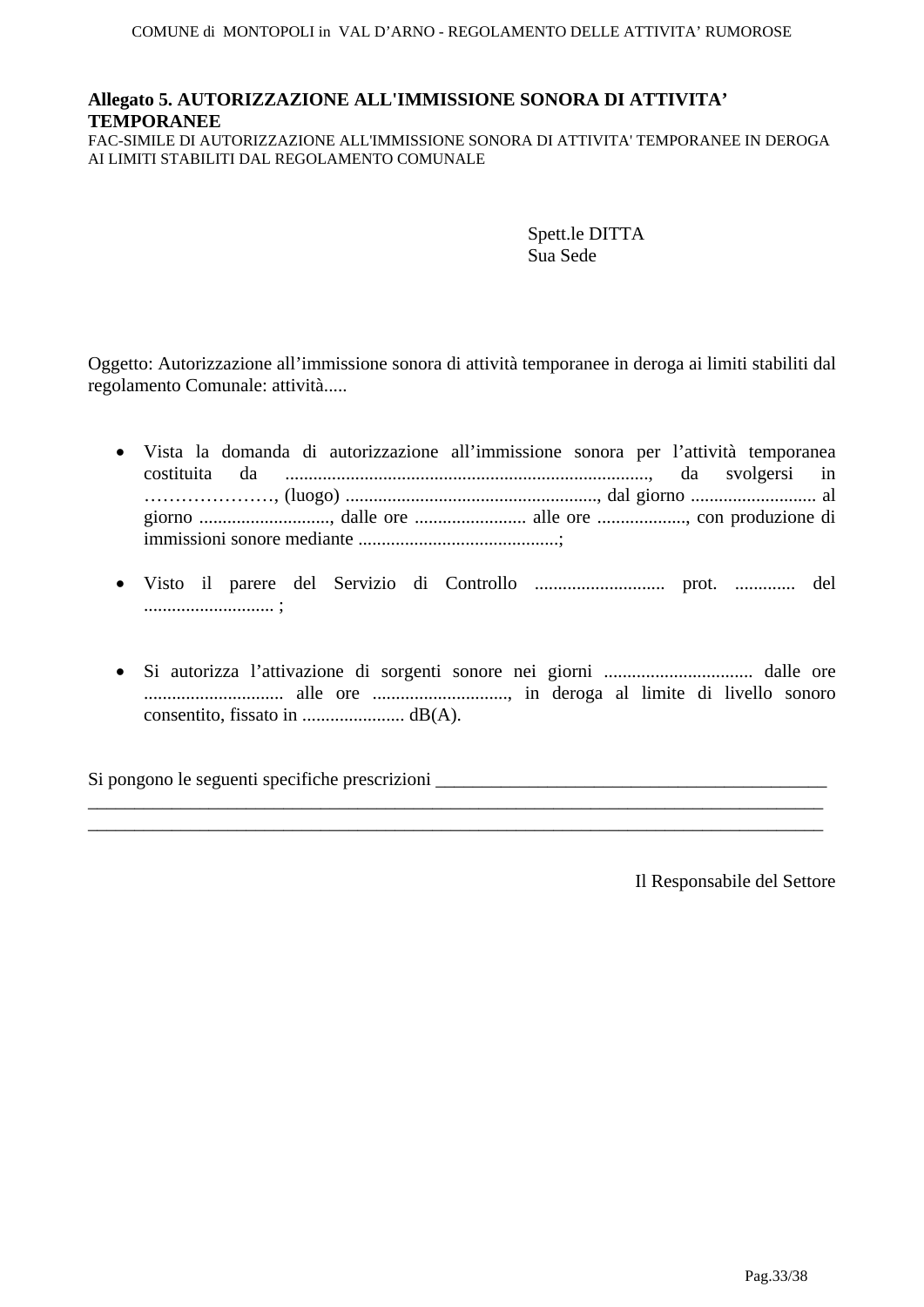### **Allegato 6. AUTORIZZAZIONE ALL'IMMISSIONE SONORA DI LUNA PARK E CIRCHI EQUESTRI**

FAC-SIMILE DI DOMANDA PER L'AUTORIZZAZIONE ALL'IMMISSIONE SONORA DI ATTIVITA' TEMPORANEE IN DEROGA AI LIMITI STABILITI DAL REGOLAMENTO COMUNALE: LUNA PARK E CIRCHI EQUESTRI. (IN CARTA LEGALE, secondo Disposizioni vigenti)

> Al Signor **SINDACO**  del Comune di Montopoli Val d'Arno

Il sottoscritto ...................................................., nato a ..................................., il ...................., residente in ......................................, in qualifica di titolare/rappresentante legale della Ditta ........................................, con sede sociale in ................................................, relativamente al proprio Luna Park/Circo situato in ..............................................,

#### CHIEDE,

ai sensi dei vigenti Regolamenti Comunali che disciplinano le immissioni sonore da attività temporanee, l'autorizzazione all'immissione di rumore proveniente dalle proprie strutture in ...............................

A tale fine, dichiara che:

1) l'attività svolta non produrrà livelli sonori oltre il limite stabilito dalle Leggi vigenti in tema di tutela dall'inquinamento acustico per Zona V [70 dB(A) ore diurne, 60 dB(A) ore notturne] / l'attività svolta potrà produrre livelli sonori oltre il limite stabilito dalle Leggi vigenti in tema di tutela dall'inquinamento acustico per Zona V [70 dB(A) ore diurne, 60 dB(A) ore notturne], di circa ....... dB(A);

2) il rumore sarà causato da ..................

3) l'emissione di rumore oggetto della presente domanda avrà una durata giornaliera nei seguenti periodi orari ..........................

4) l'attività si protrarrà per un periodo che va dal ............. al ..............

#### INFORMAZIONI

Alla domanda dovrà essere allegata una planimetria della zona (in scala non inferiore a 1:2000) in cui sia evidenziata l'area in cui saranno installate le strutture, gli edifici circostanti e le strade di comunicazione. Nella domanda dovranno essere specificate le seguenti informazioni:

1) dovrà essere specificato se l'attività svolta darà luogo a rumore entro i limiti prescritti dalle Leggi vigenti in tema di tutela dall'inquinamento acustico per Zona V (70 dB(A) nelle ore diurne, 60 dB(A) nelle ore notturne), oppure se tale limite potrà essere superato. Se possibile dovrà essere indicato anche il livello di rumorosità prodotto;

2) dovranno essere elencate tutte le sorgenti sonore che produrranno rumore oltre i limiti di cui alle vigenti Leggi per la specifica area di zonizzazione;

3) dovrà essere indicato l'orario giornaliero in cui verranno utilizzate attrezzature, macchine e strumenti rumorosi;

4) dovrà essere indicato il periodo di tempo in cui verranno utilizzate attrezzature, macchine e strumenti rumorosi.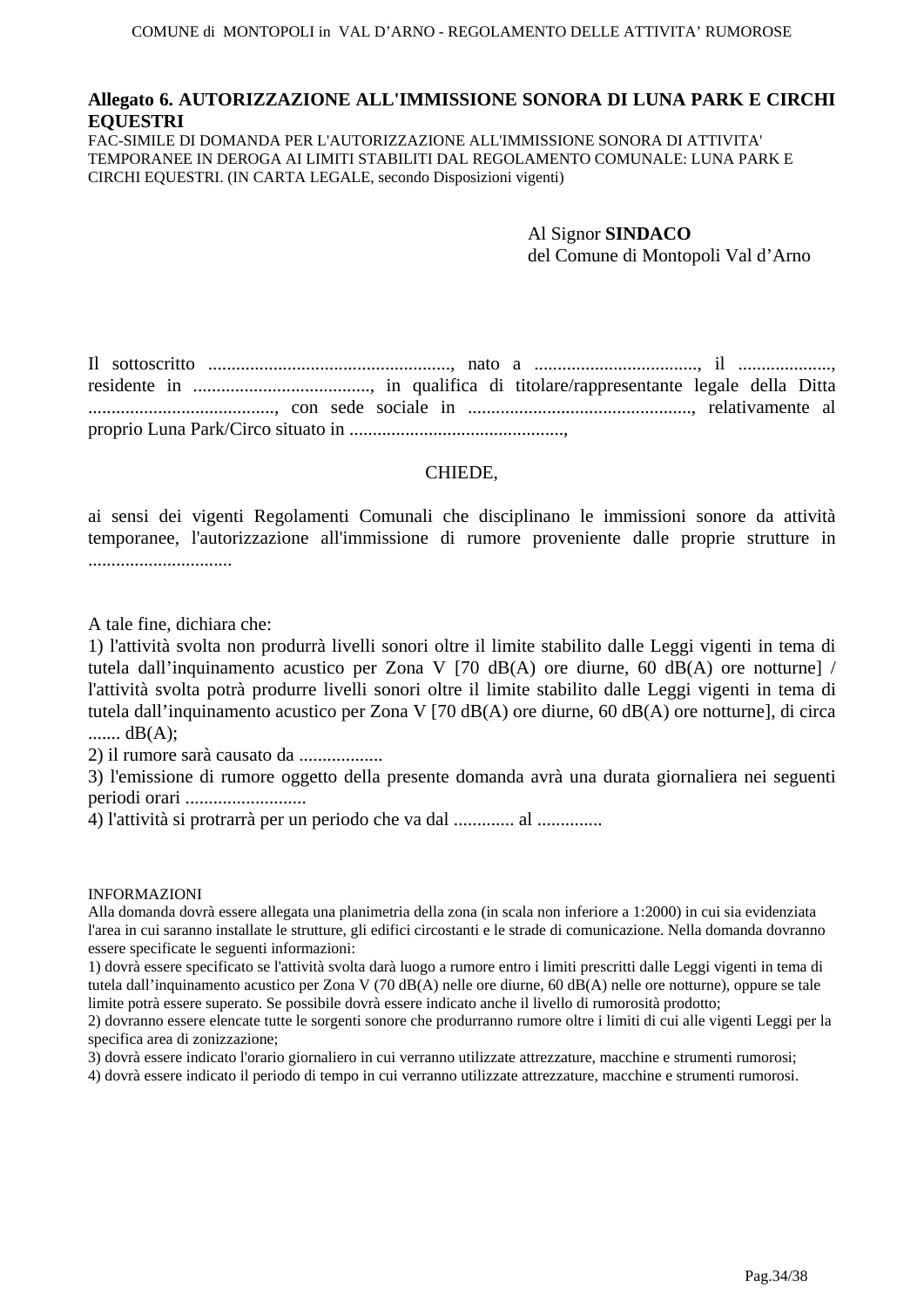#### **Allegato 7. AUTORIZZAZIONE ALL'IMMISSIONE SONORA DI MANIFESTAZIONI MUSICALI ALL'APERTO**

FAC-SIMILE DI DOMANDA PER L'AUTORIZZAZIONE ALL'IMMISSIONE SONORA DI ATTIVITA' TEMPORANEE IN DEROGA AI LIMITI STABILITI DAL REGOLAMENTO COMUNALE: MANIFESTAZIONI MUSICALI ALL'APERTO. (IN CARTA LEGALE, secondo Disposizioni vigenti)

> Al Signor **SINDACO**  del Comune di Montopoli Val d'Arno

Il sottoscritto ...................................................., nato a ..................................., il ...................., residente in ......................................, in qualifica di titolare/rappresentante legale della Ditta ........................................, con sede sociale in ............................................., relativamente alla manifestazione musicale all'aperto che si terrà in..............................................,

#### CHIEDE,

ai sensi dei vigenti Regolamenti Comunali che disciplinano le immissioni sonore da attività temporanee, l'autorizzazione all'immissione di rumore proveniente dalle proprie strutture in ...............................

A tale fine, dichiara che:

1) l'attività svolta non produrrà livelli sonori oltre il limite stabilito dalle Leggi vigenti in tema di tutela dall'inquinamento acustico per Zona V [70 dB(A) ore diurne, 60 dB(A) ore notturne] / l'attività svolta potrà produrre livelli sonori oltre il limite stabilito dalle Leggi vigenti in tema di tutela dall'inquinamento acustico per Zona V [70 dB(A) ore diurne, 60 dB(A) ore notturne], di circa ....... dB(A);

2) il rumore sarà causato da ..................

3) la manifestazione si svolgerà il giorno ..........................

4) la manifestazione avrà una durata di ore.......... e si protrarrà dalle ore ............. alle ore ................

INFORMAZIONI

Alla domanda dovrà essere allegata una planimetria della zona (in scala non inferiore a 1:2000) in cui sia evidenziata l'area in cui saranno installate le strutture, gli edifici circostanti e le strade di comunicazione. Nella domanda dovranno essere specificate le seguenti informazioni:

1) dovrà essere specificato se l'attività svolta darà luogo a rumore entro i limiti prescritti dalle Leggi vigenti in tema di tutela dall'inquinamento acustico per Zona V (70 dB(A) nelle ore diurne, 60 dB(A) nelle ore notturne), oppure se tale limite potrà essere superato. Se possibile dovrà essere indicato anche il livello di rumorosità prodotto;

2) dovranno essere elencate tutte le sorgenti sonore che produrranno rumore oltre i limiti di cui alle vigenti Leggi per la specifica area di zonizzazione;

3) dovrà essere indicato l'orario giornaliero in cui si svolgerà la manifestazione musicale;

4) dovrà essere indicato il periodo di tempo in cui verranno utilizzati gli impianti rumorosi previsti per la manifestazione musicale.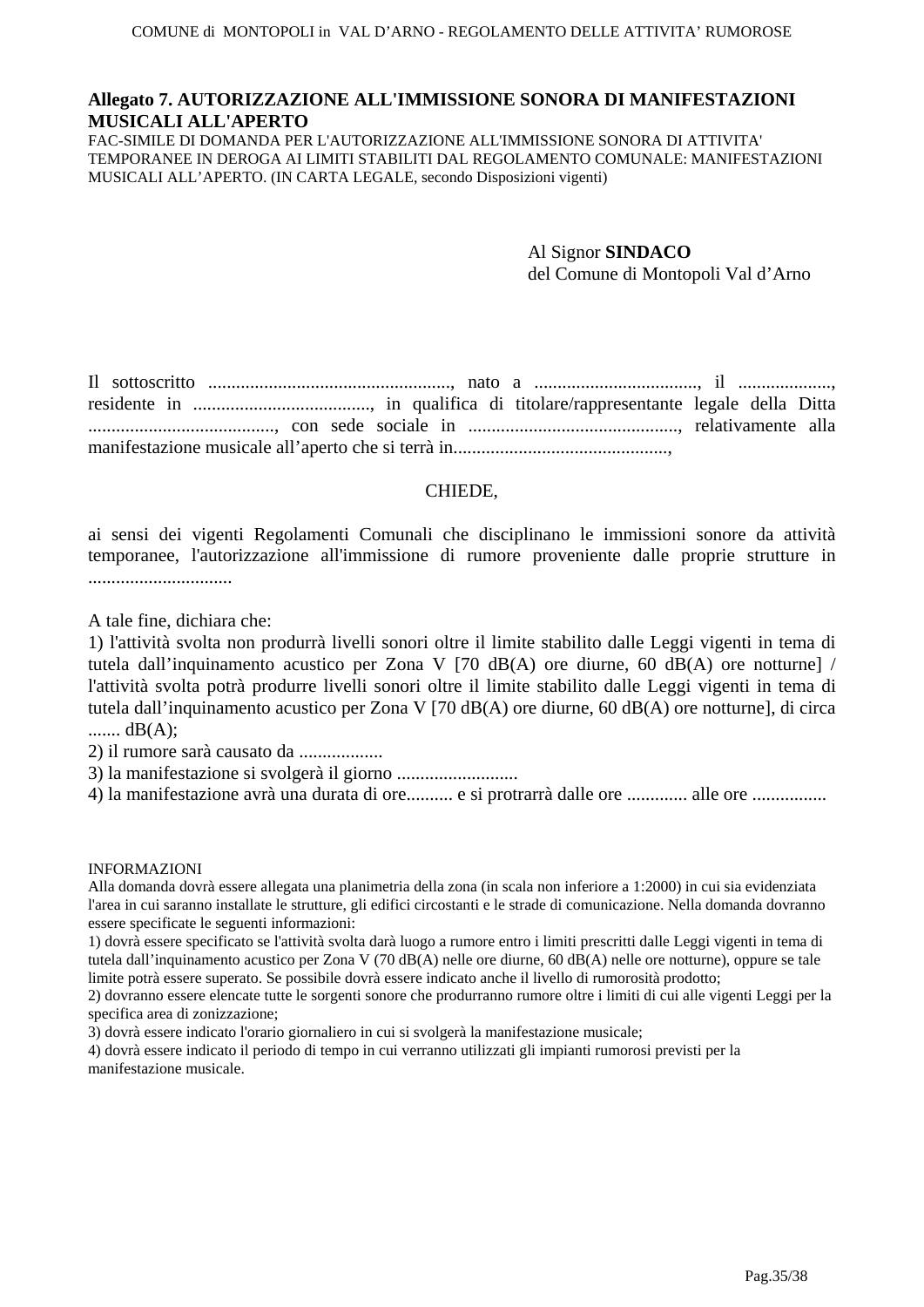### **Allegato 8. AUTORIZZAZIONE ALL'IMMISSIONE SONORA DI MANIFESTAZIONI POPOLARI ALL'APERTO**

FAC-SIMILE DI DOMANDA PER L'AUTORIZZAZIONE ALL'IMMISSIONE SONORA DI ATTIVITA' TEMPORANEE IN DEROGA AI LIMITI STABILITI DAL REGOLAMENTO COMUNALE: MANIFESTAZIONI POPOLARI. (IN CARTA LEGALE, secondo Disposizioni vigenti)

> Al Signor **SINDACO**  del Comune di Montopoli Val d'Arno

Il sottoscritto ...................................................., nato a ..................................., il ...................., residente in ......................................, in qualifica di titolare/rappresentante legale della Ditta ........................................, con sede sociale in ............................................., relativamente alla manifestazione all'aperto che si terrà in..............................................,

#### CHIEDE,

ai sensi dei vigenti Regolamenti Comunali che disciplinano le immissioni sonore da attività temporanee, l'autorizzazione all'immissione di rumore proveniente dalle proprie strutture in ...............................

A tale fine, dichiara che:

1) l'attività svolta non produrrà livelli sonori oltre il limite stabilito dalle Leggi vigenti in tema di tutela dall'inquinamento acustico per Zona V [70 dB(A) ore diurne, 60 dB(A) ore notturne] / l'attività svolta potrà produrre livelli sonori oltre il limite stabilito dalle Leggi vigenti in tema di tutela dall'inquinamento acustico per Zona V [70 dB(A) ore diurne, 60 dB(A) ore notturne], di circa ....... dB(A);

2) il rumore sarà causato da ..................

3) la manifestazione si svolgerà dal giorno .......................... al giorno ..............

4) la manifestazione avrà una durata di ore.......... e si protrarrà dalle ore ............. alle ore ................

#### INFORMAZIONI

Alla domanda dovrà essere allegata una planimetria della zona (in scala non inferiore a 1:2000) in cui sia evidenziata l'area in cui saranno installate le strutture, gli edifici circostanti e le strade di comunicazione. Nella domanda dovranno essere specificate le seguenti informazioni:

1) dovrà essere specificato se l'attività svolta darà luogo a rumore entro i limiti prescritti dalle Leggi vigenti in tema di tutela dall'inquinamento acustico per Zona V (70 dB(A) nelle ore diurne, 60 dB(A) nelle ore notturne), oppure se tale limite potrà essere superato. Se possibile dovrà essere indicato anche il livello di rumorosità prodotto;

2) dovranno essere elencate tutte le sorgenti sonore che produrranno rumore oltre i limiti di cui alle vigenti Leggi per la specifica area di zonizzazione;

3) dovrà essere indicato il giorno in cui si svolgerà la manifestazione;

4) dovrà essere indicato il periodo di tempo in cui verranno utilizzati gli impianti rumorosi previsti per la manifestazione.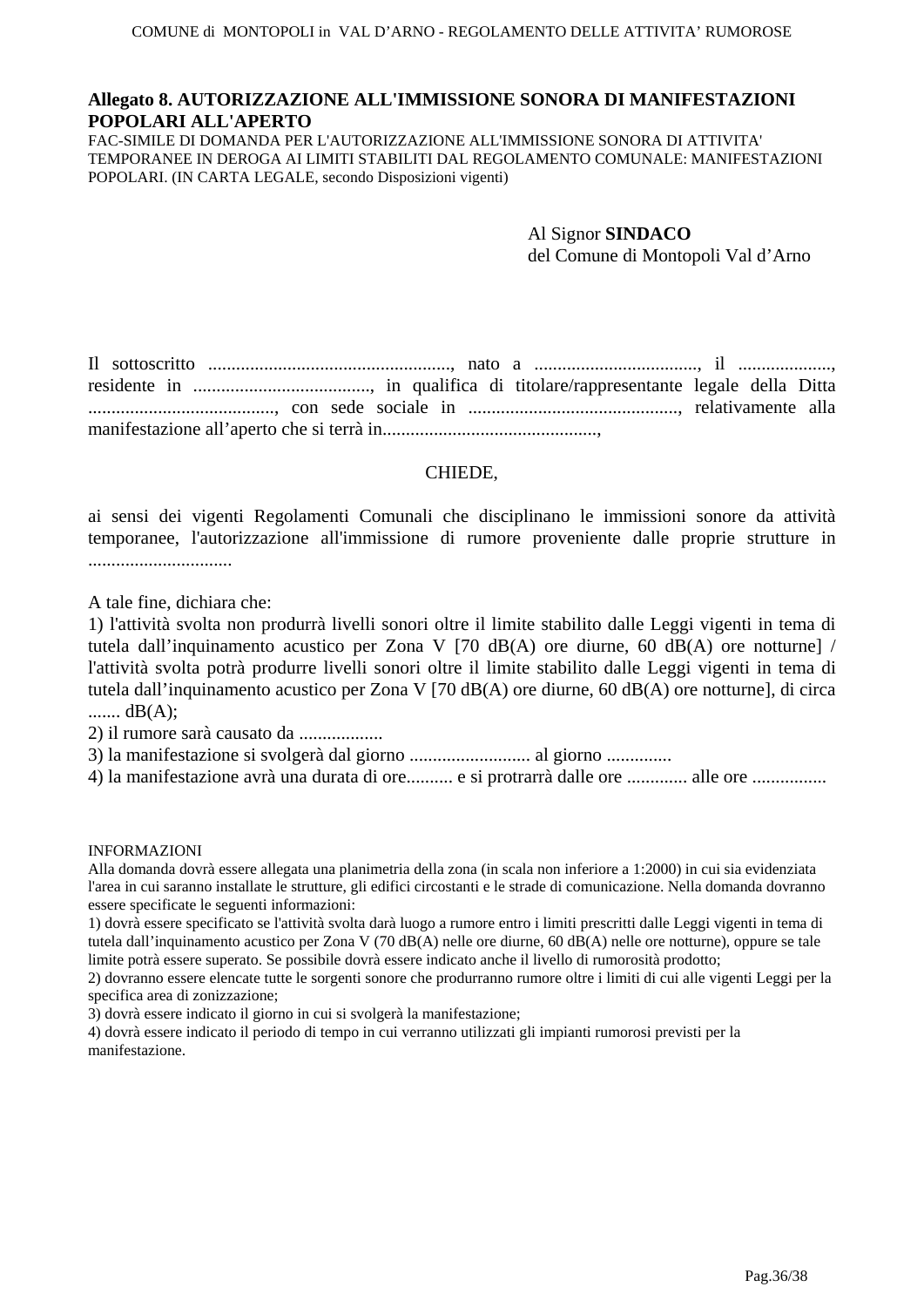### **Allegato 9. DOCUMENTAZIONE DI PREVISIONE IMPATTO ACUSTICO**

#### ELENCO DELLA DOCUMENTAZIONE RICHIESTA PER LA PREVISIONE DI IMPATTO ACUSTICO

#### 1) *UBICAZIONE DELL'INSEDIAMENTO E CONTESTO IN CUI E' INSERITO.*

Specificare la zona di appartenenza, dedotta dal Piano di Classificazione Acustica comunale, del luogo in cui l'insediamento è ubicato, evidenziando le zone acustiche – con essa confinanti potenzialmente interessate dalla rumorosità proveniente dall'insediamento.

#### 2) *SORGENTI DI RUMORE: DESCRIZIONE E DISPOSIZIONE*

Presentazione dell'insediamento oggetto della valutazione, mediante:

- a) descrizione di attrezzature ed impianti che producono emissioni sonore, compreso il traffico indotto;
- b) caratterizzazione acustica delle sorgenti ai fini degli effetti esterni;
- c) indicazione delle caratteristiche temporali di funzionamento degli impianti rumorosi, specificando se l'attività sia a carattere stagionale, continua o discontinua, la durata dell'attività nel periodo diurno e/o notturno, la frequenza di esercizio, la contemporaneità di esercizio delle sorgenti; per rumori a tempo parziale durante il periodo diurno indicare la durata totale; indicare anche quale caratteristica di esercizio produce il massimo livello di rumore.

#### 3) *SOGGETTI RICETTORI*

Indicazione degli edifici, degli spazi utilizzati da persone o comunità e degli ambienti abitativi presumibilmente più esposti al rumore proveniente dall'insediamento (tenuto conto delle zone acustiche, della distanza, della direzionalità delle sorgenti, della propagazione del rumore, ecc..).

### 4) *LIVELLI ESISTENTI E LIVELLI DI PREVISIONE*

- a) Indicazione dei livelli di rumore esistenti PRIMA dell'attivazione del nuovo insediamento, dedotti analiticamente o da rilievi fonometrici, specificando i parametri di calcolo o di misura (posizione, periodo, durata, ecc..).
- b) Indicazione dei livelli di rumore presunti DOPO l'attivazione delle nuove sorgenti

#### 5) *DESCRIZIONE INTERVENTI DI INSONORIZZAZIONE*

- a) Dove necessario, descrizione degli interventi previsti per l'adeguamento ai limiti fissati dalle vigenti norme, con ogni informazione utile a specificarne le caratteristiche e ad individuarne le modalità per la riduzione dei livelli sonori, nonché l'entità prevedibile delle riduzioni stesse.
- b) In alternativa, dichiarazione del legale rappresentante che attesti che l'attività rispetta i limiti di legge.

6) *QUALSIASI ALTRA INFORMAZIONE RITENUTA UTILE*